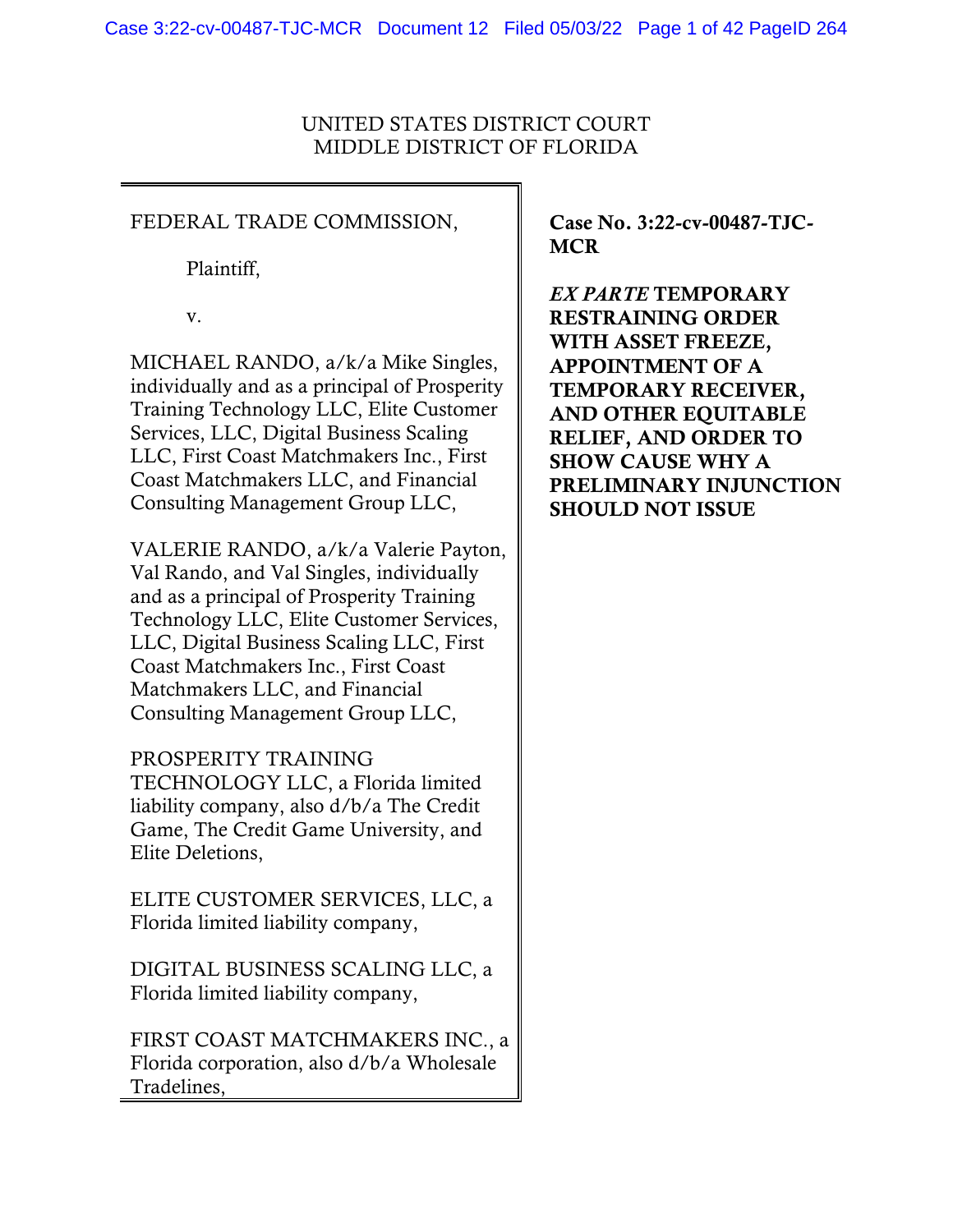FIRST COAST MATCHMAKERS LLC, a Florida limited liability company, also d/b/a Wholesale Tradelines,

FINANCIAL CONSULTING MANAGEMENT GROUP LLC, a Florida limited liability company, and

RESOURCE MANAGEMENT INVESTMENTS, LLC, a Florida limited liability company,

Defendants.

Plaintiff, the Federal Trade Commission ("FTC") has filed its Complaint for Permanent Injunction, Monetary Relief, and Other Relief pursuant to Sections 13(b) and 19 of the Federal Trade Commission Act ("FTC Act"), 15 U.S.C. §§ 53(b) and 57b, (Dkt. # 1), and has moved, pursuant to Fed. R. Civ. P. 65(b), for a temporary restraining order, asset freeze, other equitable relief, and an order to show cause why a preliminary injunction should not issue against Michael Rando and Valerie Rando, and Prosperity Training Technology LLC; Elite Customer Services, LLC; Digital Business Scaling LLC; First Coast Matchmakers Inc.; First Coast Matchmakers LLC; Financial Consulting Management Group LLC; and Resource Management Investments, LLC. (Dkt. # 4).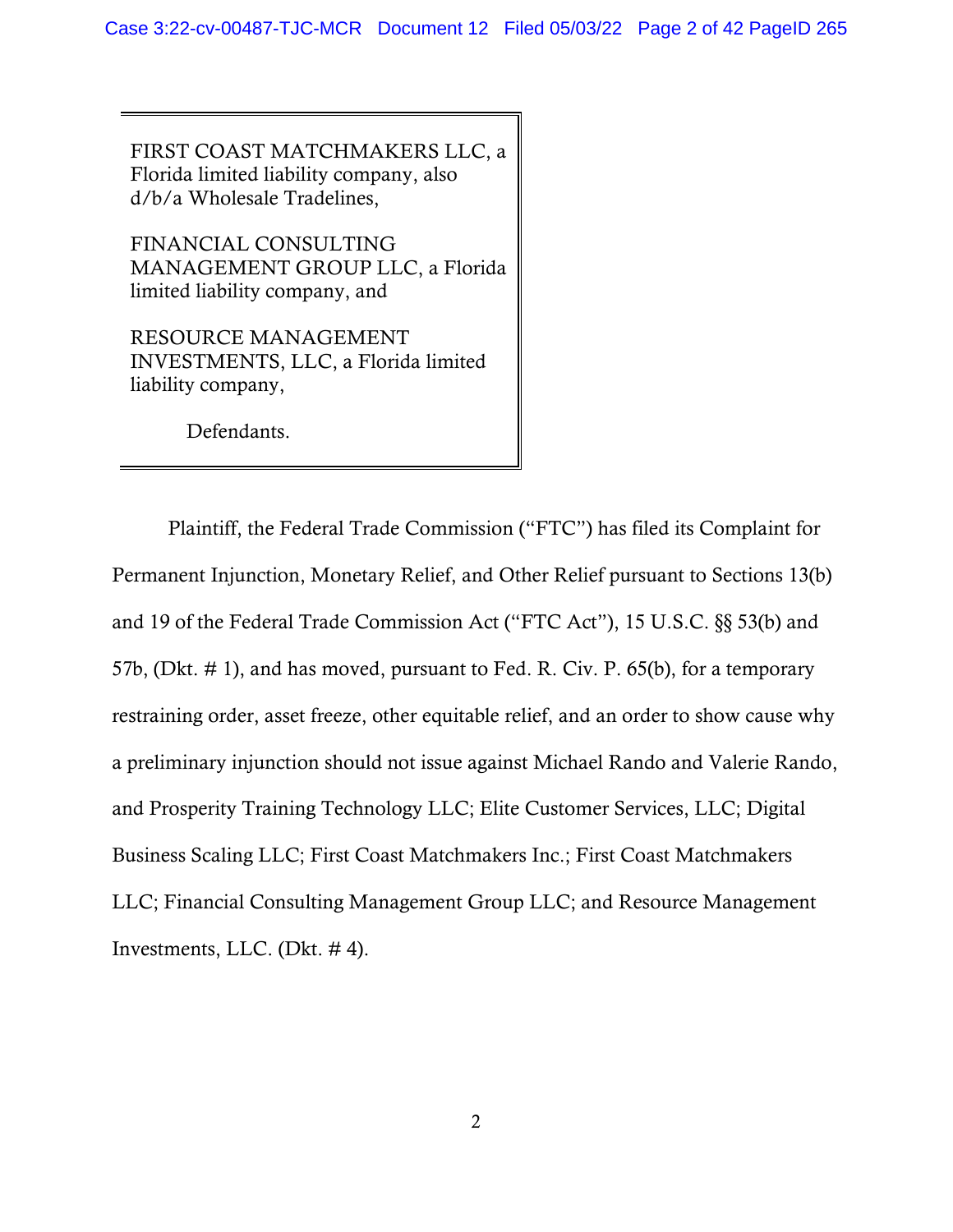## FINDINGS OF FACT

The Court, having considered the Complaint, the *ex parte* Motion for a Temporary Restraining Order, declarations, exhibits, and the memorandum of points and authorities filed in support thereof, and being otherwise advised, finds that:

A. This Court has jurisdiction over the subject matter of this case, and there is good cause to believe that it will have jurisdiction over all parties hereto and that venue in this district is proper.

B. In numerous instances, Defendants have operated a credit repair and business opportunity scheme in which they, among other things:

- 1. Deceptively claim they can quickly and legally improve consumers' credit scores by removing most or all negative items on their credit reports, causing a third party's credit history to appear on their credit reports, and manipulating consumers' identifying information, and that these services come with a money-back guarantee;
- 2. File, or caused to be filed, fake identity theft reports on the FTC's identitytheft.gov website;
- 3. Take prohibited advance fees, fail to honor cancellation requests and provide refunds, and fail to make required disclosures regarding their credit repair services;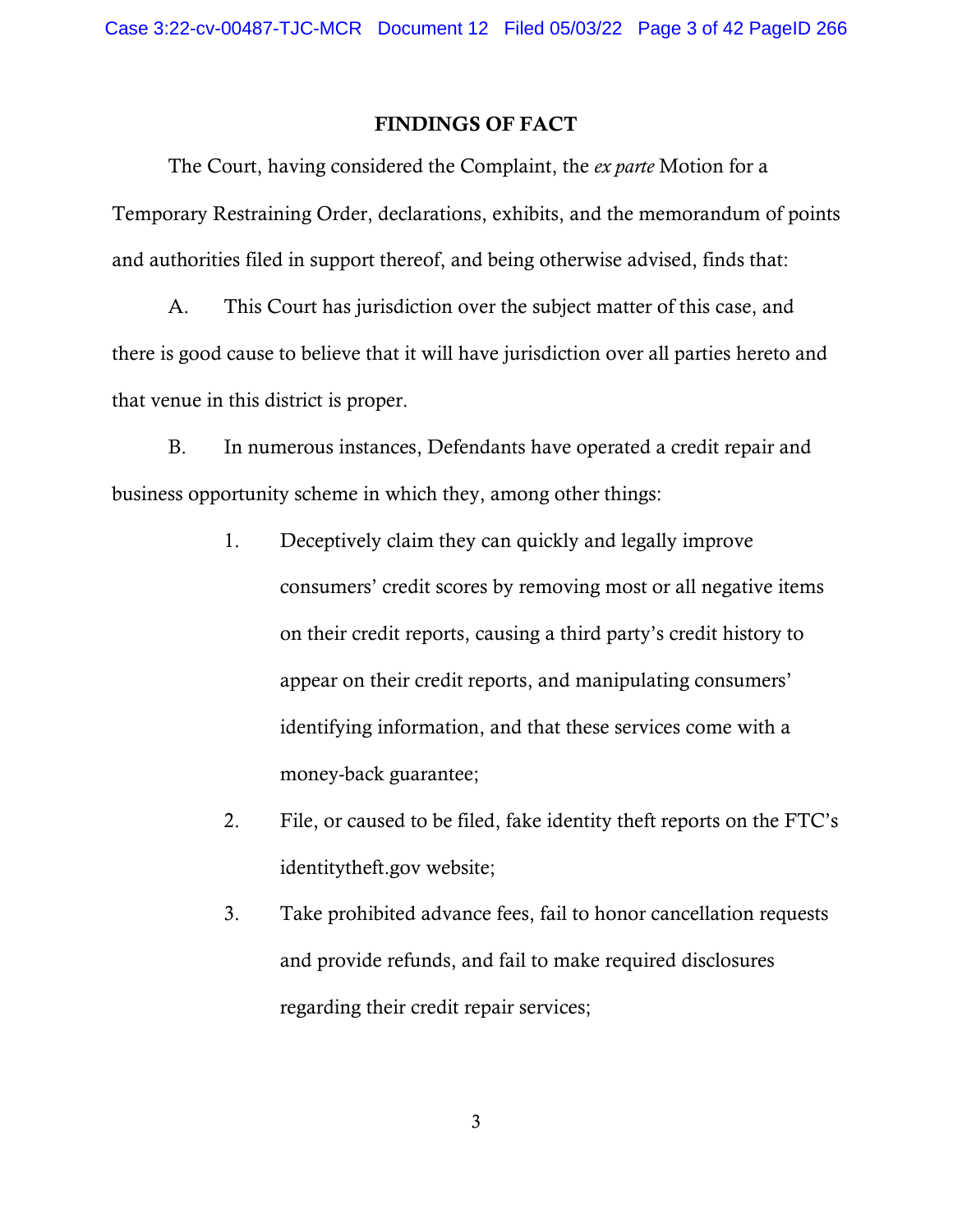4. Deceptively claim consumers can profitably and legally operate a business selling credit repair services and education and fail to make required disclosures regarding their business opportunity; and

C. There is good cause to believe that Defendants Michael Rando; Valerie Rando; Prosperity Training Technology LLC; Elite Customer Services, LLC; Digital Business Scaling LLC; First Coast Matchmakers Inc.; First Coast Matchmakers LLC; Financial Consulting Management Group LLC; and Resource Management Investments, LLC have engaged in and are likely to engage in acts or practices that violate Section 5(a) of the FTC Act, 15 U.S.C. § 45(a); multiple provisions of the Credit Repair Organizations Act ("CROA"), 15 U.S.C. §§ 1679-1679j; multiple provisions of the FTC's Telemarketing Sales Rule ("TSR"), 16 C.F.R. Part 310; and multiple provisions of the FTC's Trade Regulation Rule entitled "Disclosure Requirements and Prohibitions Concerning Business Opportunities" ("Business Opportunity Rule" or "BOR"), 16 C.F.R. Part 437; and that Plaintiff is therefore likely to prevail on the merits of this action. As demonstrated by detailed evidence, including declarations from FICO and Equifax, declarations from consumers, transcripts of undercover calls, consumer complaint analyses, identity theft report analyses, Defendants' own marketing statements, and the additional documentation filed by the FTC, the FTC has established a likelihood of success in showing that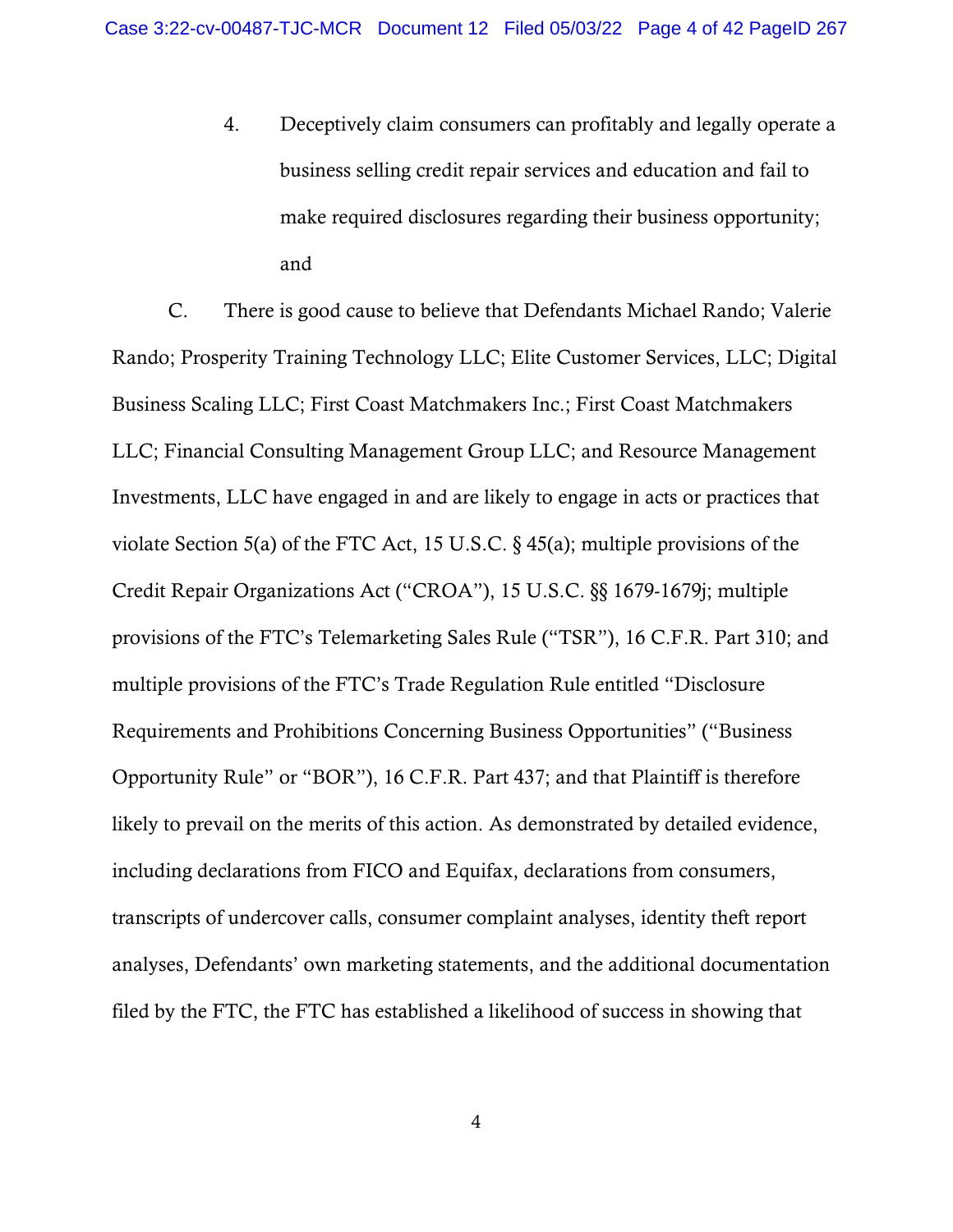Defendants have operated an illegal credit repair and money-making scheme and made false, misleading, and deceptive misrepresentations.

D. There is good cause to believe that immediate and irreparable harm will result from Defendants' ongoing violations of the FTC Act, CROA, the TSR, and the BOR unless Defendants are restrained and enjoined by order of this Court.

E. There is good cause to believe that immediate and irreparable damage to the Court's ability to grant effective final relief for consumers – including rescission or reformation of contracts, the refund of money, and the return of property – will occur from the sale, transfer, destruction, or other disposition or concealment by Defendants of their assets or records, unless Defendants are immediately restrained and enjoined by order of this Court; and that, in accordance with Fed. R. Civ. P. 65(b), the interests of justice require that this Order be granted without prior notice to Defendants. Thus, there is good cause for relieving Plaintiff of the duty to provide Defendants with prior notice of its Motion for a Temporary Restraining Order.

F. Good cause exists for appointing a temporary Receiver over the Receivership Entities, freezing Defendants' assets, permitting the Plaintiff and the Receiver immediate access to the Defendants' business premises, and permitting the Plaintiff and the Receiver to take expedited discovery.

G. Weighing the equities and considering Plaintiff's likelihood of ultimate success on the merits, a temporary restraining order with an asset freeze, the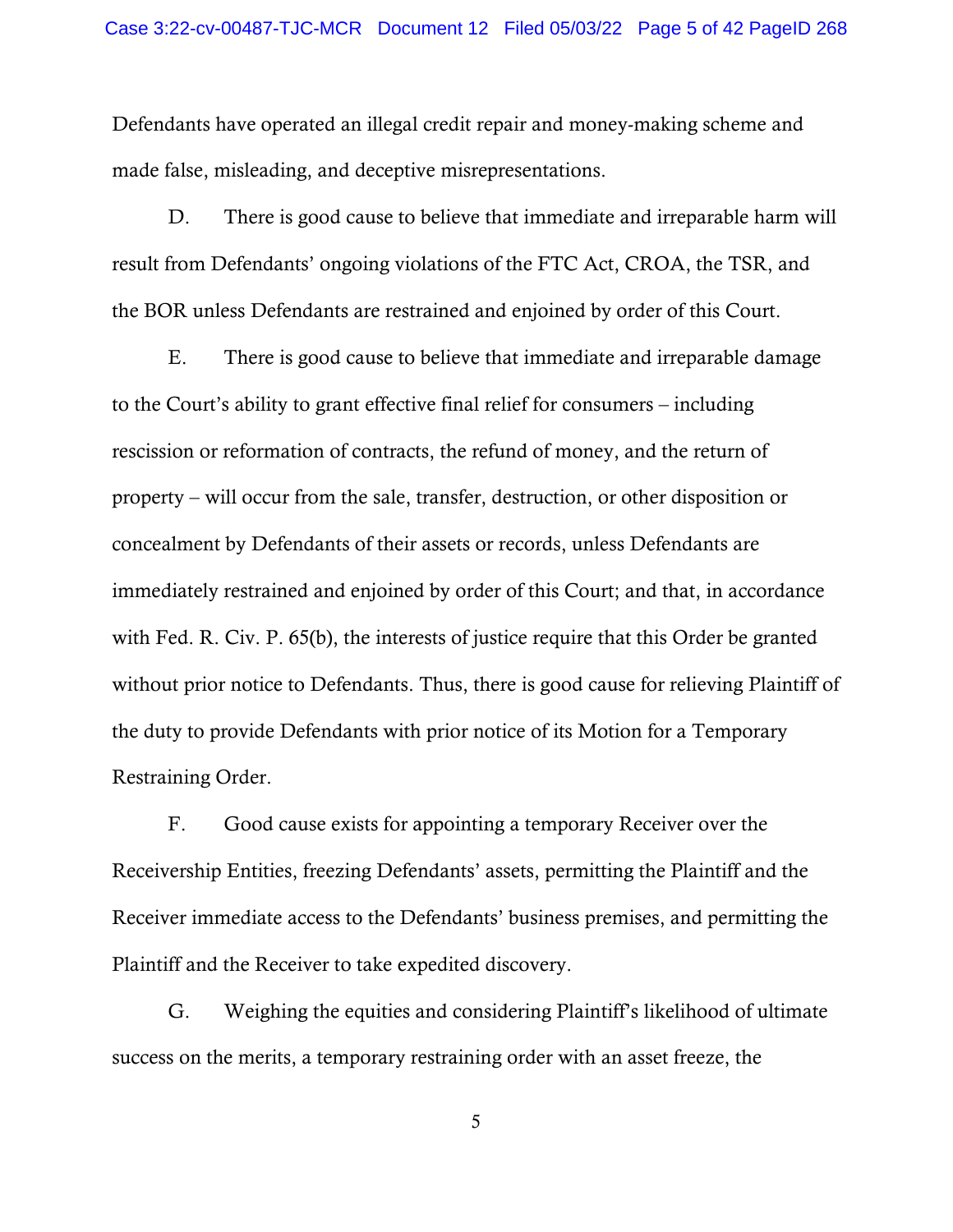appointment of a temporary Receiver, immediate access to business premises, expedited discovery, and other equitable relief is in the public interest.

H. This Court has authority to issue this Order pursuant to Sections 13(b) and 19 of the FTC Act, 15 U.S.C. §§ 53(b) and 57b; Federal Rule of Civil Procedure 65; and the All Writs Act, 28 U.S.C. § 1651.

I. No security is required of any agency of the United States for issuance of a temporary restraining order. Fed. R. Civ. P. 65(c).

#### DEFINITIONS

For the purpose of this Order, the following definitions shall apply:

A. "Asset" means any legal or equitable interest in, right to, or claim to, any property, wherever located and by whomever held, whether tangible, intangible, digital, intellectual property, or otherwise.

B. "Corporate Defendant(s)" means Prosperity Training Technology LLC; Elite Customer Services, LLC; Digital Business Scaling LLC; First Coast Matchmakers Inc.; First Coast Matchmakers LLC; Financial Consulting Management Group LLC; Resource Management Investments, LLC; and each of their subsidiaries, affiliates, successors, and assigns.

C. "Credit Repair Service" means any service, in return for payment of money or other valuable consideration, for the express or implied purpose of: 1) improving any consumer's credit report, credit record, credit history, credit profile, credit score, or credit rating; or 2) providing any advice or assistance to any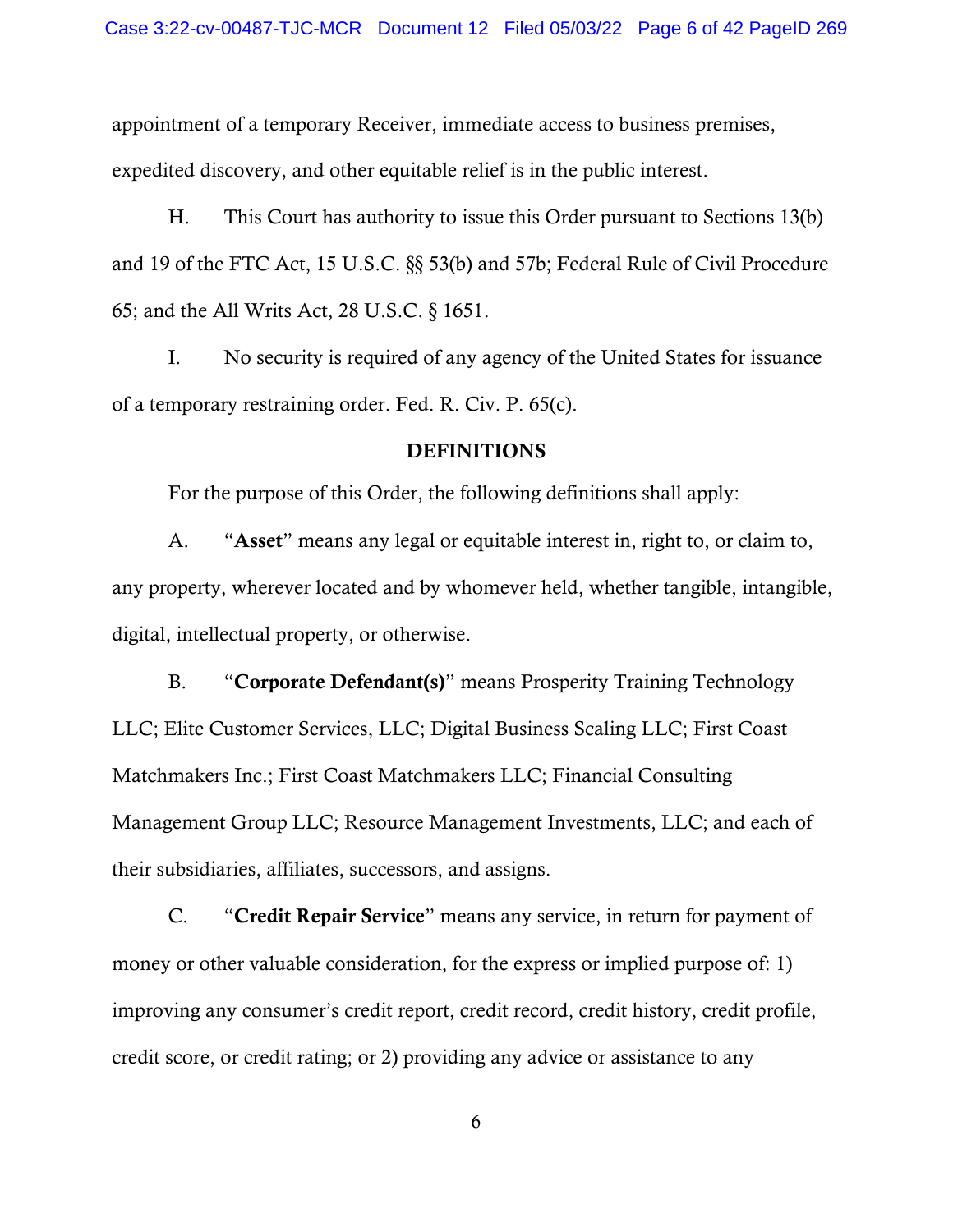consumer with regard to any activity or service the purpose of which is to improve a consumer's credit report, credit record, credit history, credit profile, credit score, or credit rating.

D. "Defendants" means Corporate Defendants and Individual Defendants, individually, collectively, or in any combination.

E. "Document" is synonymous in meaning and equal in scope to the usage of "document" and "electronically stored information" in Federal Rule of Civil Procedure 34(a), Fed. R. Civ. P. 34(a), and includes writings, drawings, graphs, charts, photographs, sound and video recordings, images, Internet sites, web pages, websites, electronic correspondence, including e-mail and instant messages, contracts, accounting data, advertisements, FTP Logs, Server Access Logs, books, written or printed records, handwritten notes, telephone logs, telephone scripts, receipt books, ledgers, personal and business canceled checks and check registers, bank statements, appointment books, computer records, customer or sales databases and any other electronically stored information, including Documents located on remote servers or cloud computing systems, and other data or data compilations from which information can be obtained directly or, if necessary, after translation into a reasonably usable form. A draft or non-identical copy is a separate document within the meaning of the term.

F. "Earnings Claim" means any oral, written, or visual representation to a consumer, prospective purchaser, or investor that conveys, expressly or by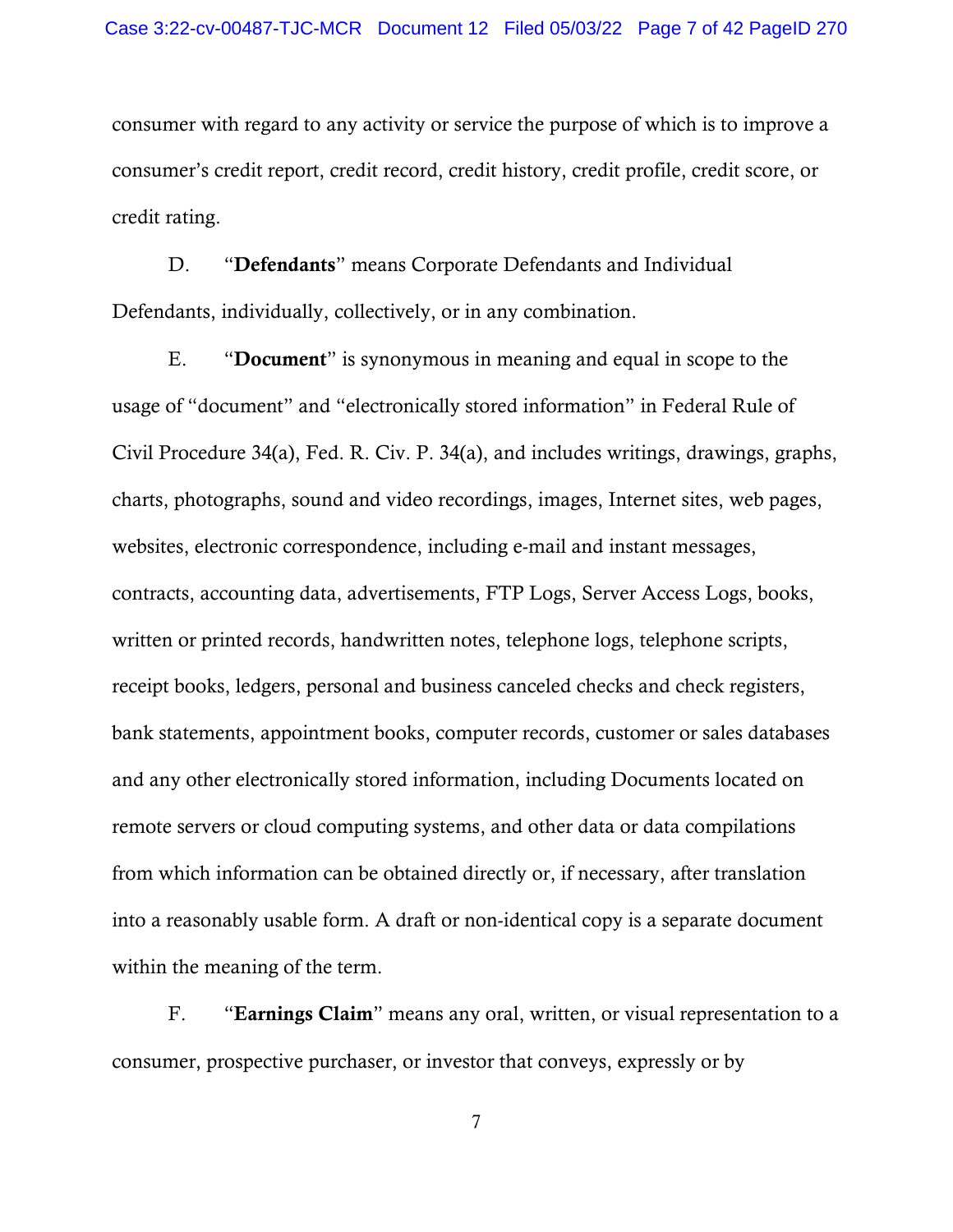implication, a specific level or range of actual or potential sales, or gross or net income or profits. Earnings claims include, but are not limited to any: 1) chart, table, or mathematical calculation that demonstrates possible results based upon a combination of variables; and 2) statements from which a consumer, prospective purchaser, or investor can reasonably infer that he or she will earn a minimum level of income (*e.g.* "earn enough to buy a Lamborghini," "earn a six-figure income," or "earn your investment back within one year").

G. "Electronic Data Host" means any person or entity in the business of storing, hosting, or otherwise maintaining electronically stored information. This includes, but is not limited to, any entity hosting a website or server, and any entity providing "cloud based" electronic storage.

H. "Individual Defendant(s)" means Michael Rando and Valerie Rando, individually, collectively, or in any combination.

I. "Person" means a natural person, an organization or other legal entity, including a corporation, partnership, sole proprietorship, limited liability company, association, cooperative, or any other group or combination acting as an entity.

J. "Receiver" means the temporary receiver appointed in Section XIII of this Order and any deputy receivers that shall be named by the temporary receiver.

K. "Receivership Entities" means Corporate Defendants as well as any other entity that has conducted any business related to Defendants' credit repair and money-making scheme, including receipt of Assets derived from any activity that is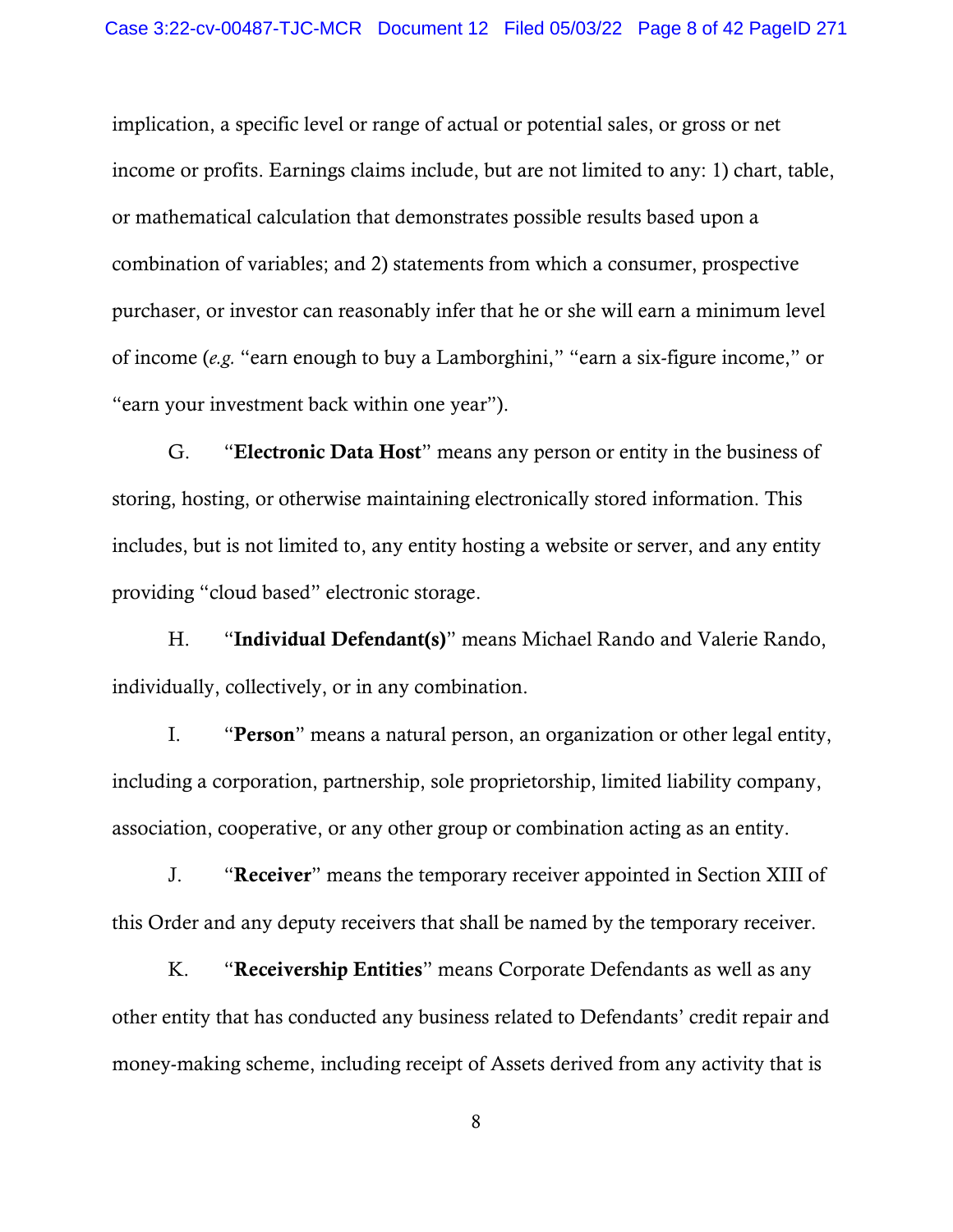the subject of the Complaint in this matter, and that the Receiver determines is controlled or owned by any Defendant.

## ORDER

## I. PROHIBITED CREDIT REPAIR ACTIVITIES

IT IS THEREFORE ORDERED that Defendants, Defendants' officers, agents, employees, and attorneys, and all other persons in active concert or participation with them, who receive actual notice of this Order by personal service or otherwise, whether acting directly or indirectly, in connection with the advertising, marketing, promoting, or offering for sale of any Credit Repair Service, are temporarily restrained and enjoined from:

A. Misrepresenting or assisting others in misrepresenting, expressly or by implication:

- 1. That any Person can remove negative information or hard inquires from their own or any other Person's credit report, credit record, credit history, or credit profile;
- 2. That any Person can substantially improve their own or any other Person's credit score or credit rating;
- 3. That any Person is, or will add any Person as, an additional authorized user on any other Person's credit card or line of credit account;
- 4. That any Person is or was the victim of identity theft;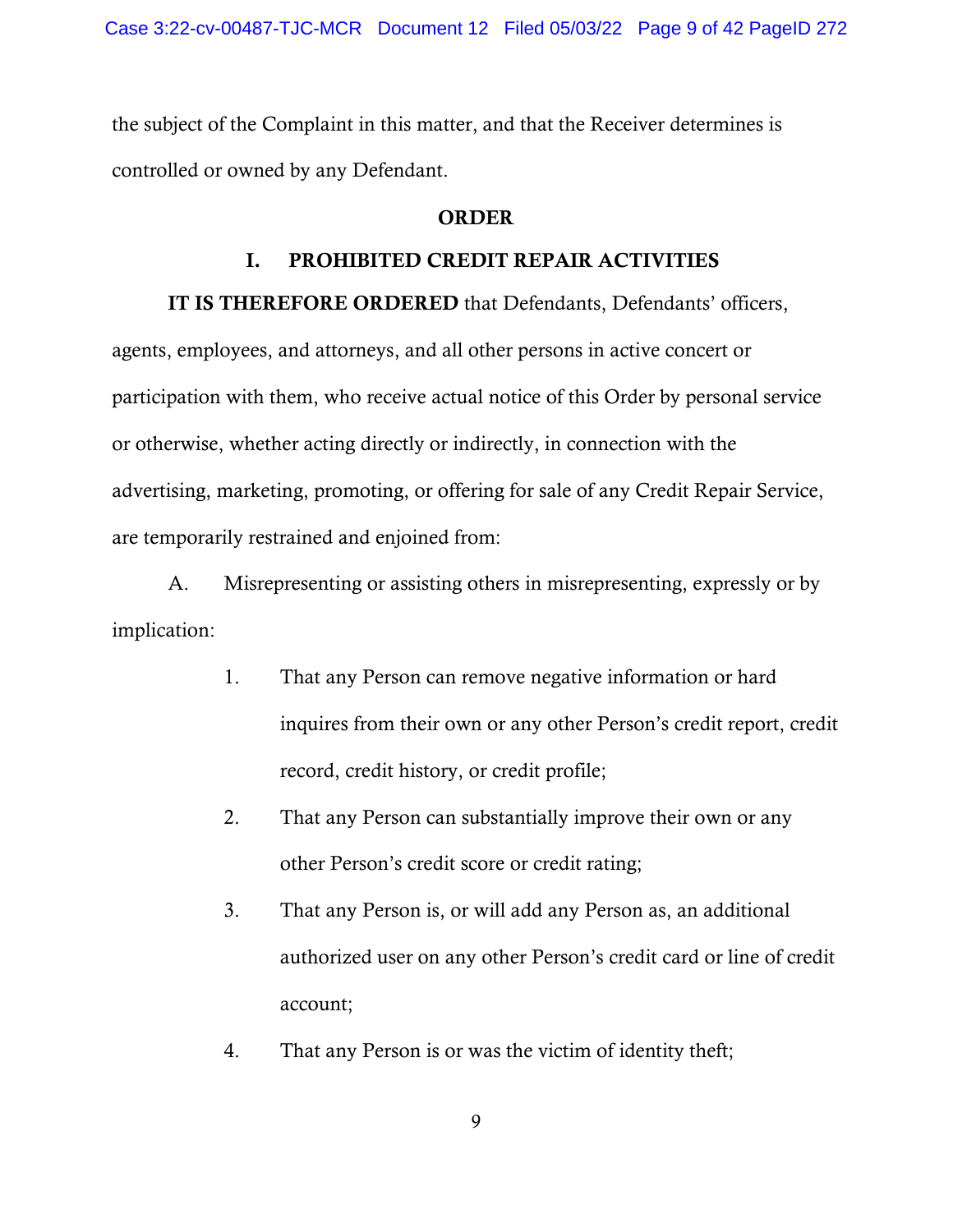- 5. Current or past identifying information (*e.g.* names, aliases, addresses, phone numbers, or employment history) on a consumer's credit report, credit record, credit history, or credit profile;
- 6. Any other fact material to consumers concerning any Credit Repair Service, such as the total costs; any material restrictions, limitations, or conditions; or any material aspect of its performance, efficacy, nature, or central characteristics;

B. Charging or receiving money or other valuable consideration for the performance of any Credit Repair Service: 1) before such service is fully performed, and 2) before providing the consumer with documentation in the form of a consumer report from a consumer reporting agency demonstrating the promised results have been achieved, with such report having been issued more than six months after the results were achieved.

C. Failing to provide any Person with a written statement of "Consumer Credit File Rights Under State and Federal Law," in the form and manner required by 15 U.S.C. § 1679c(a);

D. Failing to include in contracts for any Credit Repair Service the following required terms and conditions: a) a full and detailed description of the services to be performed for the consumer, including all guarantees of performance and an estimate of the date by which the performance of the services (to be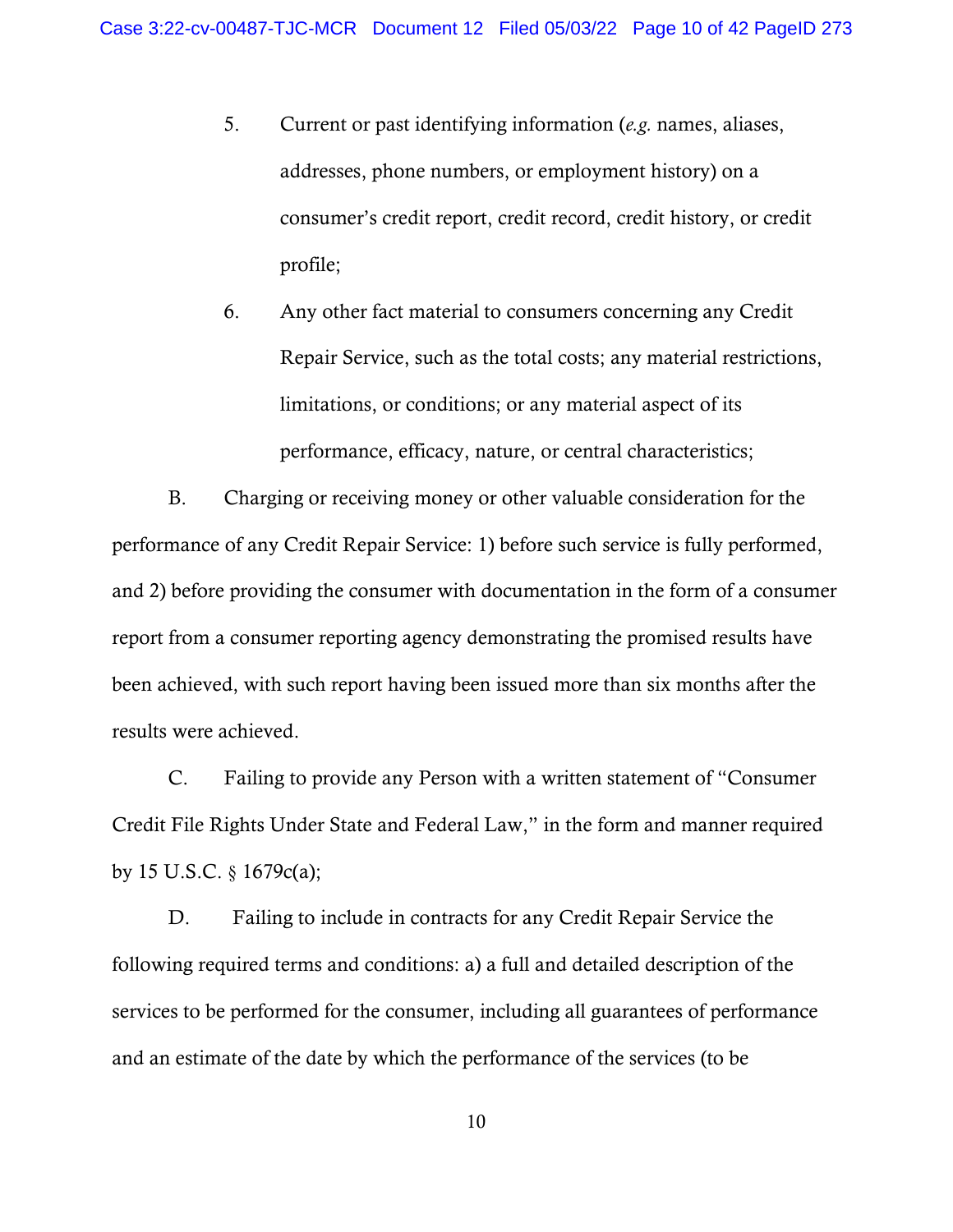performed by Defendants or any other Person) will be complete or the length of the period necessary to perform such services, and b) the specific conspicuous statement in bold face type, in immediate proximity to the space reserved for the consumer's signature on the contract, regarding the consumers' right to cancel the contract without penalty or obligation at any time before the third business day after the date on which the consumer signed the contract;

E. Failing to provide any Person with a separate form with the heading "Notice of Cancellation," in the form and manner required by 15 U.S.C. § 1679e(b); and

F. Failing to provide any Person with a copy of a completed contract and all disclosures required under CROA, 15 U.S.C. §§ 1679-1679j, and a copy of any other document such Person is required to sign.

## II. PROHIBITED BUSINESS ACTIVITES

IT IS THEREFORE ORDERED that Defendants, Defendants' officers, agents, employees, and attorneys, and all other persons in active concert or participation with them, who receive actual notice of this Order by personal service or otherwise, whether acting directly or indirectly, in connection with the advertising, marketing, promoting, or offering for sale of any goods or services, are temporarily restrained and enjoined from:

A. Making any Earnings Claim, unless the Earnings Claim is nonmisleading, and, at the time such claim is made, Defendants: 1) have a reasonable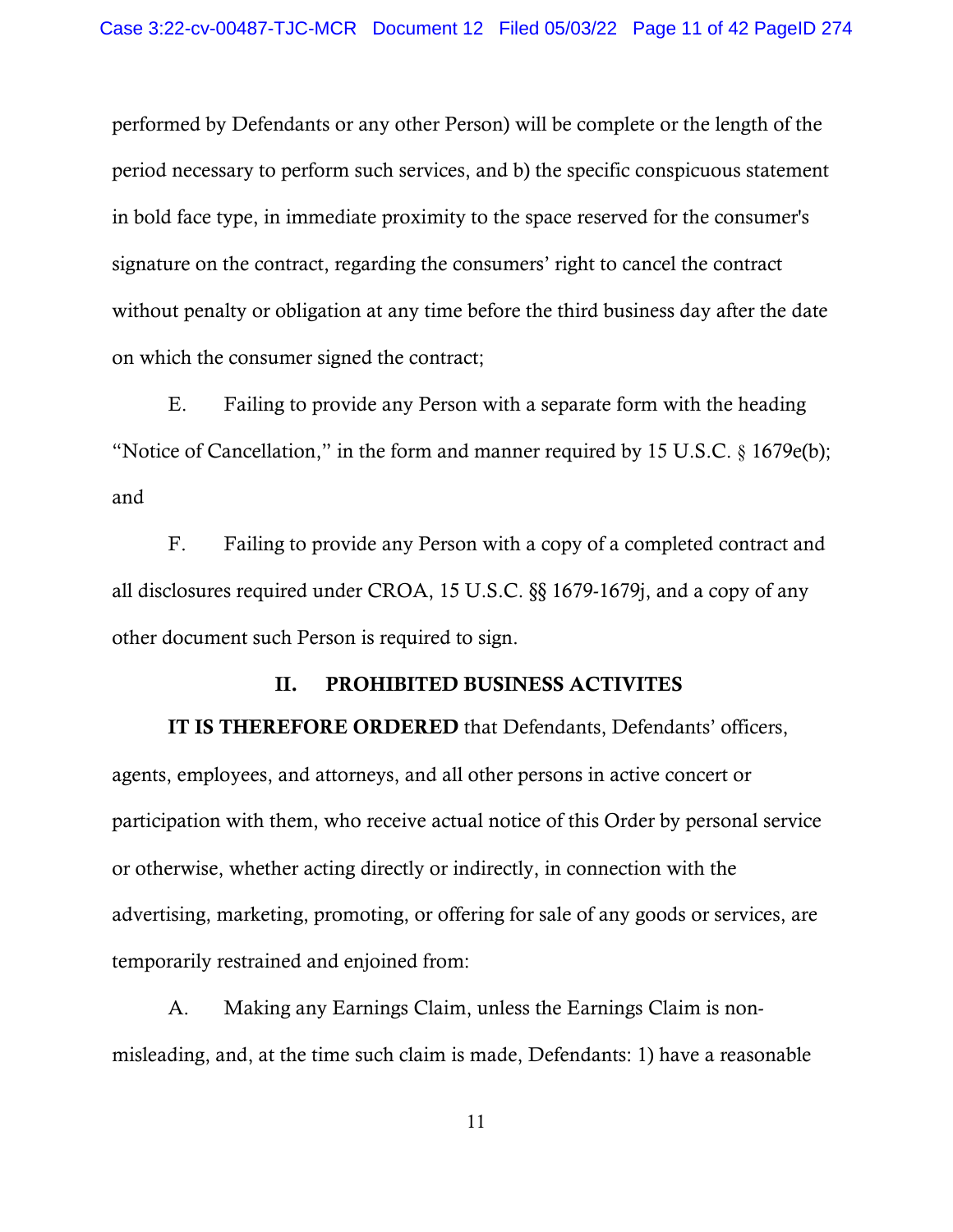basis for their claim; 2) have in their possession written materials that substantiate the claim; and 3) make the written substantiation available upon request to the consumer, potential purchaser, investor, the Receiver, or to the FTC;

B. Failing to provide any consumer, potential purchaser, or investor with disclosure documents in the form and manner required by 16 C.F.R. §§ 437.2, 437.3(a)(1)-(5), and 437.4;

C. Misrepresenting or assisting others in misrepresenting, expressly or by implication:

- 1. Any refund, money-back guarantee, or cancellation policy;
- 2. That Defendants' practices or advised practices are legal;
- 3. That consumers, using Defendants' products and services, are likely to profitably and legally operate a business selling credit repair services and education;
- 4. Any other fact material to consumers concerning any good or service, such as: the total costs; any material restrictions, limitations, or conditions; or any material aspect of its performance, efficacy, nature, or central characteristics.

# III. PROHIBITION ON RELEASE OF CUSTOMER INFORMATION

IT IS FURTHER ORDERED that Defendants, Defendants' officers, agents, employees, and attorneys, and all other persons in active concert or participation with any of them, who receive actual notice of this Order, whether acting directly or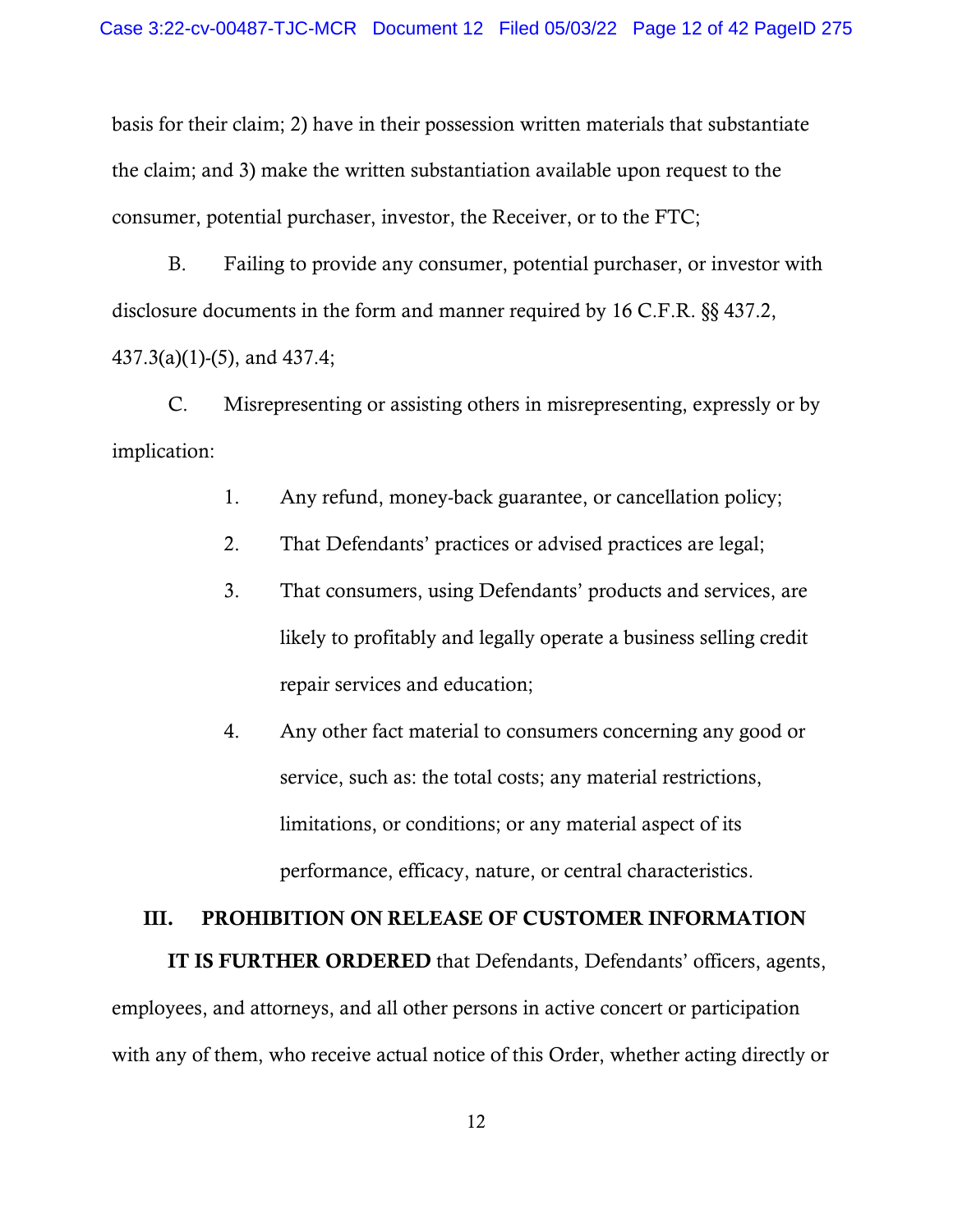indirectly, are hereby temporarily restrained and enjoined from disclosing, using, transferring, or benefitting from customer information, including the name, address, telephone number, email address, birth date, social security number, other identifying information, or any data that enables access to a customer's account (including a credit card, bank account, or other financial account), that any Defendant obtained prior to entry of this Order.

Provided, however, that Defendants may disclose such identifying information to a law enforcement agency, to their attorneys as required for their defense, as required by any law, regulation, or court order, or in any filings, pleadings or discovery in this action in the manner required by the Federal Rules of Civil Procedure and by any protective order in the case.

#### IV. ASSET FREEZE

IT IS FURTHER ORDERED that Defendants and their officers, agents, employees, and attorneys, and all other persons in active concert or participation with any of them, who receive actual notice of this Order, whether acting directly or indirectly, are hereby temporarily restrained and enjoined from:

A. Transferring, liquidating, converting, encumbering, pledging, loaning, selling, concealing, dissipating, disbursing, assigning, relinquishing, spending, withdrawing, granting a lien or security interest or other interest in, or otherwise disposing of any Assets that are:

1. owned or controlled, directly or indirectly, by any Defendant;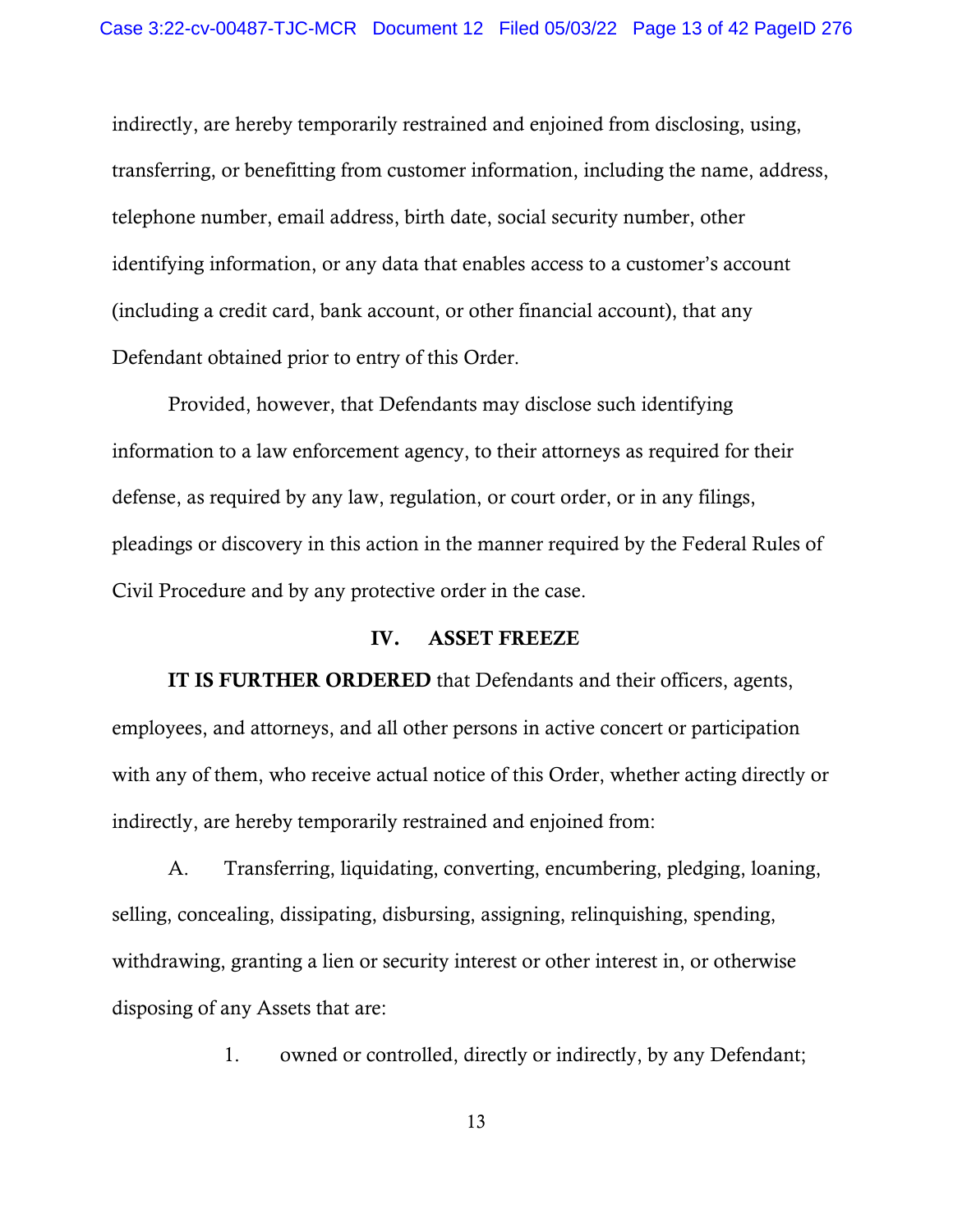- 2. held, in part or in whole, for the benefit of any Defendant;
- 3. in the actual or constructive possession of any Defendant; or
- 4. owned or controlled by, in the actual or constructive possession of, or otherwise held for the benefit of, any corporation, partnership, asset protection trust, or other entity that is directly or indirectly owned, managed or controlled by any Defendant.

B. Opening or causing to be opened any safe deposit boxes, commercial mail boxes, or storage facilities titled in the name of any Defendant or subject to access by any Defendant, except as necessary to comply with written requests from the Receiver acting pursuant to its authority under this Order;

C. Incurring charges or cash advances on any credit, debit, or ATM card issued in the name, individually or jointly, of any Corporate Defendant or any corporation, partnership, or other entity directly or indirectly owned, managed, or controlled by any Defendant or of which any Defendant is an officer, director, member, or manager. This includes any corporate bankcard or corporate credit card account for which any Defendant is, or was on the date that this Order was signed, an authorized signor; or

D. Cashing any checks or depositing any money orders or cash received from consumers, clients, or customers of any Defendant.

The Assets affected by this Section shall include: (1) all Assets of Defendants as of the time this Order is entered; and (2) Assets obtained by Defendants after this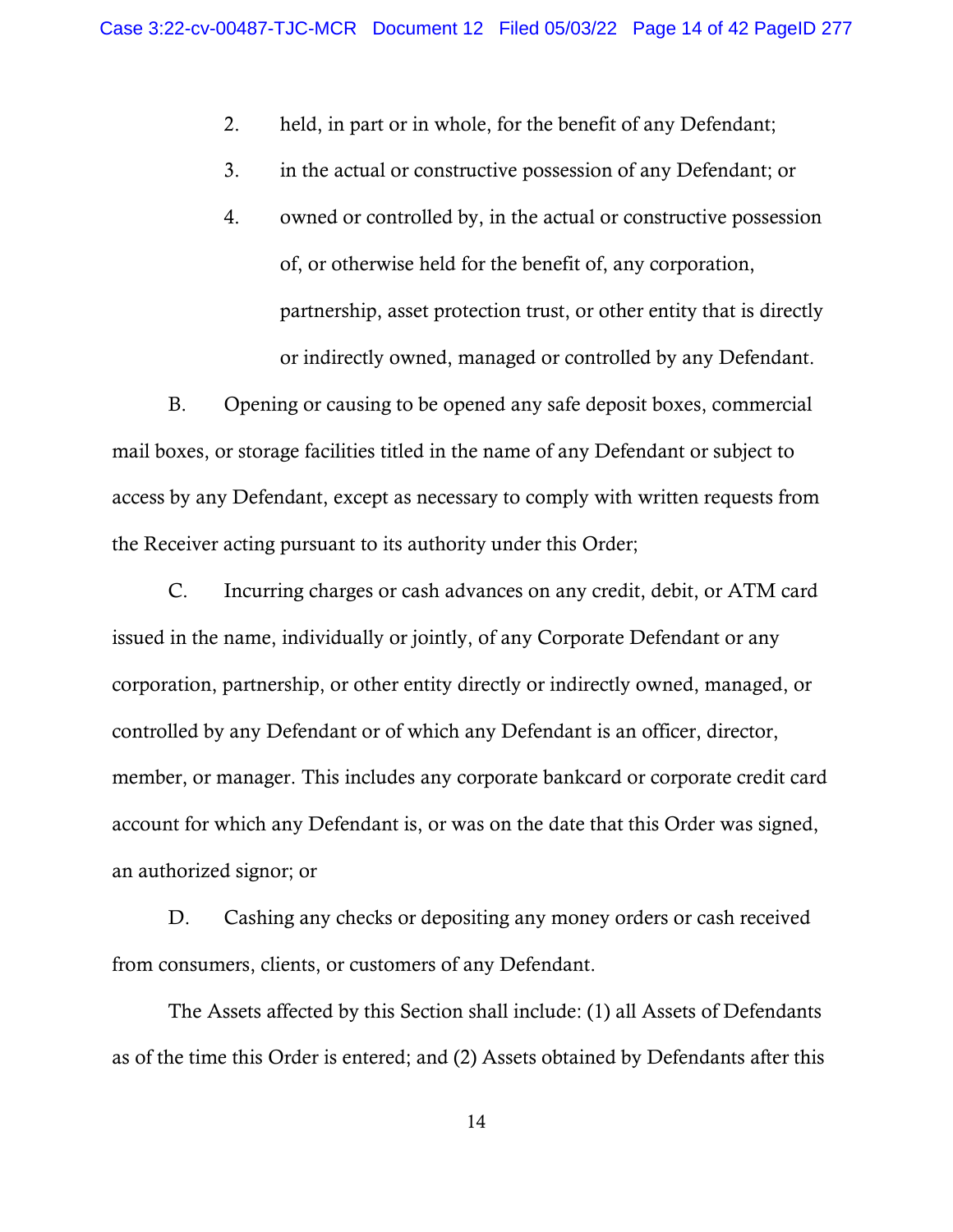Order is entered if those Assets are derived from any activity that is the subject of the Complaint in this matter or that is prohibited by this Order. This Section does not prohibit any transfers to the Receiver or repatriation of foreign Assets specifically required by this order. SPECIAL NOTE: Provisions shall be made to allow the Individual Defendants to incur reasonable personal expenses during the pendency of this Order. Provision shall also be made to allow Defendants to hire counsel to represent them in this action.

# V. DUTIES OF ASSET HOLDERS AND OTHER THIRD PARTIES

IT IS FURTHER ORDERED that any financial or brokerage institution, Electronic Data Host, credit card processor, payment processor, merchant bank, acquiring bank, independent sales organization, third party processor, payment gateway, insurance company, business entity, or person who receives actual notice of this Order (by service or otherwise) that:

(a) has held, controlled, or maintained custody, through an account or otherwise, of any Document on behalf of any Defendant or any Asset that has been: owned or controlled, directly or indirectly, by any Defendant; held, in part or in whole, for the benefit of any Defendant; in the actual or constructive possession of any Defendant; or owned or controlled by, in the actual or constructive possession of, or otherwise held for the benefit of, any corporation, partnership, asset protection trust, or other entity that is directly or indirectly owned, managed or controlled by any Defendant;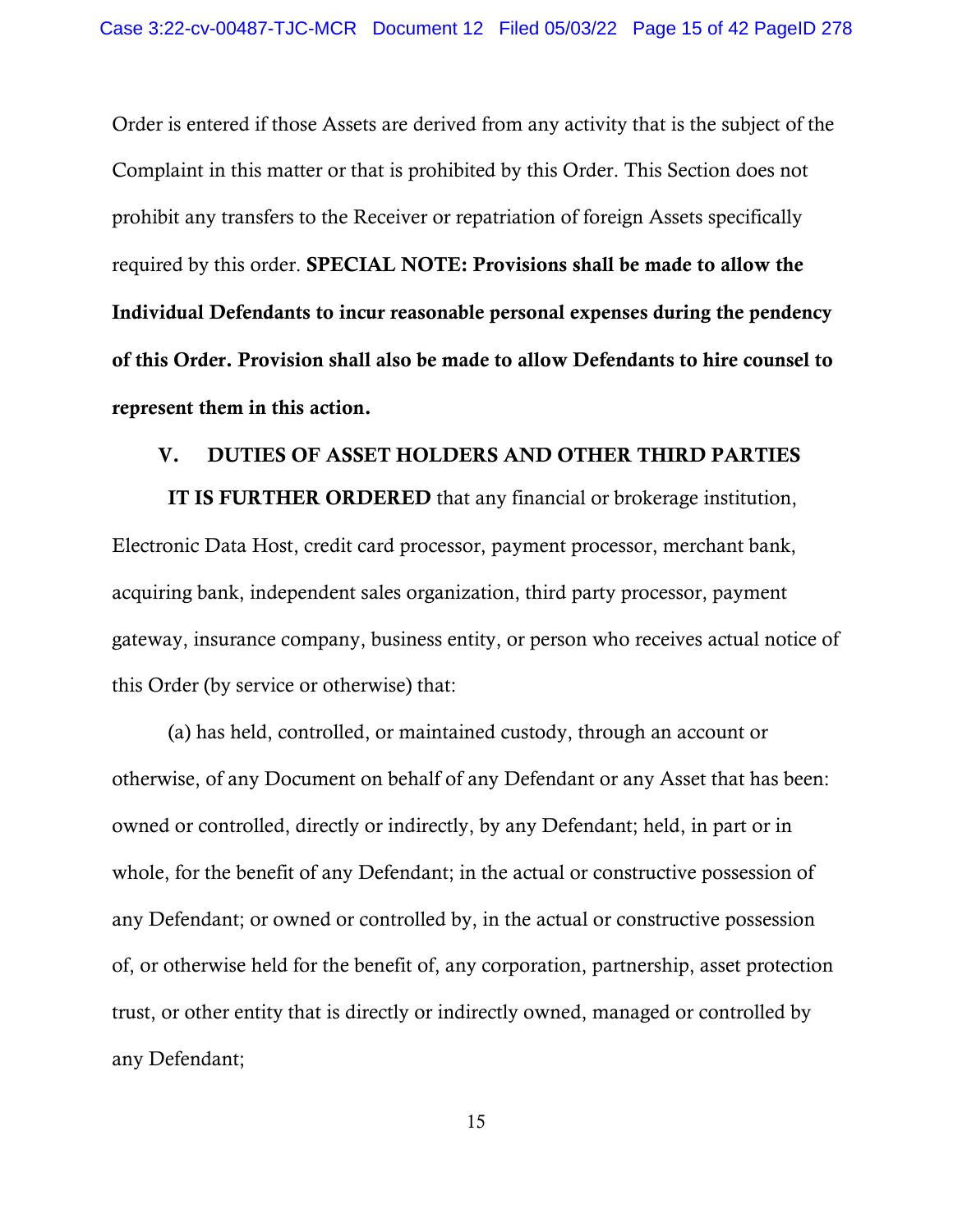(b) has held, controlled, or maintained custody, through an account or otherwise, of any Document or Asset associated with credits, debits, or charges made on behalf of any Defendant, including reserve funds held by payment processors, credit card processors, merchant banks, acquiring banks, independent sales organizations, third party processors, payment gateways, insurance companies, or other entities; or

(c) has extended credit to any Defendant, including through a credit card account, shall:

A. Hold, preserve, and retain within its control and prohibit the withdrawal, removal, alteration, assignment, transfer, pledge, encumbrance, disbursement, dissipation, relinquishment, conversion, sale, or other disposal of any such Document or Asset, as well as all Documents or other property related to such Assets, except by further order of this Court; provided, however, that this provision does not prohibit an Individual Defendant from incurring charges on a personal credit card established prior to entry of this Order, up to the pre-existing credit limit;

B. Deny any person, except the Receiver, access to any safe deposit box, commercial mail box, or storage facility that is titled in the name of any Defendant, either individually or jointly, or otherwise subject to access by any Defendant;

C. Provide Plaintiff's counsel and the Receiver, within three (3) days of receiving a copy of this Order, a sworn statement setting forth, for each Asset or account covered by this Section: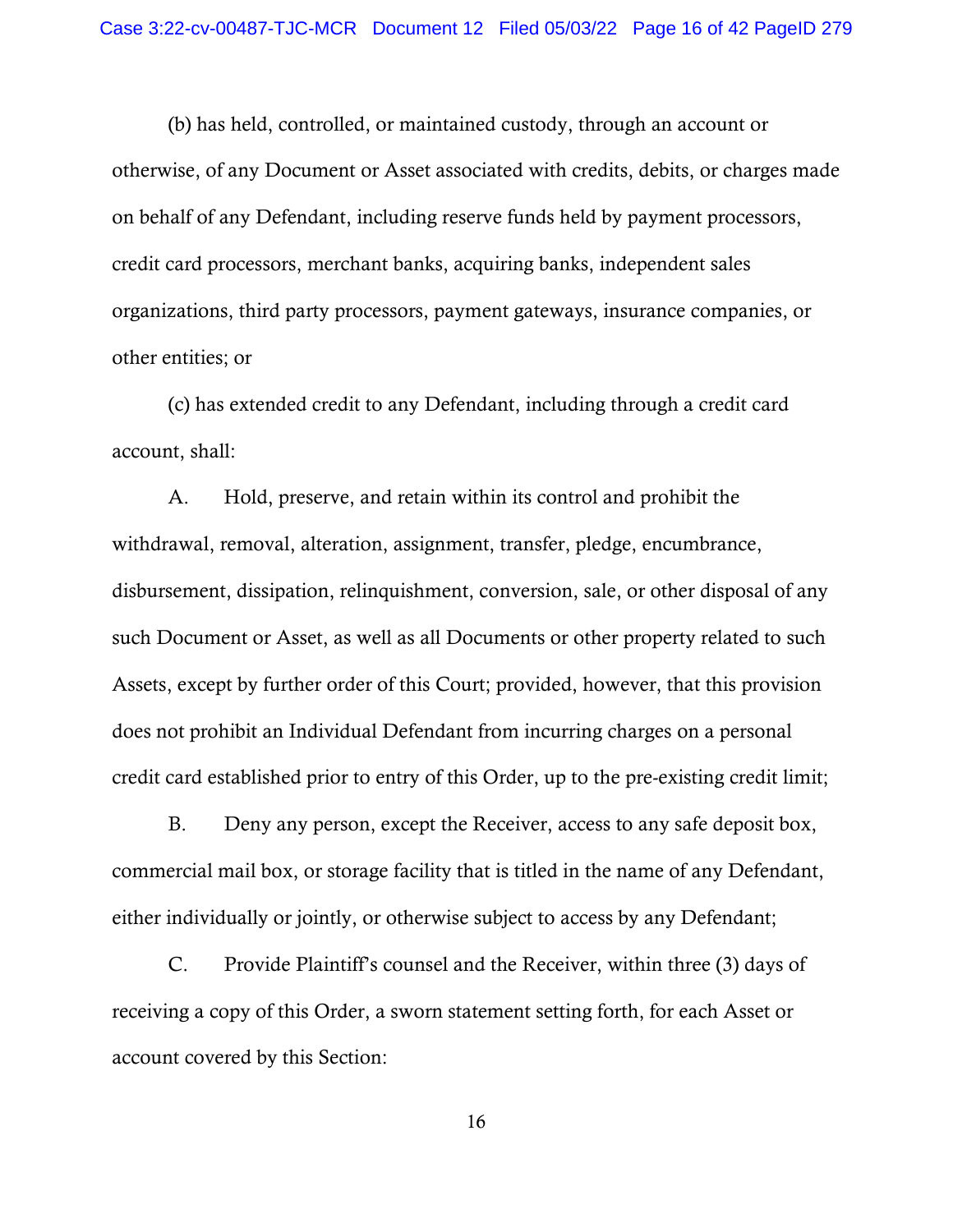- 1. The identification number of each such account or Asset;
- 2. The balance of each such account, or a description of the nature and value of each such Asset as of the close of business on the day on which this Order is served, and, if the account or other Asset has been closed or removed, the date closed or removed, the total funds removed in order to close the account, and the name of the person or entity to whom such account or other Asset was remitted; and
- 3. The identification of any safe deposit box, commercial mail box, or storage facility that is either titled in the name, individually or jointly, of any Defendant, or is otherwise subject to access by any Defendant; and

D. Upon the request of Plaintiff's counsel or the Receiver, promptly provide Plaintiff's counsel and the Receiver with copies of all records or other Documents pertaining to each account covered by this Section or Asset, including originals or copies of account applications, account statements, signature cards, checks, drafts, deposit tickets, transfers to and from the accounts, including wire transfers and wire transfer instructions, all other debit and credit instruments or slips, currency transaction reports, 1099 forms, and all logs and records pertaining to safe deposit boxes, commercial mail boxes, and storage facilities.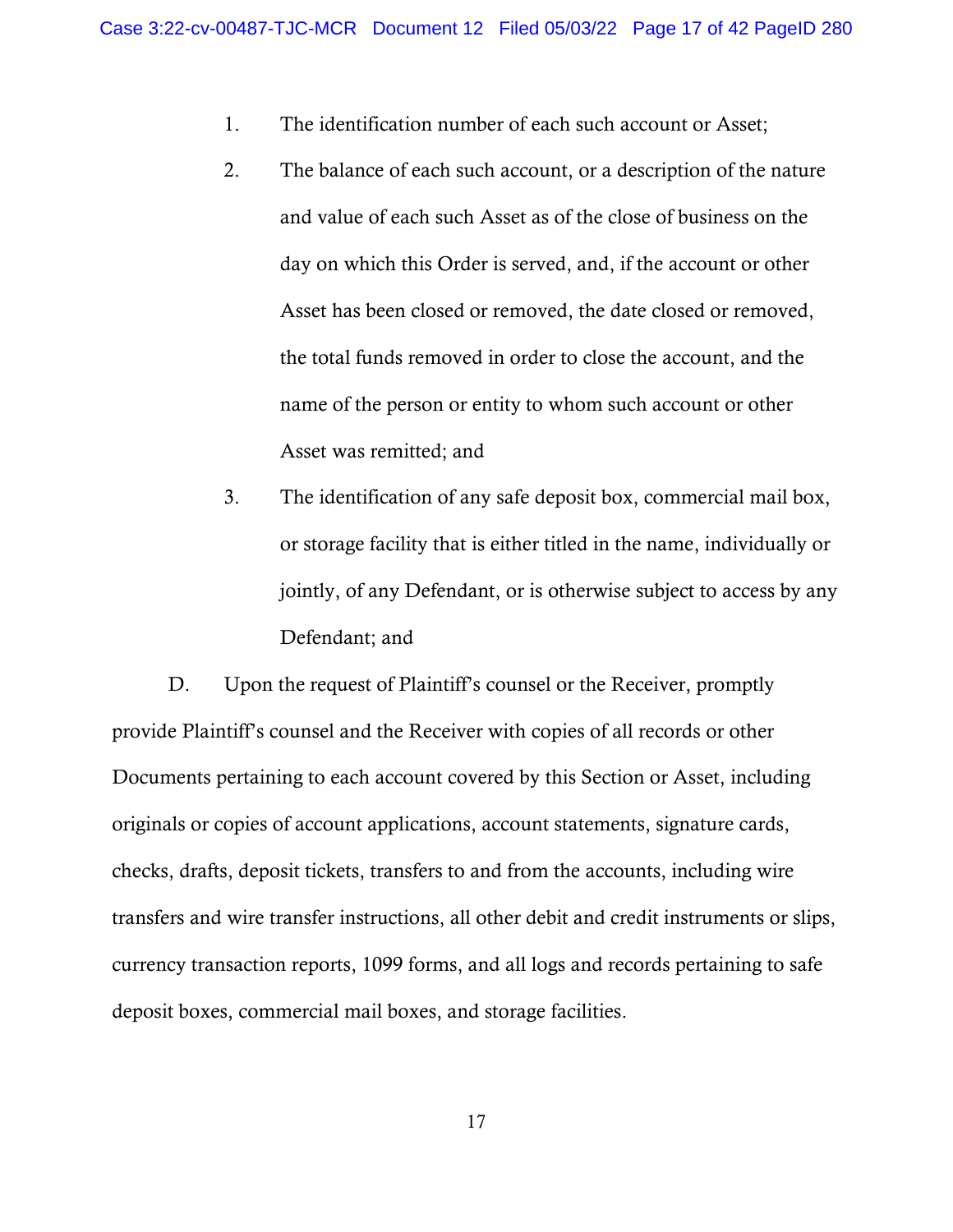Provided, however, that this Section does not prohibit any transfers to the Receiver or repatriation of foreign Assets specifically required by this order.

## VI. FINANCIAL DISCLOSURES

IT IS FURTHER ORDERED that each Defendant, within five (5) days of service of this Order upon them, shall prepare and deliver to Plaintiff's counsel and the Receiver:

A. Completed financial statements on the forms attached to this Order as Attachment A (Financial Statement of Individual Defendant) for each Individual Defendant, and Attachment B (Financial Statement of Corporate Defendant) for each Corporate Defendant; and

B. Completed Attachment C (IRS Form 4506, Request for Copy of a Tax Return) for each Individual and Corporate Defendant.

## VII. FOREIGN ASSET REPATRIATION

IT IS FURTHER ORDERED that within five (5) days following the service of this Order, each Defendant shall:

A. Provide Plaintiff's counsel and the Receiver with a full accounting, verified under oath and accurate as of the date of this Order, of all Assets, Documents, and accounts outside of the United States which are: (1) titled in the name, individually or jointly, of any Defendant; (2) held by any person or entity for the benefit of any Defendant or for the benefit of, any corporation, partnership, asset protection trust, or other entity that is directly or indirectly owned, managed or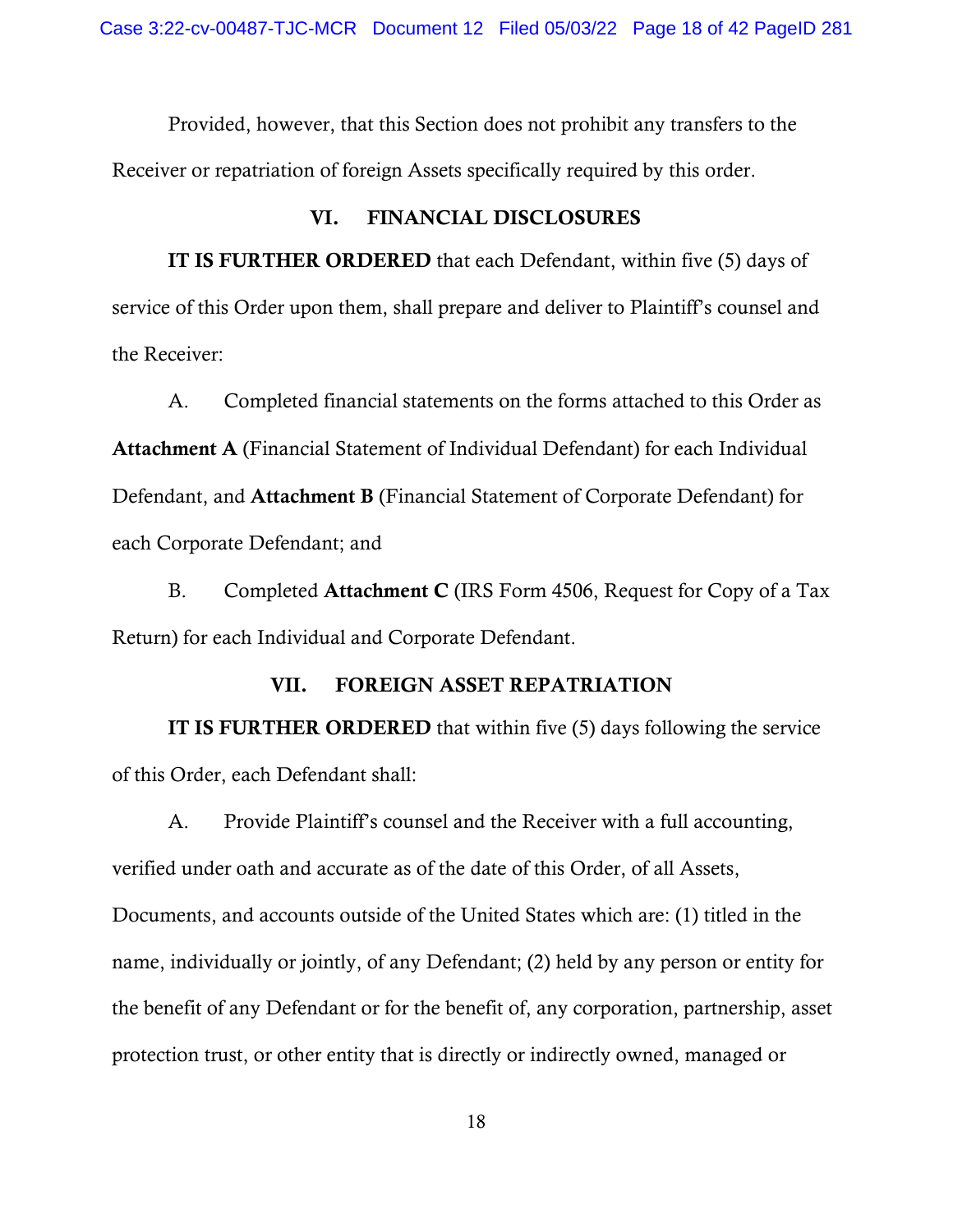controlled by any Defendant; or (3) under the direct or indirect control, whether jointly or singly, of any Defendant;

B. Take all steps necessary to provide Plaintiff's counsel and the Receiver access to all Documents and records that may be held by third parties located outside of the territorial United States of America, including signing the Consent to Release of Financial Records appended to this Order as Attachment D;

C. Transfer to the territory of the United States all Documents and Assets located in foreign countries which are: (1) titled in the name, individually or jointly, of any Defendant; (2) held by any person or entity for the benefit of any Defendant or for the benefit of, any corporation, partnership, asset protection trust, or other entity that is directly or indirectly owned, managed or controlled by any Defendant; or (3) under the direct or indirect control, whether jointly or singly, of any Defendant; and

D. The same business day as any repatriation, (1) notify the Receiver and counsel for Plaintiff of the name and location of the financial institution or other entity that is the recipient of such Documents or Assets; and (2) serve this Order on any such financial institution or other entity.

## VIII. NON-INTERFERENCE WITH REPATRIATION

IT IS FURTHER ORDERED that Defendants, Defendants' officers, agents, employees, and attorneys, and all other persons in active concert or participation with any of them, who receive actual notice of this Order, whether acting directly or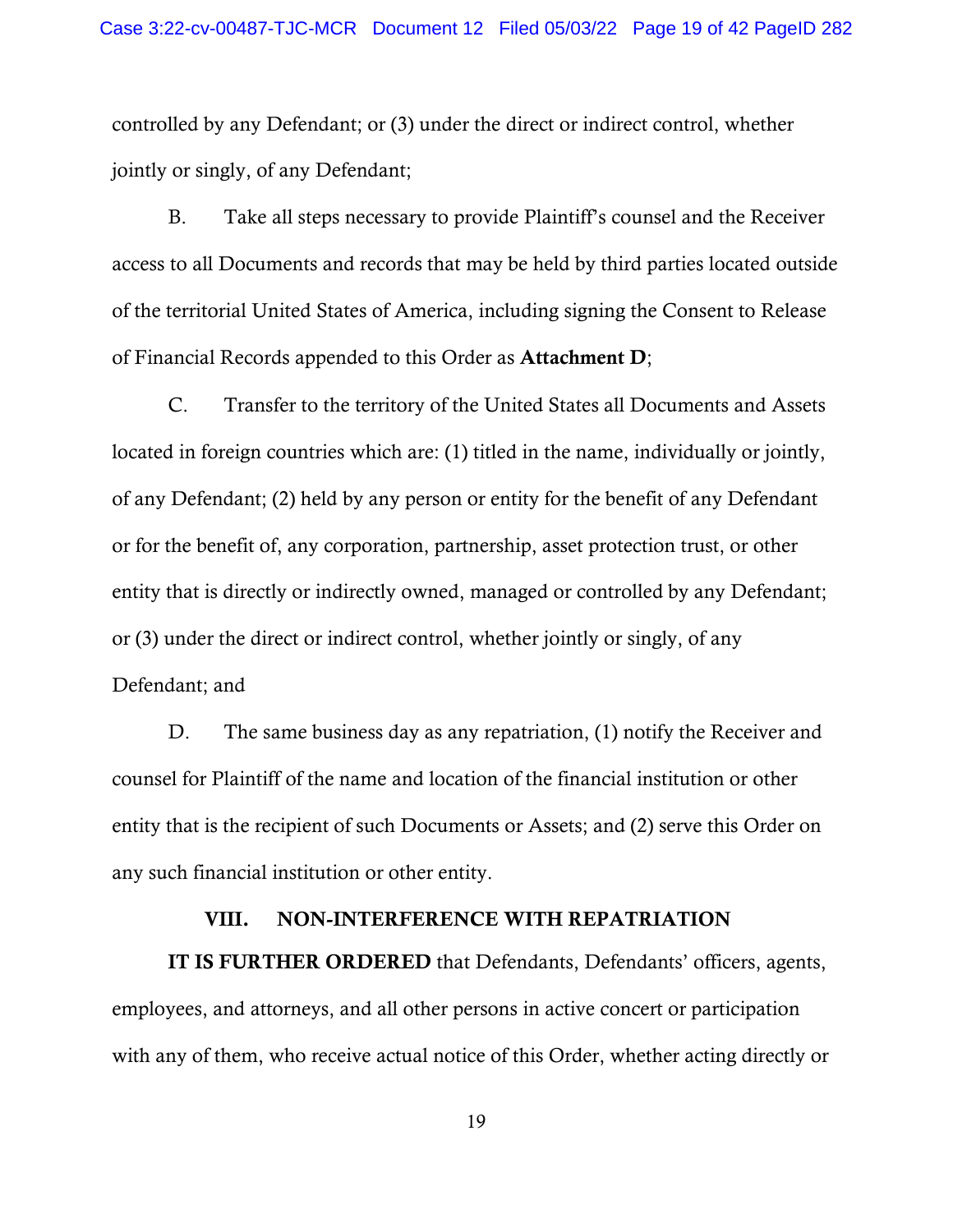indirectly, are hereby temporarily restrained and enjoined from taking any action, directly or indirectly, which may result in the encumbrance or dissipation of foreign Assets, or in the hindrance of the repatriation required by this Order, including, but not limited to:

A. Sending any communication or engaging in any other act, directly or indirectly, that results in a determination by a foreign trustee or other entity that a "duress" event has occurred under the terms of a foreign trust agreement until such time that all Defendants' Assets have been fully repatriated pursuant to this Order; or

B. Notifying any trustee, protector or other agent of any foreign trust or other related entities of either the existence of this Order, or of the fact that repatriation is required pursuant to a court order, until such time that all Defendants' Assets have been fully repatriated pursuant to this Order.

## IX. CONSUMER CREDIT REPORTS

IT IS FURTHER ORDERED that Plaintiff may obtain credit reports concerning any Defendants pursuant to Section 604(a)(1) of the Fair Credit Reporting Act, 15 U.S.C. 1681b(a)(1), and that, upon written request, any credit reporting agency from which such reports are requested shall provide them to Plaintiff.

## X. PRESERVATION OF RECORDS

IT IS FURTHER ORDERED that Defendants, Defendants' officers, agents, employees, and attorneys, and all other persons in active concert or participation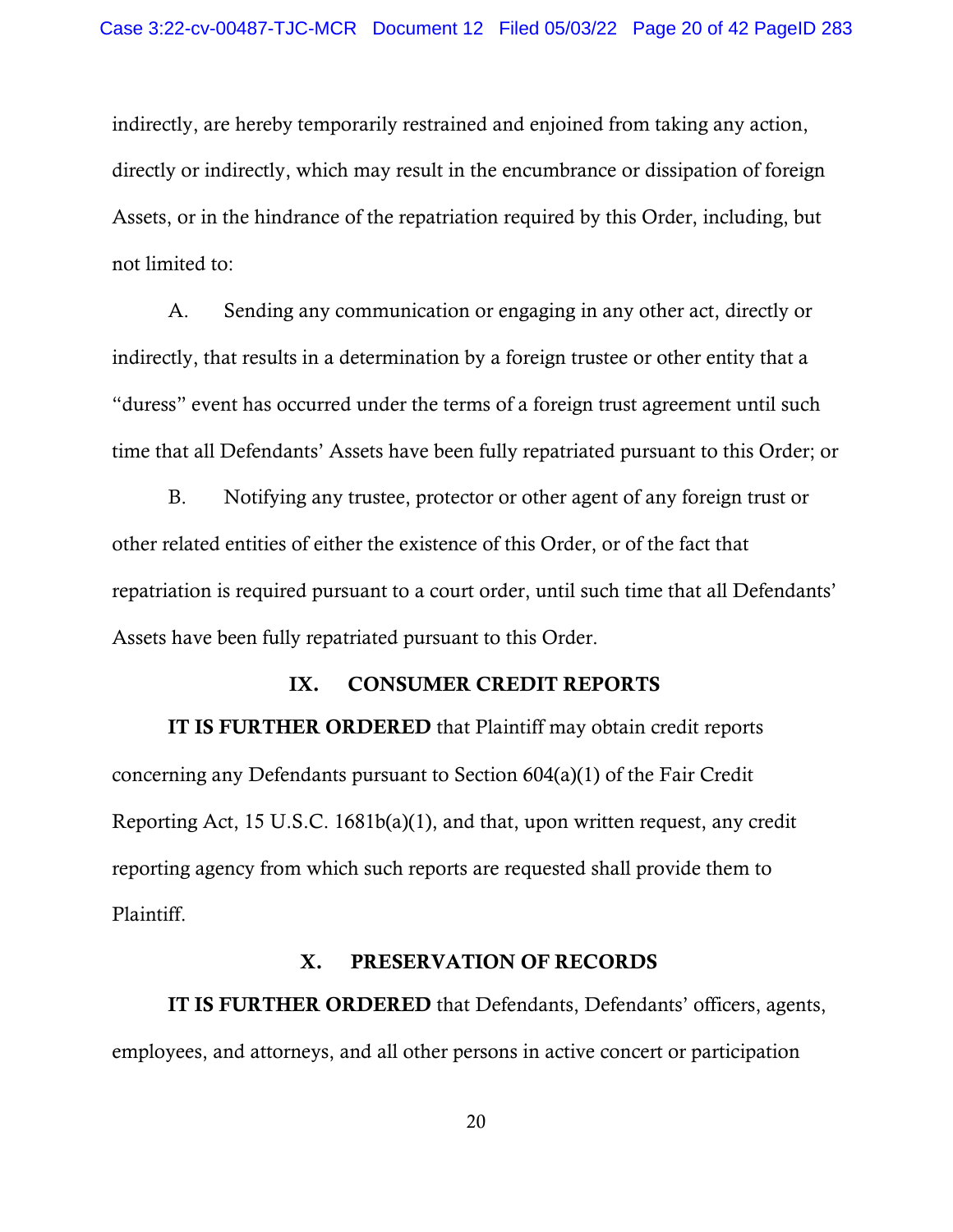with any of them, who receive actual notice of this Order, whether acting directly or indirectly, are hereby temporarily restrained and enjoined from:

A. Destroying, erasing, falsifying, writing over, mutilating, concealing, altering, transferring, or otherwise disposing of, in any manner, directly or indirectly, Documents that relate to: (1) the business, business practices, Assets, or business or personal finances of any Defendant; (2) the business practices or finances of entities directly or indirectly under the control of any Defendant; or (3) the business practices or finances of entities directly or indirectly under common control with any other Defendant; and

B. Failing to create and maintain Documents that, in reasonable detail, accurately, fairly, and completely reflect Defendants' incomes, disbursements, transactions, and use of Defendants' Assets.

## XI. PRESERVATION OF RECORDS BY THIRD PARTIES

IT IS FURTHER ORDERED that any person who receives actual notice of this Order (by service or otherwise) that has held, controlled, or maintained custody of any Document on behalf of any Defendant that relates to the business or business practices of any Defendant or of any entity directly or indirectly under the control of any Defendant are hereby temporarily restrained and enjoined from destroying, erasing, falsifying, writing over, mutilating, concealing, altering, transferring, or otherwise disposing of, in any manner, directly or indirectly, any such Documents.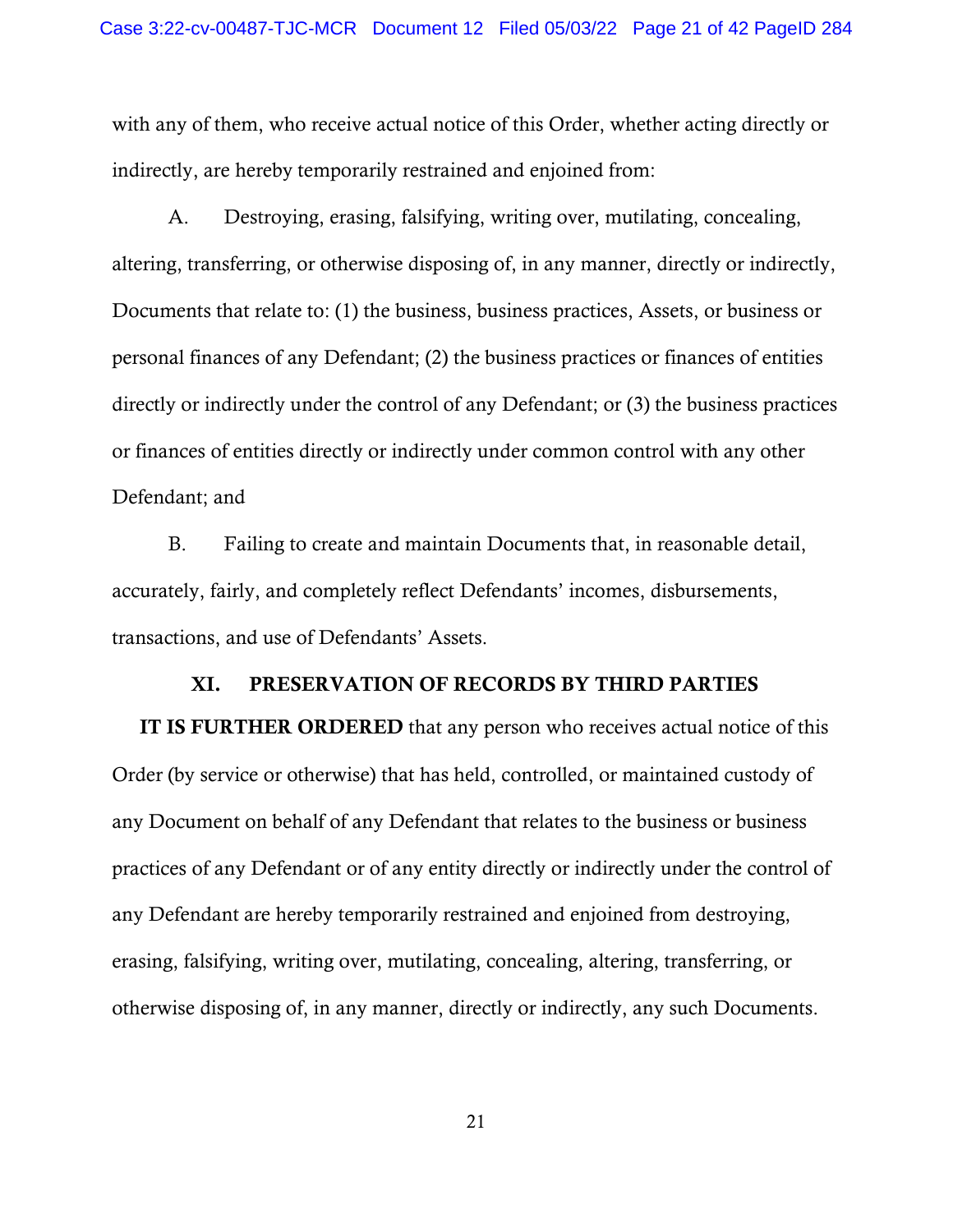## XII. REPORT OF NEW BUSINESS ACTIVITY

#### IT IS FURTHER ORDERED that Defendants, Defendants' officers, agents,

employees, and attorneys, and all other persons in active concert or participation with any of them, who receive actual notice of this Order, whether acting directly or indirectly, are hereby temporarily restrained and enjoined from creating, operating, or exercising any control over any business entity, whether newly formed or previously inactive, including any partnership, limited partnership, joint venture, sole proprietorship, or corporation, without first providing Plaintiff's counsel and the Receiver with a written statement disclosing: (1) the name of the business entity; (2) the address and telephone number of the business entity; (3) the names of the business entity's officers, directors, principals, managers, and employees; and (4) a detailed description of the business entity's intended activities.

## XIII. TEMPORARY RECEIVER

IT IS FURTHER ORDERED that Maria M. Yip is appointed as temporary Receiver of the Receivership Entities with full powers of an equity receiver. The Receiver shall be solely the agent of this Court in acting as Receiver under this Order.

#### XIV. DUTIES AND AUTHORITY OF RECEIVER

IT IS FURTHER ORDERED that the Receiver is directed and authorized to accomplish the following:

A. Assume full control of Receivership Entities by removing, as the Receiver deems necessary or advisable, any director, officer, independent contractor,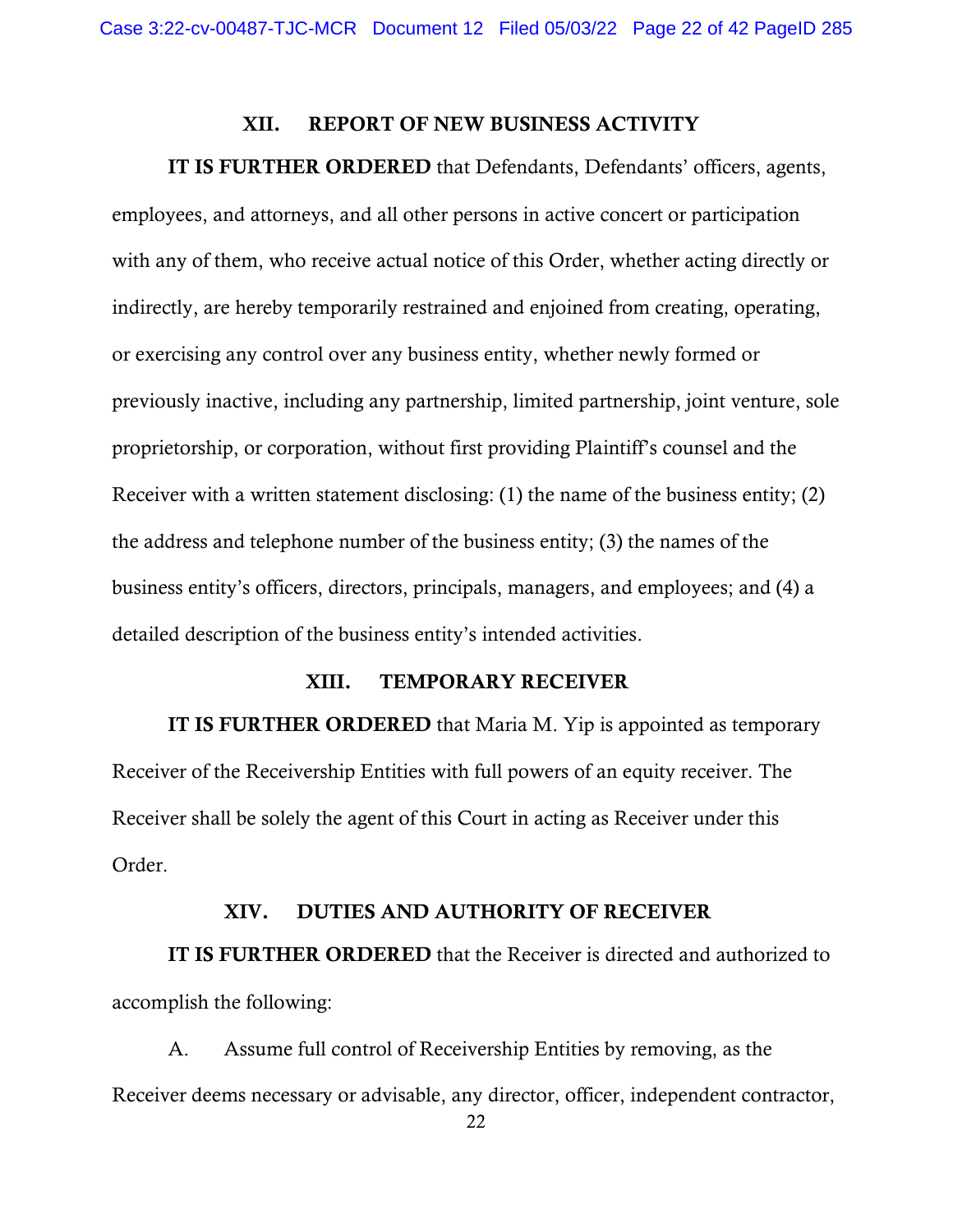employee, attorney, or agent of any Receivership Entity from control of, management of, or participation in, the affairs of the Receivership Entity;

B. Take exclusive custody, control, and possession of all Assets and Documents of, or in the possession, custody, or under the control of, any Receivership Entity, wherever situated;

C. Take exclusive custody, control, and possession of all Documents or Assets associated with credits, debits, or charges made on behalf of any Receivership Entity, wherever situated, including reserve funds held by payment processors, credit card processors, merchant banks, acquiring banks, independent sales organizations, third party processors, payment gateways, insurance companies, or other entities;

D. Conserve, hold, manage, and prevent the loss of all Assets of the Receivership Entities, and perform all acts necessary or advisable to preserve the value of those Assets. The Receiver shall assume control over the income and profits therefrom and all sums of money now or hereafter due or owing to the Receivership Entities. The Receiver shall have full power to sue for, collect, and receive, all Assets of the Receivership Entities and of other persons or entities whose interests are now under the direction, possession, custody, or control of, the Receivership Entities. Provided, however, that the Receiver shall not attempt to collect any amount from a consumer if the Receiver believes the consumer's debt to the Receivership Entities has resulted from the deceptive acts or practices or other violations of law alleged in the Complaint in this matter, without prior Court approval;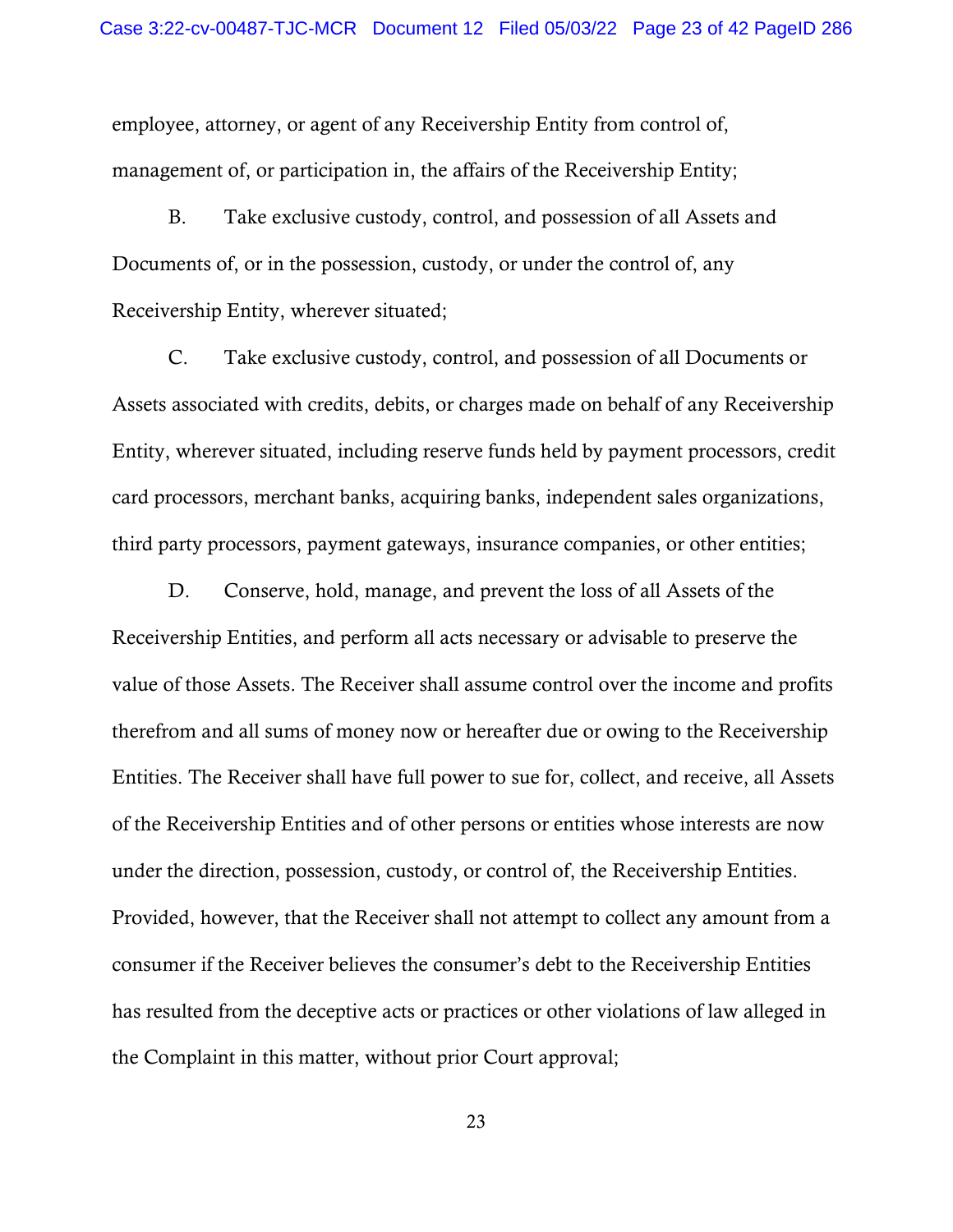E. Obtain, conserve, hold, manage, and prevent the loss of all Documents of the Receivership Entities, and perform all acts necessary or advisable to preserve such Documents. The Receiver shall: divert mail; preserve all Documents of the Receivership Entities that are accessible via electronic means (such as online access to financial accounts and access to electronic documents held onsite or by Electronic Data Hosts, by changing usernames, passwords or other log-in credentials; take possession of all electronic Documents of the Receivership Entities stored onsite or remotely; take whatever steps necessary to preserve all such Documents; and obtain the assistance of the FTC's Digital Forensic Unit for the purpose of obtaining electronic documents stored onsite or remotely.

F. Choose, engage, and employ attorneys, accountants, appraisers, and other independent contractors and technical specialists, as the Receiver deems advisable or necessary in the performance of duties and responsibilities under the authority granted by this Order;

G. Make payments and disbursements from the receivership estate that are necessary or advisable for carrying out the directions of, or exercising the authority granted by, this Order, and to incur, or authorize the making of, such agreements as may be necessary and advisable in discharging his or her duties as Receiver. The Receiver shall apply to the Court for prior approval of any payment of any debt or obligation incurred by the Receivership Entities prior to the date of entry of this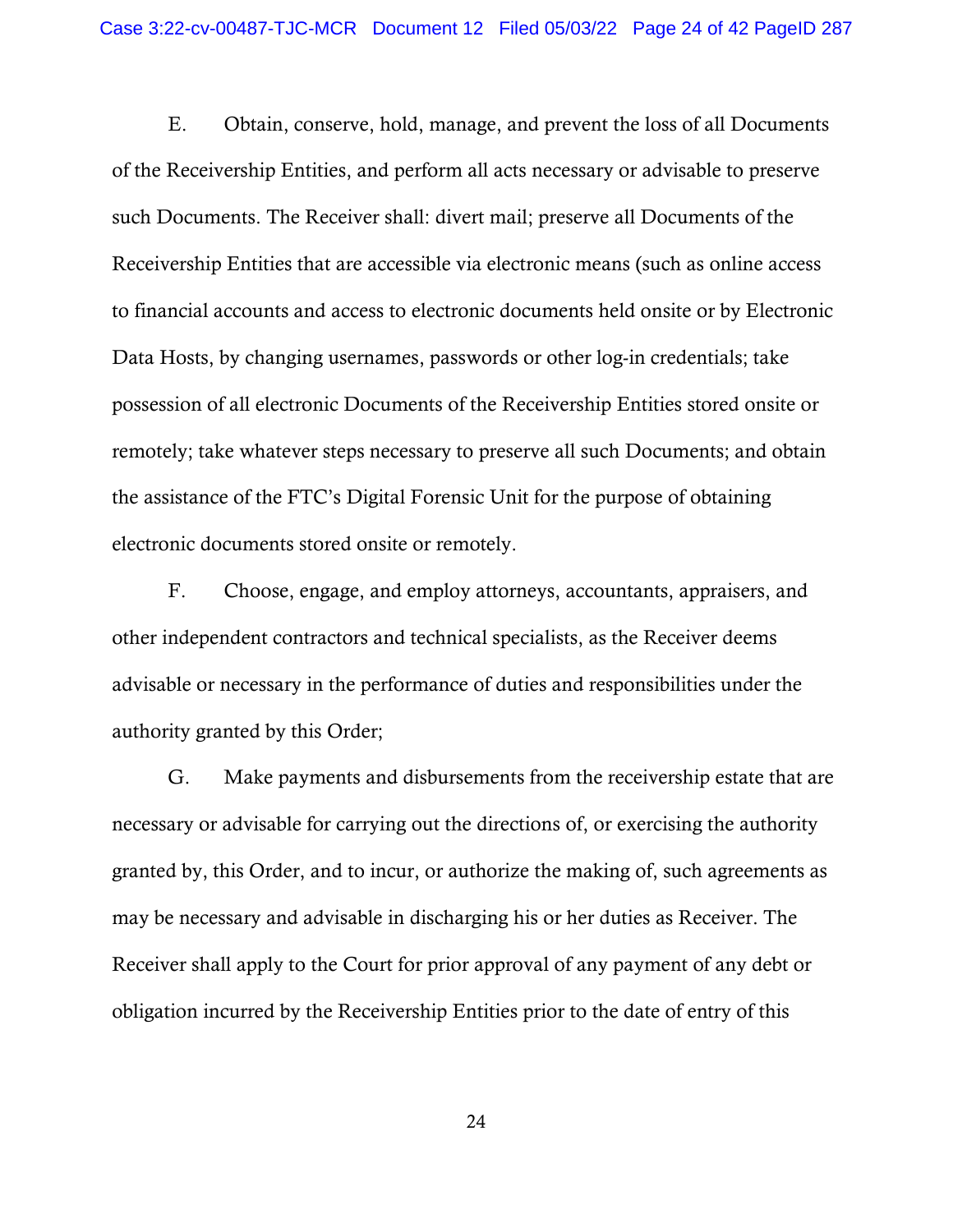Order, except payments that the Receiver deems necessary or advisable to secure Assets of the Receivership Entities, such as rental payments;

H. Take all steps necessary to secure and take exclusive custody of each location from which the Receivership Entities operate their businesses. Such steps may include, but are not limited to, any of the following, as the Receiver deems necessary or advisable: (1) securing the location by changing the locks and alarm codes and disconnecting any internet access or other means of access to the computers, servers, internal networks, or other records maintained at that location; and (2) requiring any persons present at the location to leave the premises, to provide the Receiver with proof of identification, and/or to demonstrate to the satisfaction of the Receiver that such persons are not removing from the premises Documents or Assets of the Receivership Entities. Law enforcement personnel, including, but not limited to, police or sheriffs, may assist the Receiver in implementing these provisions in order to keep the peace and maintain security. If requested by the Receiver, the United States Marshal will provide appropriate and necessary assistance to the Receiver to implement this Order and is authorized to use any necessary and reasonable force to do so;

I. Take all steps necessary to prevent the modification, destruction, or erasure of any web page or website registered to and operated, in whole or in part, by any Defendants, and to provide access to all such web page or websites to Plaintiff's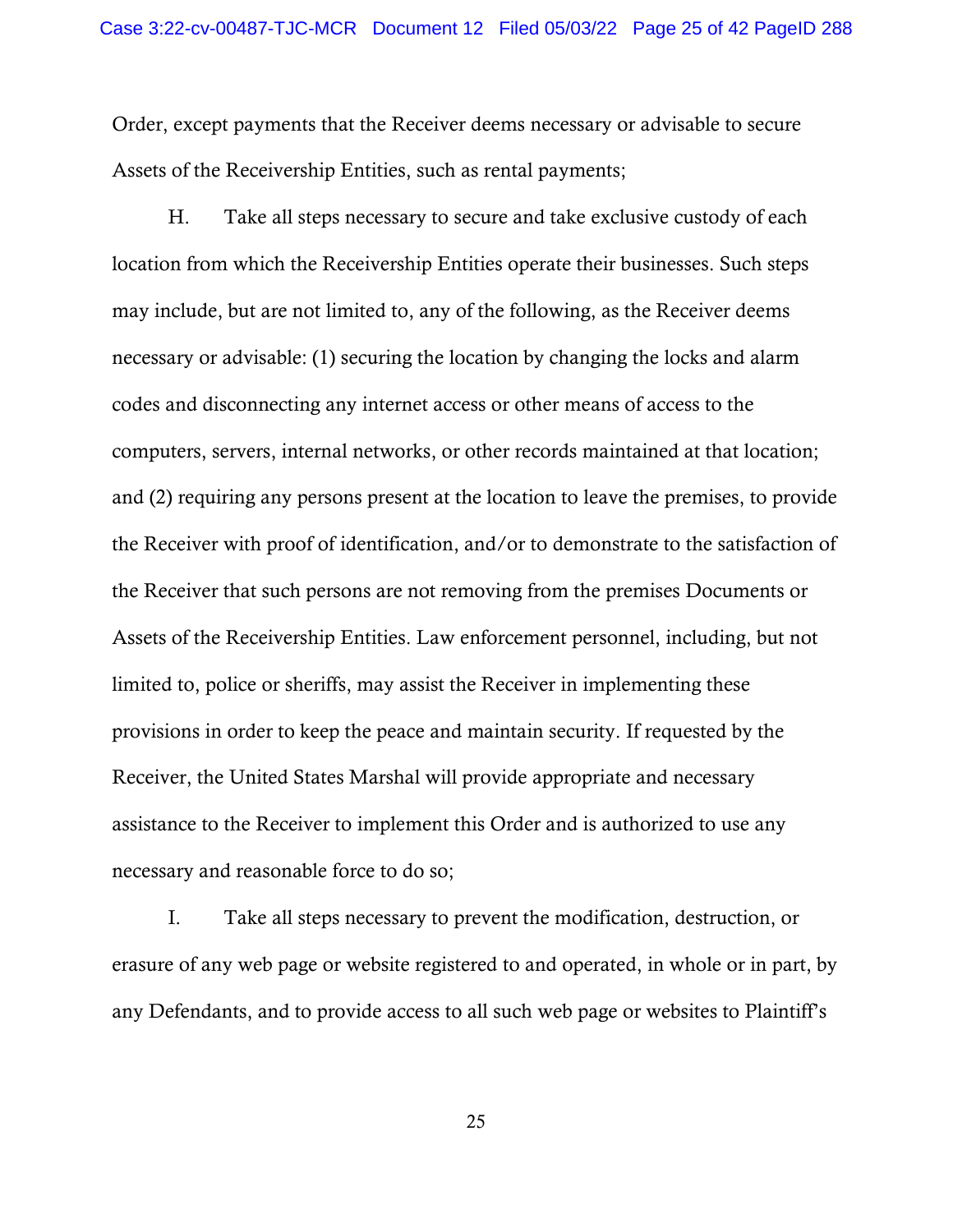representatives, agents, and assistants, as well as Defendants and their representatives;

J. Enter into and cancel contracts and purchase insurance as advisable or necessary;

K. Prevent the inequitable distribution of Assets and determine, adjust, and protect the interests of consumers who have transacted business with the Receivership Entities;

L. Make an accounting, as soon as practicable, of the Assets and financial condition of the receivership and file the accounting with the Court and deliver copies thereof to all parties;

M. Institute, compromise, adjust, appear in, intervene in, defend, dispose of, or otherwise become party to any legal action in state, federal or foreign courts or arbitration proceedings as the Receiver deems necessary and advisable to preserve or recover the Assets of the Receivership Entities, or to carry out the Receiver's mandate under this Order, including but not limited to, actions challenging fraudulent or voidable transfers;

N. Issue subpoenas to obtain Documents and records pertaining to the receivership, and conduct discovery in this action on behalf of the receivership estate, in addition to obtaining other discovery as set forth in this Order;

O. Open one or more bank accounts at designated depositories for funds of the Receivership Entities. The Receiver shall deposit all funds of the Receivership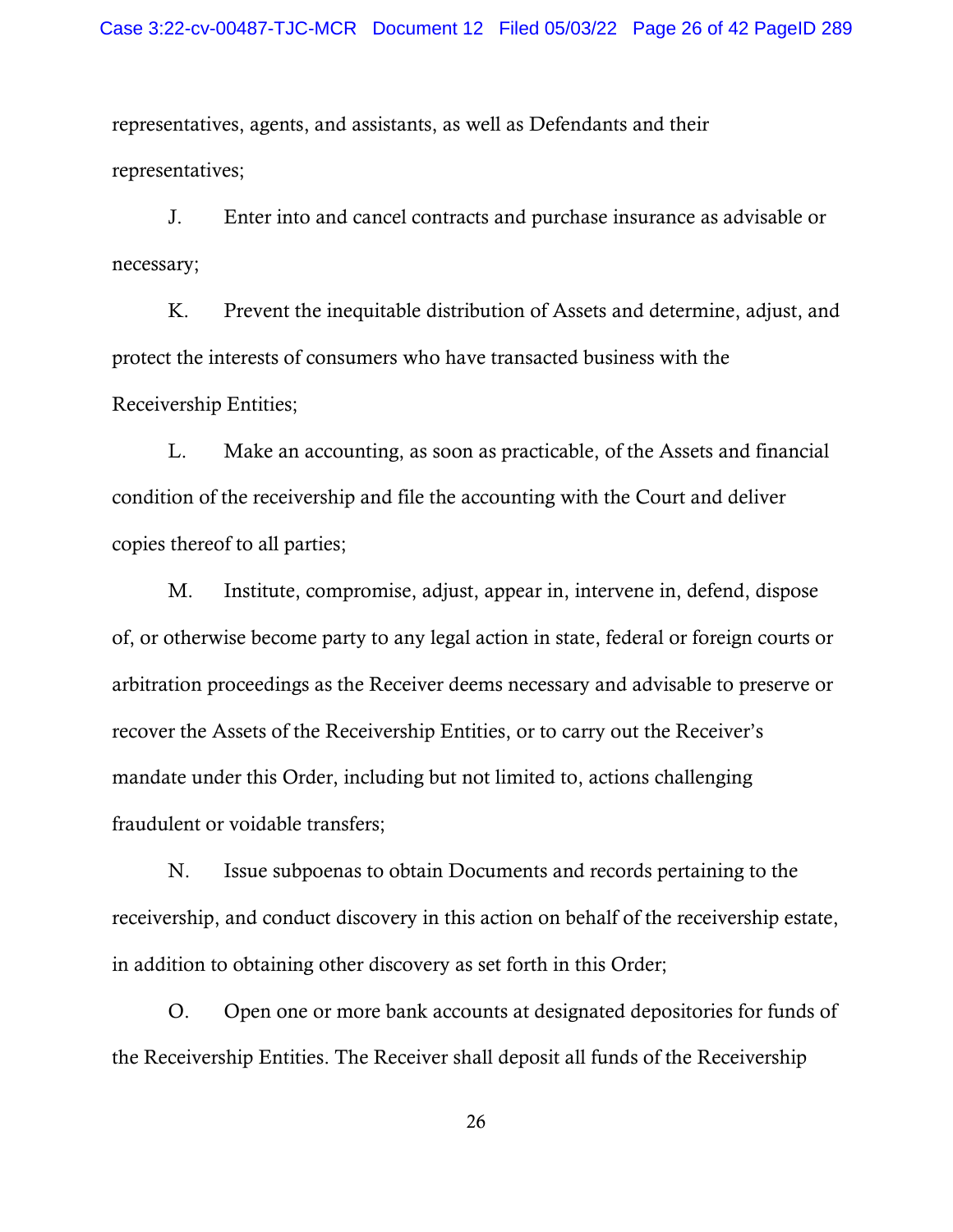Entities in such designated accounts and shall make all payments and disbursements from the receivership estate from such accounts. The Receiver shall serve copies of monthly account statements on all parties;

P. Maintain accurate records of all receipts and expenditures incurred as Receiver;

Q. Allow the Plaintiffs' representatives, agents, and assistants, as well as Defendants' representatives and Defendants themselves, reasonable access to the premises of the Receivership Entities, or any other premises where the Receivership Entities conduct business. The purpose of this access shall be to inspect and copy any and all books, records, Documents, accounts, and other property owned by, or in the possession of, the Receivership Entities or their agents. The Receiver shall have the discretion to determine the time, manner, and reasonable conditions of such access;

R. Allow the Plaintiffs' representatives, agents, and assistants, as well as Defendants and their representatives reasonable access to all Documents in the possession, custody, or control of the Receivership Entities;

S. Cooperate with reasonable requests for information or assistance from any state or federal civil or criminal law enforcement agency;

T. Suspend business operations of the Receivership Entities if in the judgment of the Receiver such operations cannot be continued legally and profitably;

U. If the Receiver identifies a nonparty entity as a Receivership Entity, promptly notify the entity as well as the parties, and inform the entity that it can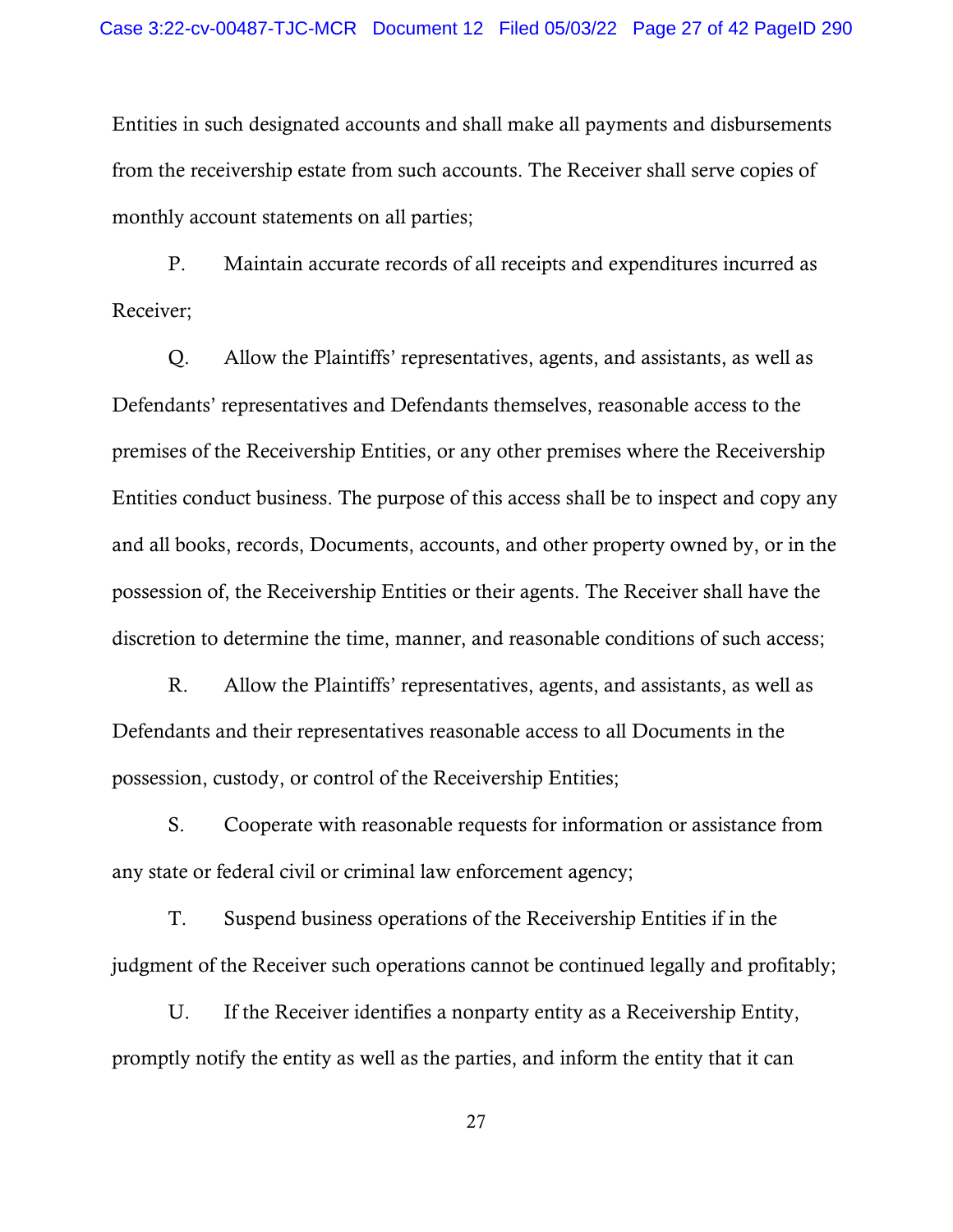challenge the Receiver's determination by filing a motion with the Court. Provided, however, that the Receiver may delay providing such notice until the Receiver has established control of the nonparty entity and its assets and records, if the Receiver determines that notice to the entity or the parties before the Receiver establishes control over the entity may result in the destruction of records, dissipation of assets, or any other obstruction of the Receiver's control of the entity;

V. If in the Receiver's judgment the business operations cannot be continued legally and profitably, take all steps necessary to ensure that any of the Receivership Entities' web pages or websites relating to the activities alleged in the Complaint cannot be accessed by the public, or are modified for consumer education and/or informational purposes, and take all steps necessary to ensure that any telephone numbers associated with the Receivership Entities cannot be accessed by the public, or are answered solely to provide consumer education or information regarding the status of operations; and

W. Prepare a written report at or before any hearing described in Paragraph XXVII, that describes (1) the steps taken by the Receiver to implement the terms of the Order; (2) the value of all assets and sum of all liabilities of the Receivership Entities; (3) the steps the Receiver intends to take in the future to protect receivership assets, recover receivership assets from third parties, and adjust receivership liabilities; (4) the Receiver's opinion on whether any portion of the business of any of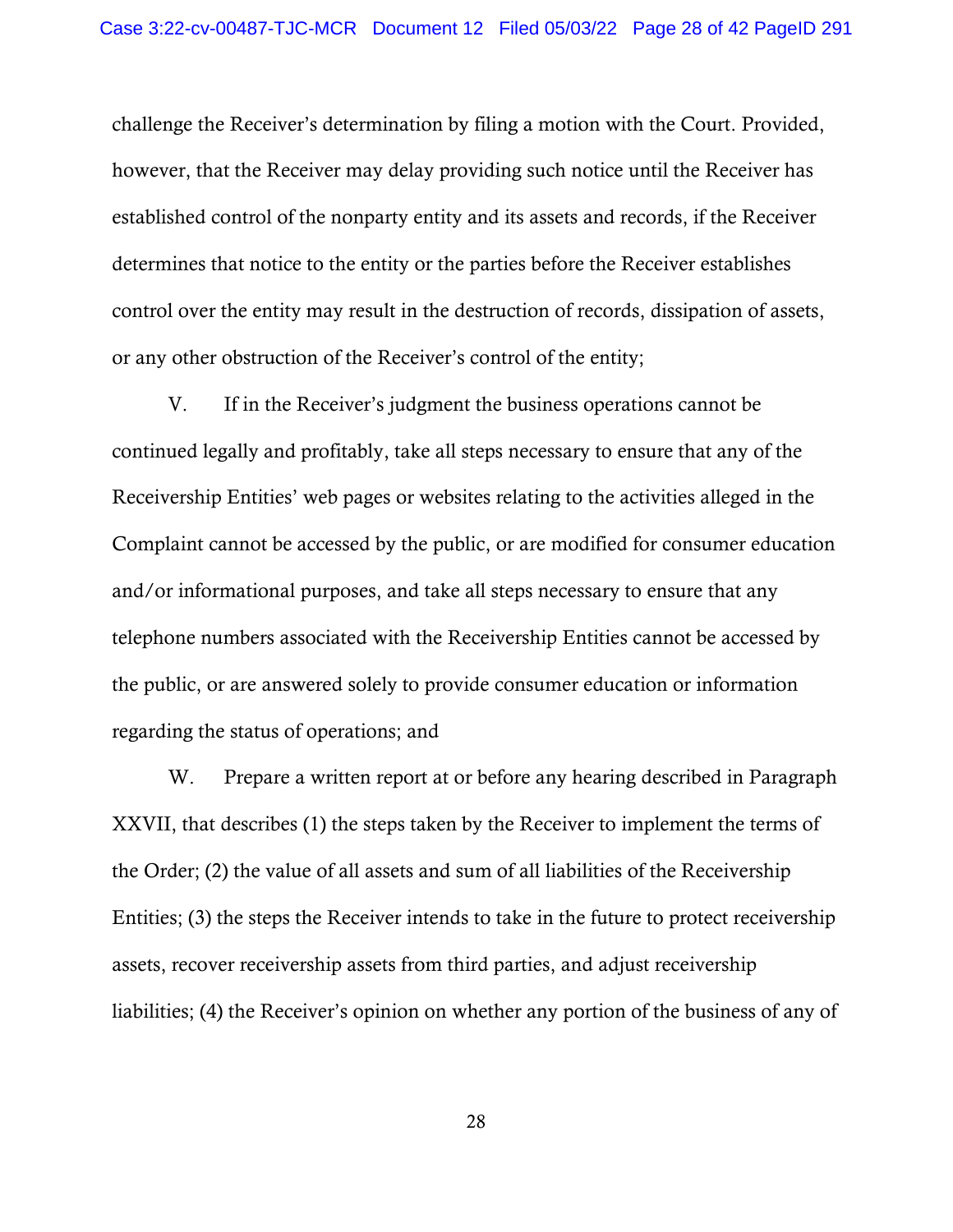the Receivership Entities can continue to operate legally and profitably; and (5) any other matters which the Receiver believes should be brought to the Court's attention.

## XV. TRANSFER OF RECEIVERSHIP PROPERTY TO RECEIVER

IT IS FURTHER ORDERED that Defendants and any other person, with possession, custody or control of property of, or records relating to, the Receivership Entities shall, upon notice of this Order by personal service or otherwise, fully cooperate with and assist the Receiver in taking and maintaining possession, custody, or control of the Assets and Documents of the Receivership Entities and immediately transfer or deliver to the Receiver possession, custody, and control of, the following:

A. All Assets held by or for the benefit of the Receivership Entities;

B. All Documents or Assets associated with credits, debits, or charges made on behalf of any Receivership Entity, wherever situated, including reserve funds held by payment processors, credit card processors, merchant banks, acquiring banks, independent sales organizations, third party processors, payment gateways, insurance companies, or other entities;

C. All Documents of or pertaining to the Receivership Entities, including all communications occurring via electronic mail, electronic messaging service, or encrypted messaging service (including but not limited to Signal or WhatsApp);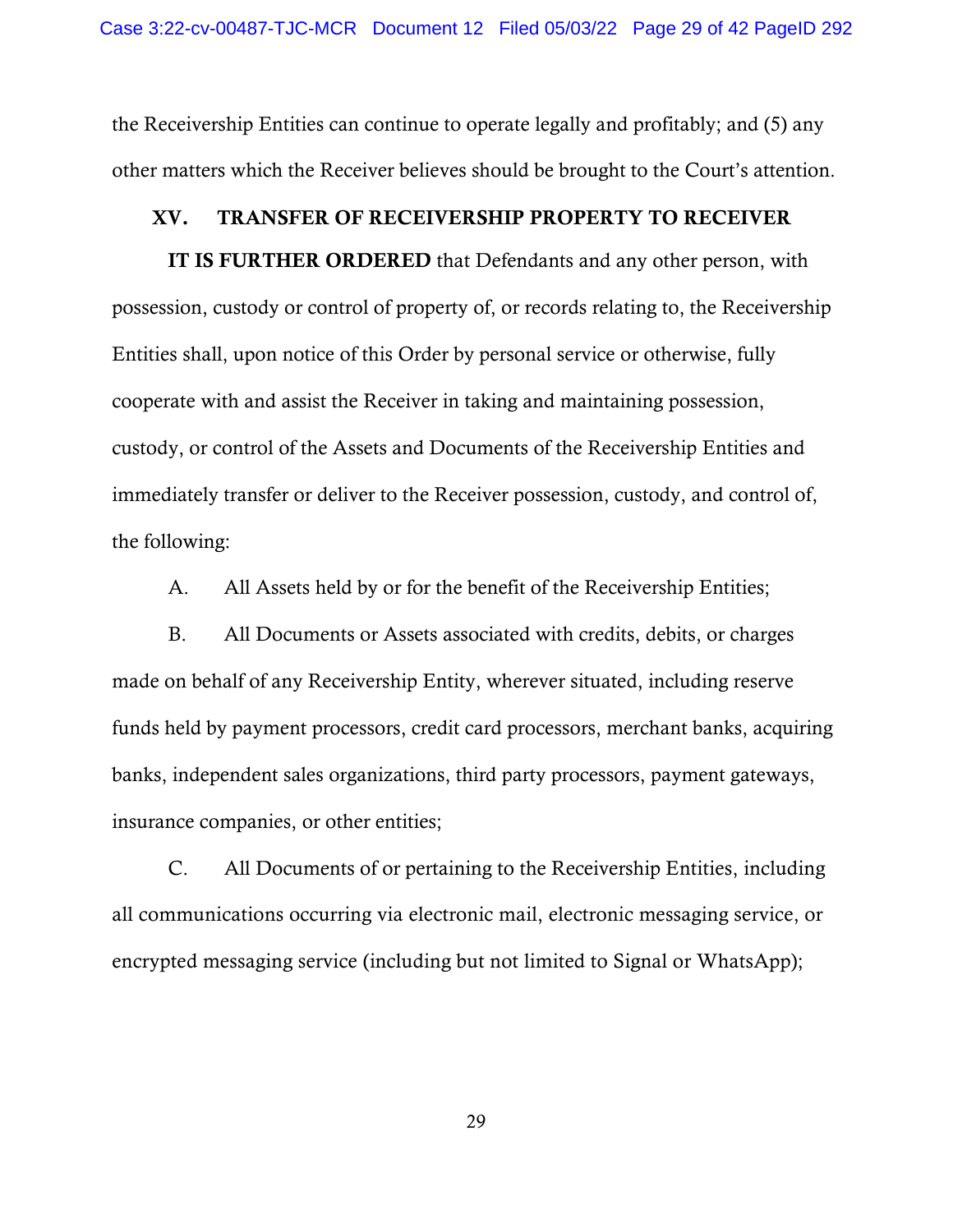D. All computers, electronic devices, mobile devices and machines used to conduct the business of the Receivership Entities, even if such computers, electronic devices, mobile devices, and machines are also used for non-business purposes;

E. All Assets and Documents belonging to other persons or entities whose interests are under the direction, possession, custody, or control of the Receivership Entities; and

F. All keys, codes, user names and passwords necessary to gain or to secure access to any Assets or Documents of or pertaining to the Receivership Entities, including access to their business premises, means of communication, accounts, computer systems (onsite and remote), Electronic Data Hosts, encrypted messaging services, or other property.

In the event that any person or entity fails to deliver or transfer any Asset or Document, or otherwise fails to comply with any provision of this Section, the Receiver may file an Affidavit of Non-Compliance regarding the failure and a motion seeking compliance or a contempt citation.

## XVI. PROVISION OF INFORMATION TO RECEIVER

IT IS FURTHER ORDERED that Defendants shall immediately provide to the Receiver:

A. A list of all Assets and accounts of the Receivership Entities that are held in any name other than the name of a Receivership Entity, or by any person or entity other than a Receivership Entity;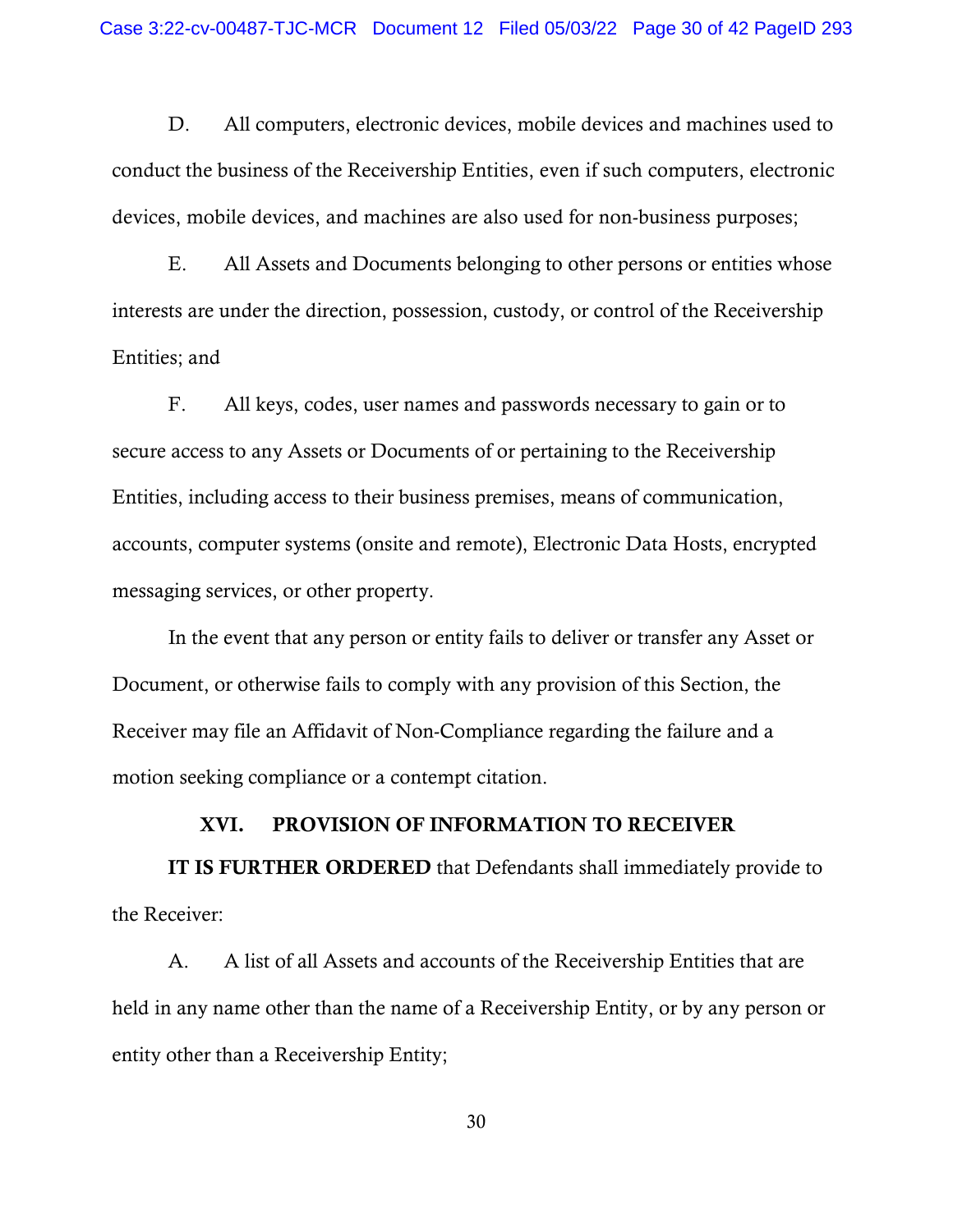B. A list of all agents, employees, officers, attorneys, servants and those persons in active concert and participation with the Receivership Entities, or who have been associated or done business with the Receivership Entities; and

C. A description of any documents covered by attorney-client privilege or attorney work product, including files where such documents are likely to be located, authors or recipients of such documents, and search terms likely to identify such electronic documents.

## XVII. COOPERATION WITH THE RECEIVER

IT IS FURTHER ORDERED that Defendants; Receivership Entities; Defendants' or Receivership Entities' officers, agents, employees, and attorneys, all other persons in active concert or participation with any of them, and any other person with possession, custody, or control of property of or records relating to the Receivership Entities who receive actual notice of this Order shall fully cooperate with and assist the Receiver. This cooperation and assistance shall include, but is not limited to, providing information to the Receiver that the Receiver deems necessary to exercise the authority and discharge the responsibilities of the Receiver under this Order; providing any keys, codes, user names and passwords required to access any computers, electronic devices, mobile devices, and machines (onsite or remotely) and any cloud account (including specific method to access account) or electronic file in

all debts should be paid directly to the Receiver; and transferring funds at the

any medium; advising all persons who owe money to any Receivership Entity that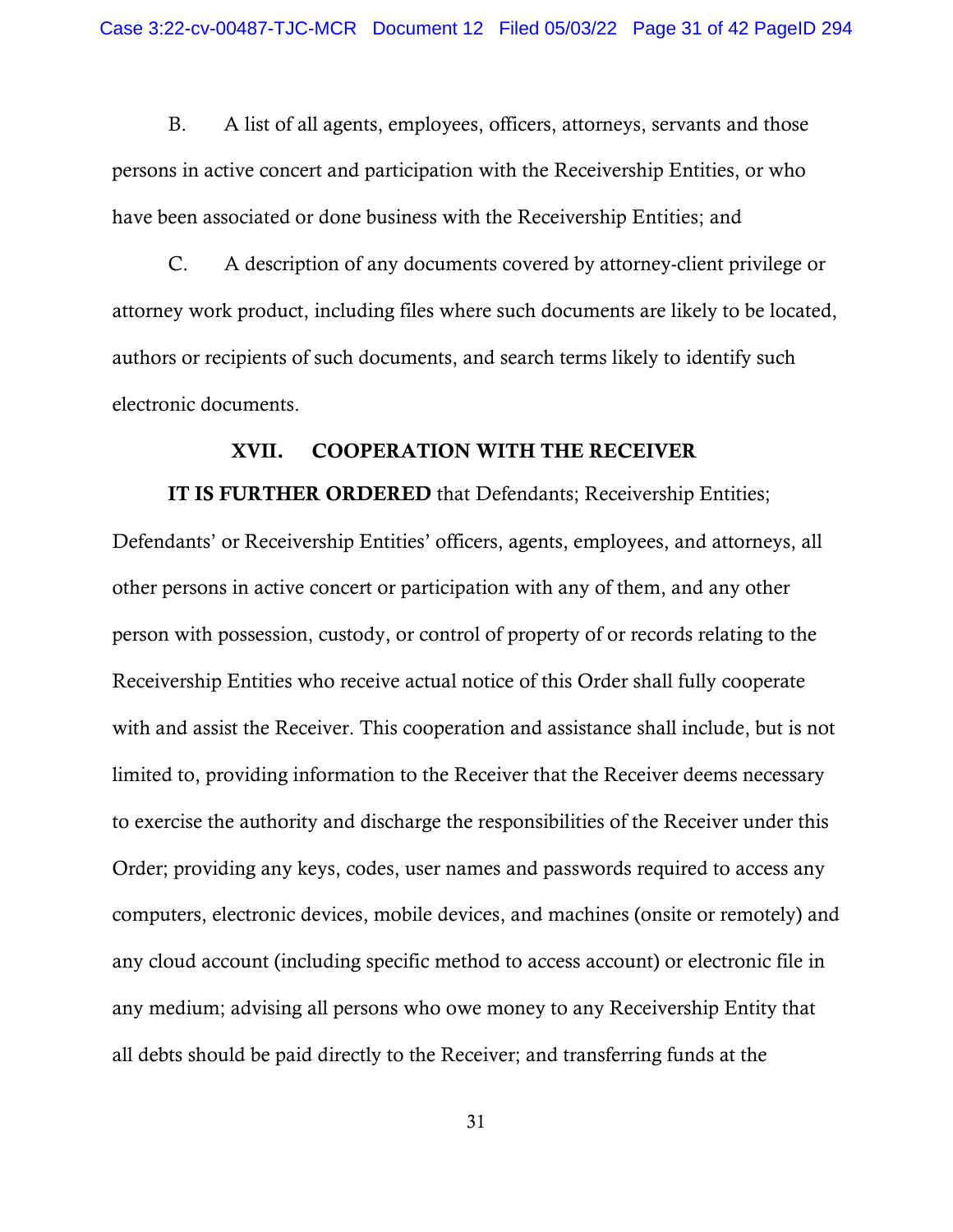Receiver's direction and producing records related to the Assets and sales of the Receivership Entities.

## XVIII. NON-INTERFERENCE WITH THE RECEIVER

IT IS FURTHER ORDERED that Defendants; Receivership Entities; Defendants' or Receivership Entities' officers, agents, employees, attorneys, and all other persons in active concert or participation with any of them, who receive actual notice of this Order, and any other person served with a copy of this Order, are hereby restrained and enjoined from directly or indirectly:

A. Interfering with the Receiver's efforts to manage, or take custody, control, or possession of, the Assets or Documents subject to the receivership;

B. Transacting any of the business of the Receivership Entities;

C. Transferring, receiving, altering, selling, encumbering, pledging, assigning, liquidating, or otherwise disposing of any Assets owned, controlled, or in the possession or custody of, or in which an interest is held or claimed by, the Receivership Entities; or

D. Refusing to cooperate with the Receiver or the Receiver's duly authorized agents in the exercise of their duties or authority under any order of this Court.

## XIX. STAY OF ACTIONS

IT IS FURTHER ORDERED that, except by leave of this Court, during the pendency of the receivership ordered herein, Defendants, Defendants' officers, agents, employees, attorneys, and all other persons in active concert or participation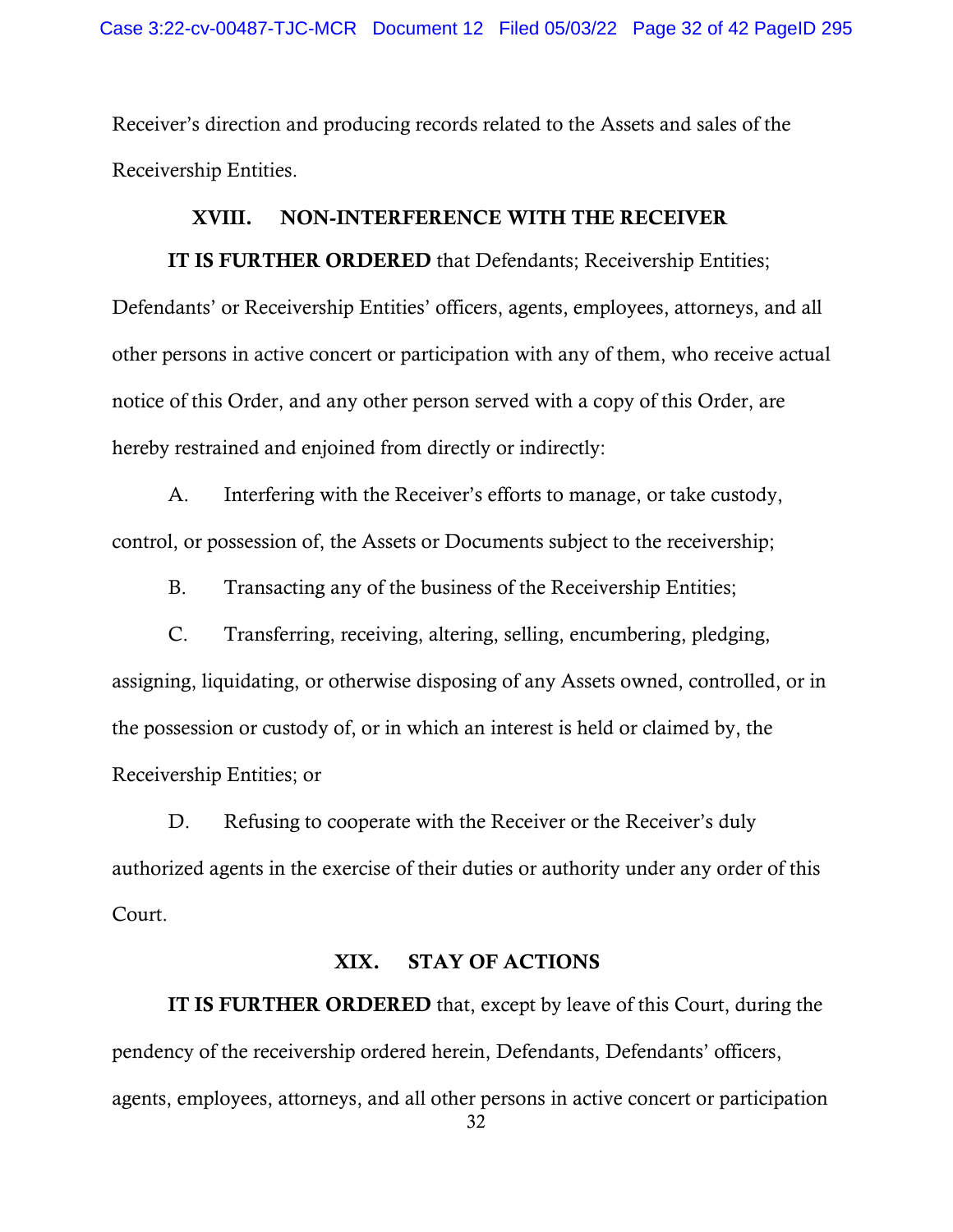with any of them, who receive actual notice of this Order, and their corporations, subsidiaries, divisions, or affiliates, and all investors, creditors, stockholders, lessors, customers and other persons seeking to establish or enforce any claim, right, or interest against or on behalf of Defendants, and all others acting for or on behalf of such persons, are hereby enjoined from taking action that would interfere with the exclusive jurisdiction of this Court over the Assets or Documents of the Receivership Entities, including, but not limited to:

A. Filing or assisting in the filing of a petition for relief under the Bankruptcy Code, 11 U.S.C. § 101 *et seq.*, or of any similar insolvency proceeding on behalf of the Receivership Entities;

B. Commencing, prosecuting, or continuing a judicial, administrative, or other action or proceeding against the Receivership Entities, including the issuance or employment of process against the Receivership Entities, except that such actions may be commenced if necessary to toll any applicable statute of limitations; or

C. Filing or enforcing any lien on any asset of the Receivership Entities, taking or attempting to take possession, custody, or control of any Asset of the Receivership Entities; or attempting to foreclose, forfeit, alter, or terminate any interest in any Asset of the Receivership Entities, whether such acts are part of a judicial proceeding, are acts of self-help, or otherwise.

Provided, however, that this Order does not stay: (1) the commencement or continuation of a criminal action or proceeding; (2) the commencement or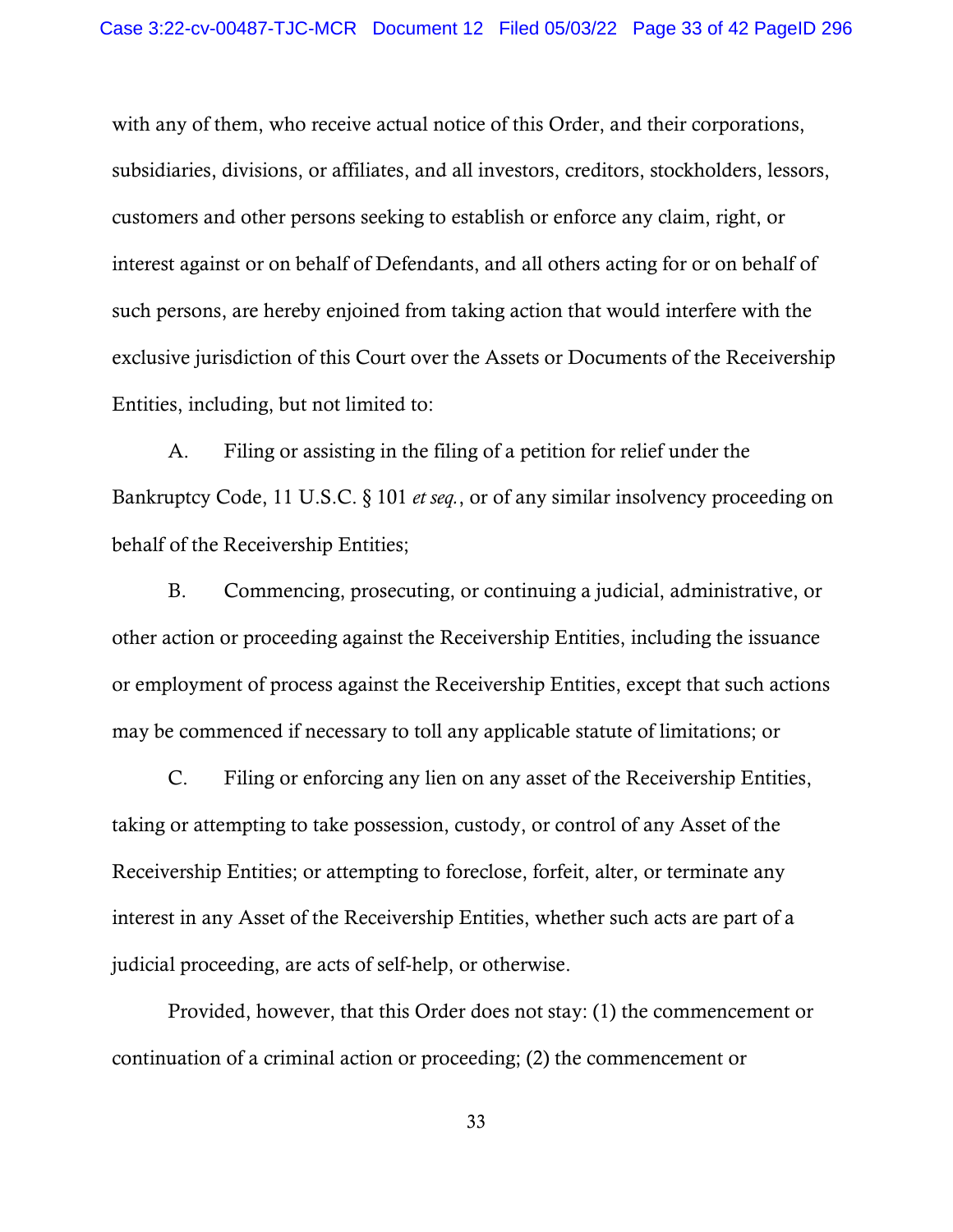continuation of an action or proceeding by a governmental unit to enforce such governmental unit's police or regulatory power; or (3) the enforcement of a judgment, other than a money judgment, obtained in an action or proceeding by a governmental unit to enforce such governmental unit's police or regulatory power.

## XX. COMPENSATION OF RECEIVER

IT IS FURTHER ORDERED that the Receiver and all personnel hired by the Receiver as herein authorized, including counsel to the Receiver and accountants, are entitled to reasonable compensation for the performance of duties pursuant to this Order and for the cost of actual out-of-pocket expenses incurred by them, from the Assets now held by, in the possession or control of, or which may be received by, the Receivership Entities. The Receiver shall file with the Court and serve on the parties periodic requests for the payment of such reasonable compensation, with the first such request filed no more than sixty (60) days after the date of entry of this Order. The Receiver shall not increase the hourly rates used as the bases for such fee applications without prior approval of the Court.

## XXI. RECEIVER'S BOND

IT IS FURTHER ORDERED that the Receiver is not required to file with the Clerk of this Court a bond until further order of this Court, conditioned that the Receiver will well and truly perform the duties of the office and abide by and perform all acts the Court directs.

# XXII. IMMEDIATE ACCESS TO BUSINESS PREMISES AND RECORDS IT IS FURTHER ORDERED that: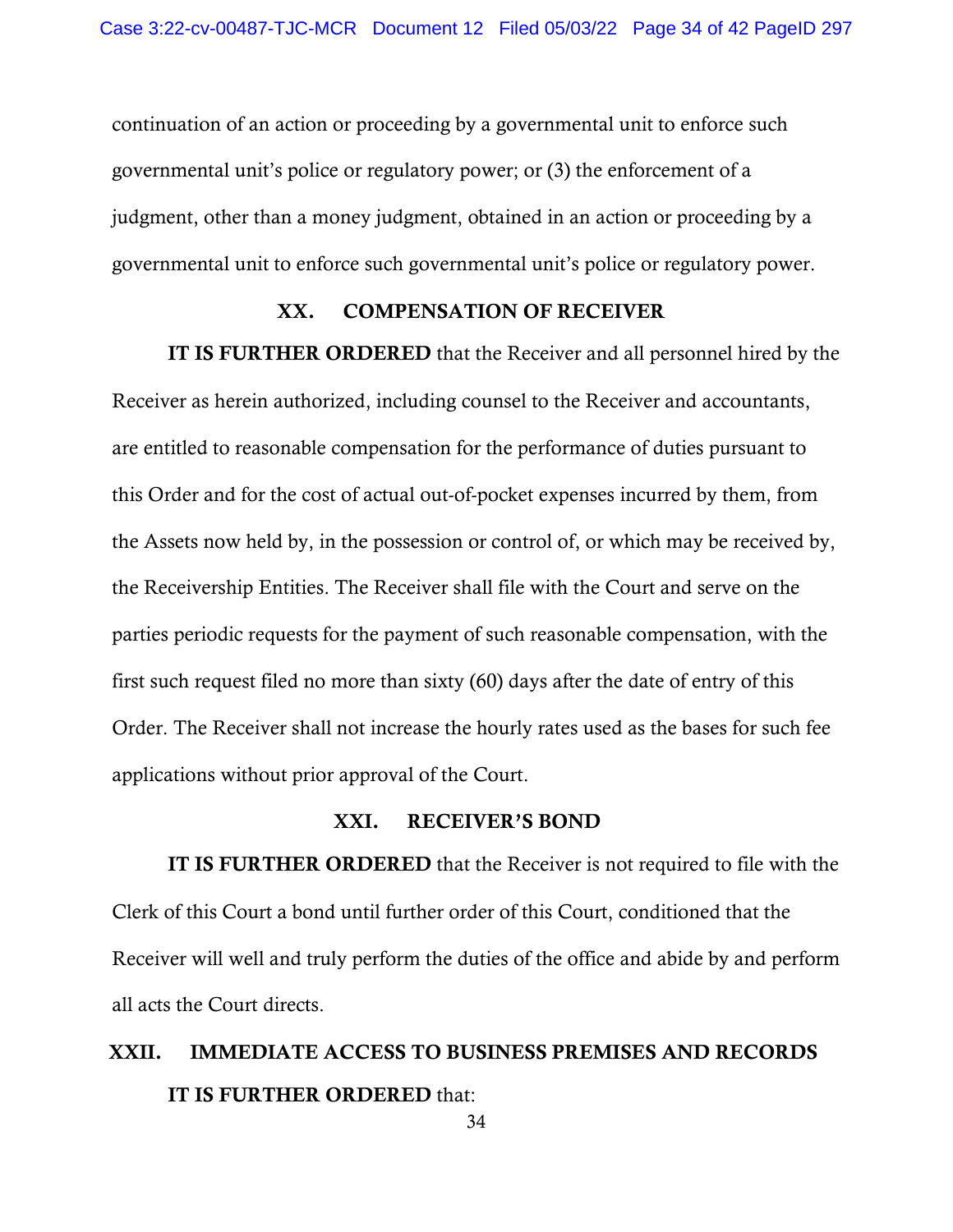A. In order to allow Plaintiff and the Receiver to preserve Assets and evidence relevant to this action and to expedite discovery, Plaintiff and the Receiver, and their representatives, agents, contractors, and assistants, shall have immediate access to the business premises and storage facilities, owned, controlled, or used by the Receivership Entities. Such locations include, but are not limited to, 13107 Atlantic Blvd, suite 201 Jacksonville, FL 32225, and 13475 Atlantic Blvd., Unit 8, Jacksonville, FL 32225, and any offsite location or commercial mailbox used by the Receivership Entities. The Receiver may exclude Defendants, Receivership Entities, and their employees from the business premises during the immediate access;

B. Plaintiff and the Receiver, and their representatives, agents, contractors, and assistants, are authorized to remove Documents from the Receivership Entities' premises in order that they may be inspected, inventoried, and copied. Plaintiff shall return any removed materials to the Receiver within five (5) business days of completing inventorying and copying, or such time as is agreed upon by Plaintiff and the Receiver;

C. Plaintiff's access to the Receivership Entities' documents pursuant to this Section shall not provide grounds for any Defendant to object to any subsequent request for documents served by Plaintiff;

D. Plaintiff and the Receiver, and their representatives, agents, contractors, and assistants, are authorized to obtain the assistance of federal, state and local law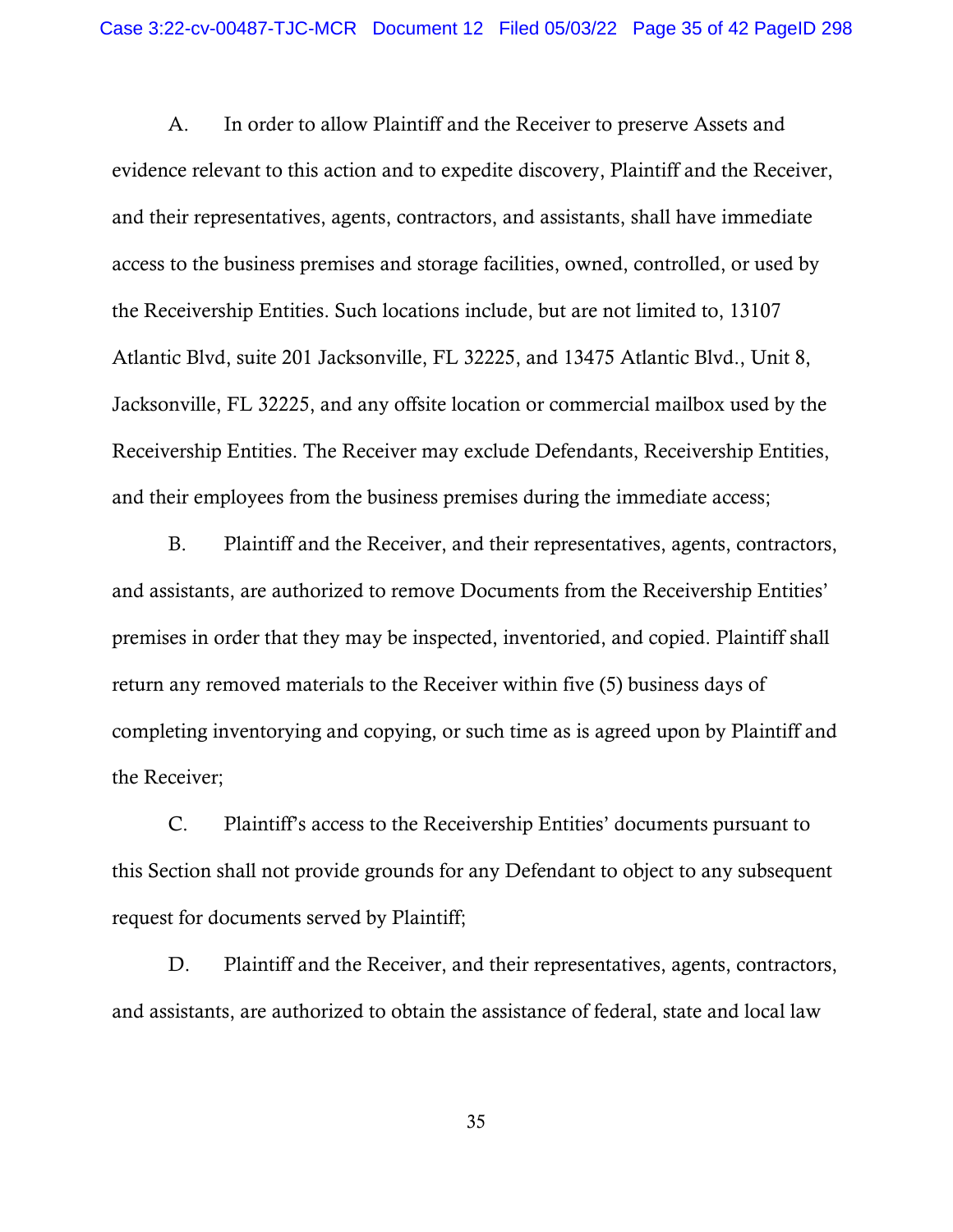enforcement officers as they deem necessary to effect service and to implement peacefully the provisions of this Order;

E. If any Documents, computers, or electronic storage devices containing information related to the business practices or finances of the Receivership Entities are at a location other than those listed herein, including personal residence(s) of any Defendant, then, immediately upon receiving notice of this order, Defendants and Receivership Entities shall produce to the Receiver all such Documents, computers, and electronic storage devices, along with any codes or passwords needed for access. In order to prevent the destruction of computer data, upon service of this Order, any such computers or electronic storage devices shall be powered down in the normal course of the operating system used on such devices and shall not be powered up or used until produced for copying and inspection; and

F. If any communications or records of any Receivership Entity are stored with an Electronic Data Host, such Entity shall, immediately upon receiving notice of this order, provide the Receiver with the username, passwords, and any other login credential needed to access the communications and records, and shall not attempt to access, or cause a third-party to attempt to access, the communications or records.

#### XXIII. DISTRIBUTION OF ORDER BY DEFENDANTS

IT IS FURTHER ORDERED that Defendants shall immediately provide a copy of this Order to each affiliate, telemarketer, marketer, sales entity, successor,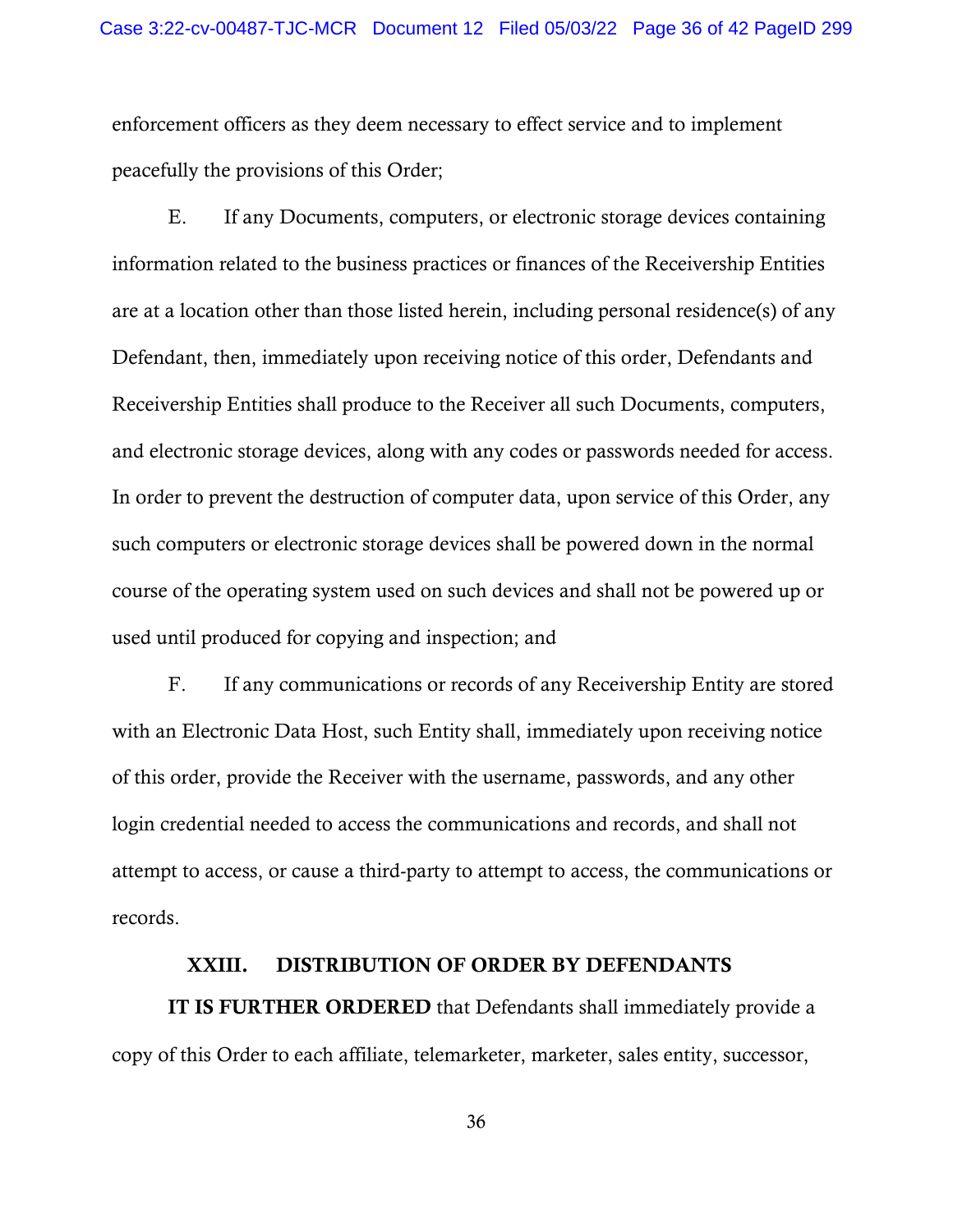assign, member, officer, director, employee, agent, independent contractor, client, attorney, spouse, subsidiary, division, and representative of any Defendant, and shall, within ten (10) days from the date of entry of this Order, and provide Plaintiff and the Receiver with a sworn statement that this provision of the Order has been satisfied, which statement shall include the names, physical addresses, phone number, and email addresses of each such person or entity who received a copy of the Order. Furthermore, Defendants shall not take any action that would encourage officers, agents, members, directors, employees, salespersons, independent contractors, attorneys, subsidiaries, affiliates, successors, assigns or other persons or entities in active concert or participation with them to disregard this Order or believe that they are not bound by its provisions.

# XXIV. EXPEDITED DISCOVERY

IT IS FURTHER ORDERED that, notwithstanding the provisions of the Fed. R. Civ. P. 26(d) and (f) and  $30(a)(2)(A)(iii)$ , and pursuant to Fed. R. Civ. P. 30(a), 33, 34, and 45, Plaintiff and the Receiver are granted leave, at any time after service of this Order, to conduct limited expedited discovery for the purpose of discovering: (1) the nature, location, status, and extent of Defendants' Assets; (2) the nature, location, and extent of Defendants' business transactions and operations; (3) Documents reflecting Defendants' business transactions and operations; or (4) compliance with this Order. The limited expedited discovery set forth in this Section shall proceed as follows: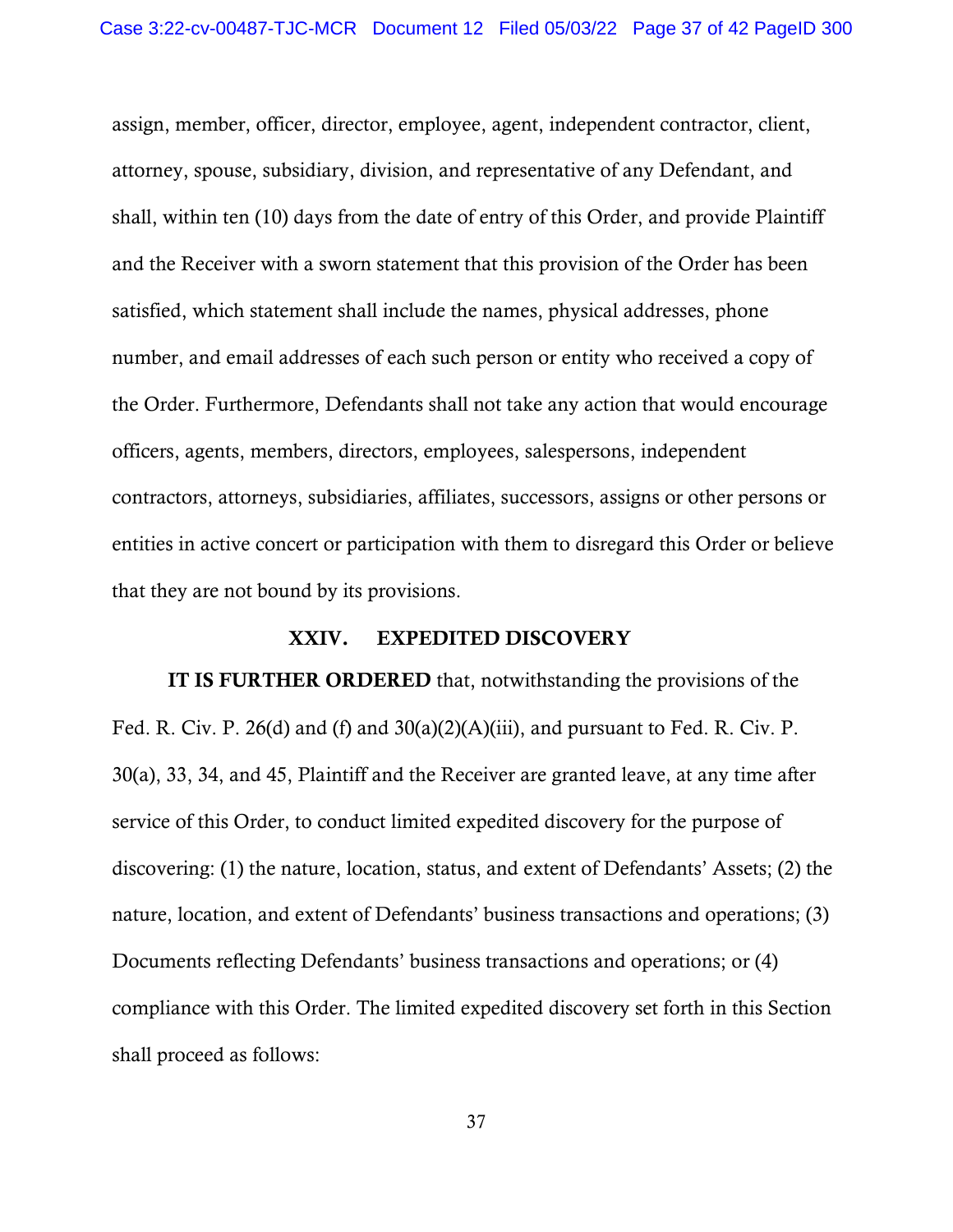A. Plaintiff and the Receiver may take the deposition of parties and nonparties. Forty-eight (48) hours' notice shall be sufficient notice for such depositions. The limitations and conditions set forth in Rules  $30(a)(2)(A)$  and  $31(a)(2)(A)$  of the Federal Rules of Civil Procedure regarding subsequent depositions of an individual shall not apply to depositions taken pursuant to this Section. Any such deposition taken pursuant to this Section shall not be counted towards the deposition limit set forth in Rules  $30(a)(2)(A)$  and  $31(a)(2)(A)$  and depositions may be taken by telephone or other remote electronic means.

B. Plaintiff and the Receiver may serve upon parties requests for production of Documents or inspection that require production or inspection within five (5) days of service, provided, however, that three (3) days of notice shall be deemed sufficient for the production of any such Documents that are maintained or stored only in an electronic format.

C. Plaintiff and the Receiver may serve upon parties interrogatories that require response within five (5) days of service.

D. The Plaintiff and the Receiver may serve subpoenas upon non-parties that direct production or inspection within five (5) days of service.

E. Service of discovery upon a party to this action, taken pursuant to this Section, shall be sufficient if made by facsimile, email, or by overnight delivery.

F. Any expedited discovery taken pursuant to this Section is in addition to, and is not subject to, the limits on discovery set forth in the Federal Rules of Civil

38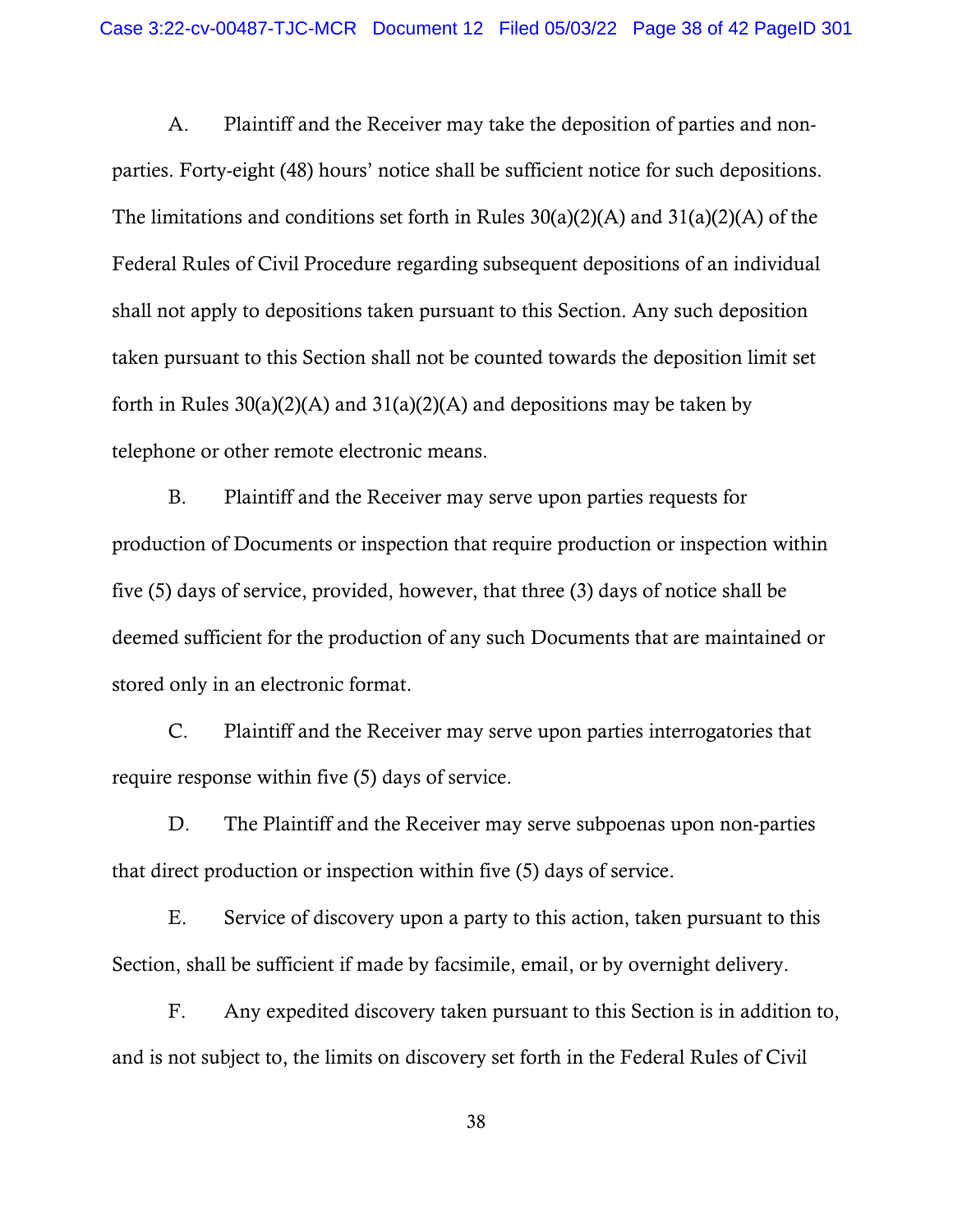Procedure and the Local Rules of this Court. The expedited discovery permitted by this Section does not require a meeting or conference of the parties, pursuant to Rules 26(d) & (f) of the Federal Rules of Civil Procedure.

G. The Parties are exempted from making initial disclosures under Fed. R. Civ. P. 26(a)(1) until further order of this Court.

# XXV. SERVICE OF THIS ORDER

IT IS FURTHER ORDERED that copies of this Order as well as the Motion for Temporary Restraining Order and all other pleadings, Documents, and exhibits filed contemporaneously with that Motion (other than the complaint and summons), may be served by any means, including facsimile transmission, electronic mail or other electronic messaging, personal or overnight delivery, U.S. Mail or FedEx, by agents and employees of Plaintiff, by any law enforcement agency, or by private process server, upon any Defendant or any person (including any financial institution) that may have possession, custody or control of any Asset or Document of any Defendant, or that may be subject to any provision of this Order pursuant to Rule 65(d)(2) of the Federal Rules of Civil Procedure. For purposes of this Section, service upon any branch, subsidiary, affiliate or office of any entity shall effect service upon the entire entity.

# XXVI. CORRESPONDENCE AND SERVICE ON PLAINTIFF

IT IS FURTHER ORDERED that, for the purpose of this Order, all correspondence and service of pleadings on Plaintiff shall be addressed to: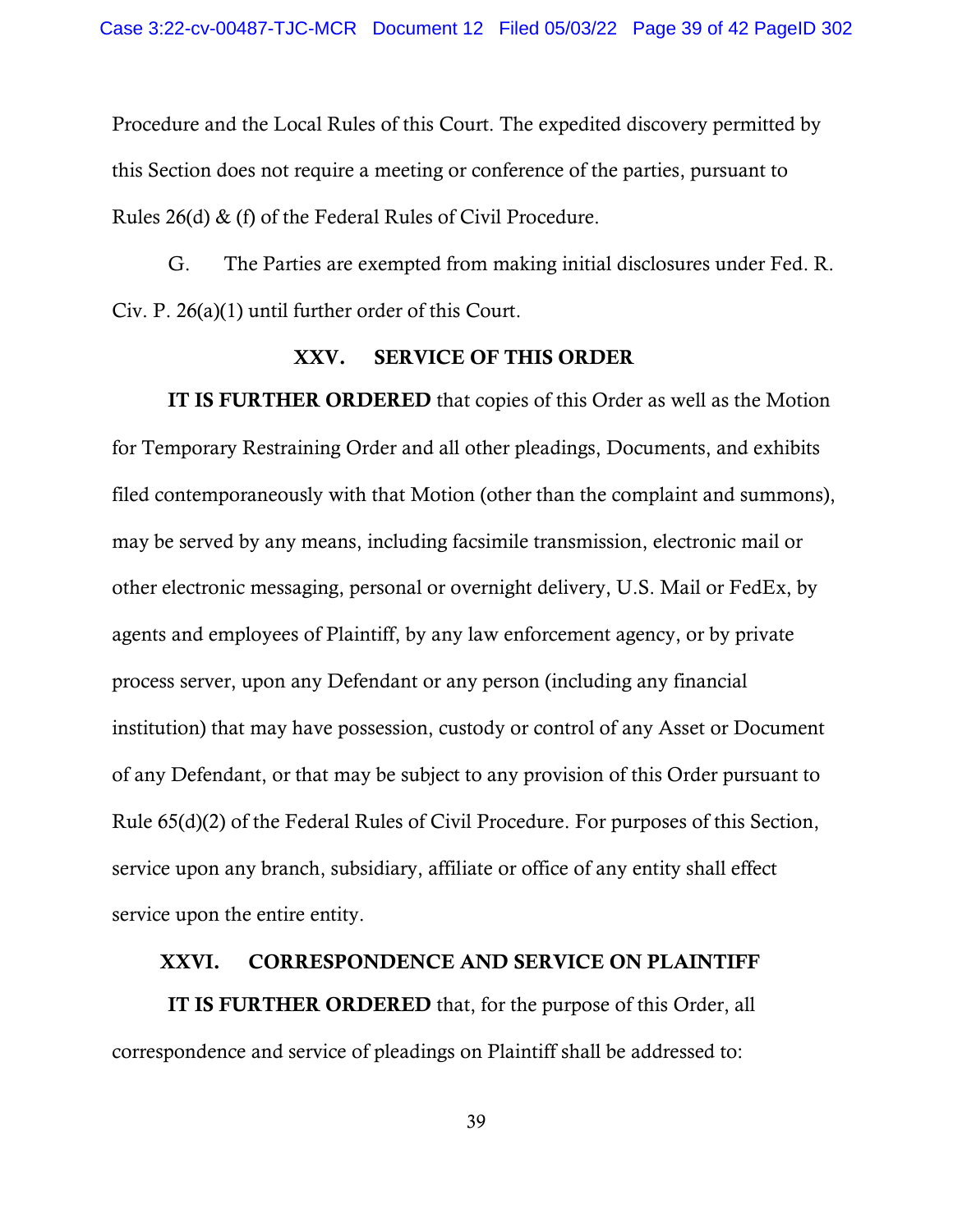Hong Park Brian M. Welke Sana Chaudhry FEDERAL TRADE COMMISSION 600 Pennsylvania Avenue NW, CC 9528 Washington, DC 20580 Telephone: 202-326-2158 (Park); -2897 (Welke); -2679 (Chaudhry) Facsimile: 202-326-3768 Email: hpark@ftc.gov; bwelke@ftc.gov; schaudhry@ftc.gov

# XXVII. PRELIMINARY INJUNCTION HEARING

IT IS FURTHER ORDERED that, pursuant to Fed. R. Civ. P. 65(b),

Defendants shall appear on May 12th, 2022, at 4:30 PM, before the undersigned, in

the United States Courthouse, Courtroom 10D, 300 North Hogan Street,

Jacksonville, Florida,<sup>1</sup> to show cause why this Court should not enter a preliminary

injunction, pending final ruling on the Complaint against Defendants, enjoining the

violations of the law alleged in the Complaint, continuing the freeze of their Assets,

continuing the receivership, and imposing such additional relief as may be

appropriate. The temporary receiver is also directed to appear in person at the

hearing.

# XXVIII. BRIEFS AND AFFIDAVITS CONCERNING PRELIMINARY INJUNCTION

# IT IS FURTHER ORDERED that:

 $<sup>1</sup>$  All persons entering the Courthouse must present photo identification to Court</sup> Security Officers. Although cell phones, laptop computers, and similar electronic devices are not generally allowed in the building, counsel are permitted to bring those items with them upon presentation to Court Security Officers of this Order. The parties are also advised to consult the Court's current coronavirus protocols, which are posted on the Court's website, www.flmd.uscourts.gov.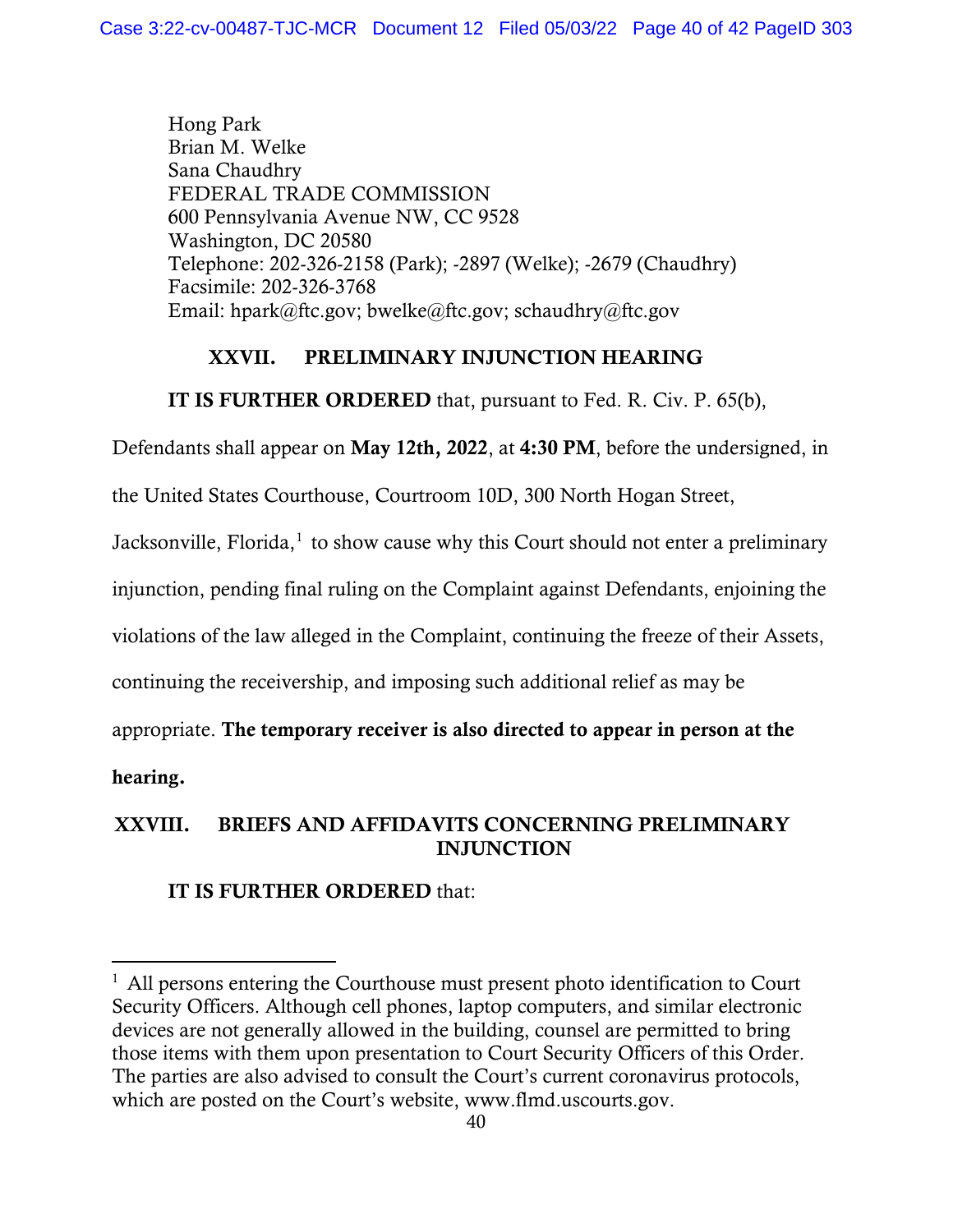A. Defendants shall file with the Court and serve on Plaintiff's counsel a response to Plaintiff's Motion no later than May 10, 2022. Filings must be served by personal or overnight delivery, facsimile or email, and be received by the other party no later than 5:00 p.m. Eastern Time on the appropriate dates set forth in this Section.

G. The May 12, 2022 hearing will be a non-evidentiary hearing. An evidentiary hearing on Plaintiff's request for a preliminary injunction is not necessary unless Defendants demonstrate that they have, and intend to introduce, evidence that raises a genuine and material factual issue. The question of whether this Court should enter a preliminary injunction shall be resolved on the pleadings, declarations, exhibits, and memoranda filed by, and oral argument of, the parties. Any motion to permit such testimony may be raised at the May 12, 2022 hearing, after which the Court will determine whether an evidentiary hearing is necessary.

# XXIX. RULING ON THE MOTION

IT IS FURTHER ORDERED that, as described herein, the FTC's Ex Parte Motion for Temporary Restraining Order with Asset Freeze, Immediate Access to Documents and Premises, and Appointment of a Receiver with Order to Show Cause Why the Court Should not Issue a Preliminary Injunction (Dkt. #4) is GRANTED. This Order shall expire fourteen (14) days from the date of entry noted below, unless within such time, the Order is extended for an additional period pursuant to Fed. R. Civ. P. 65(b)(2).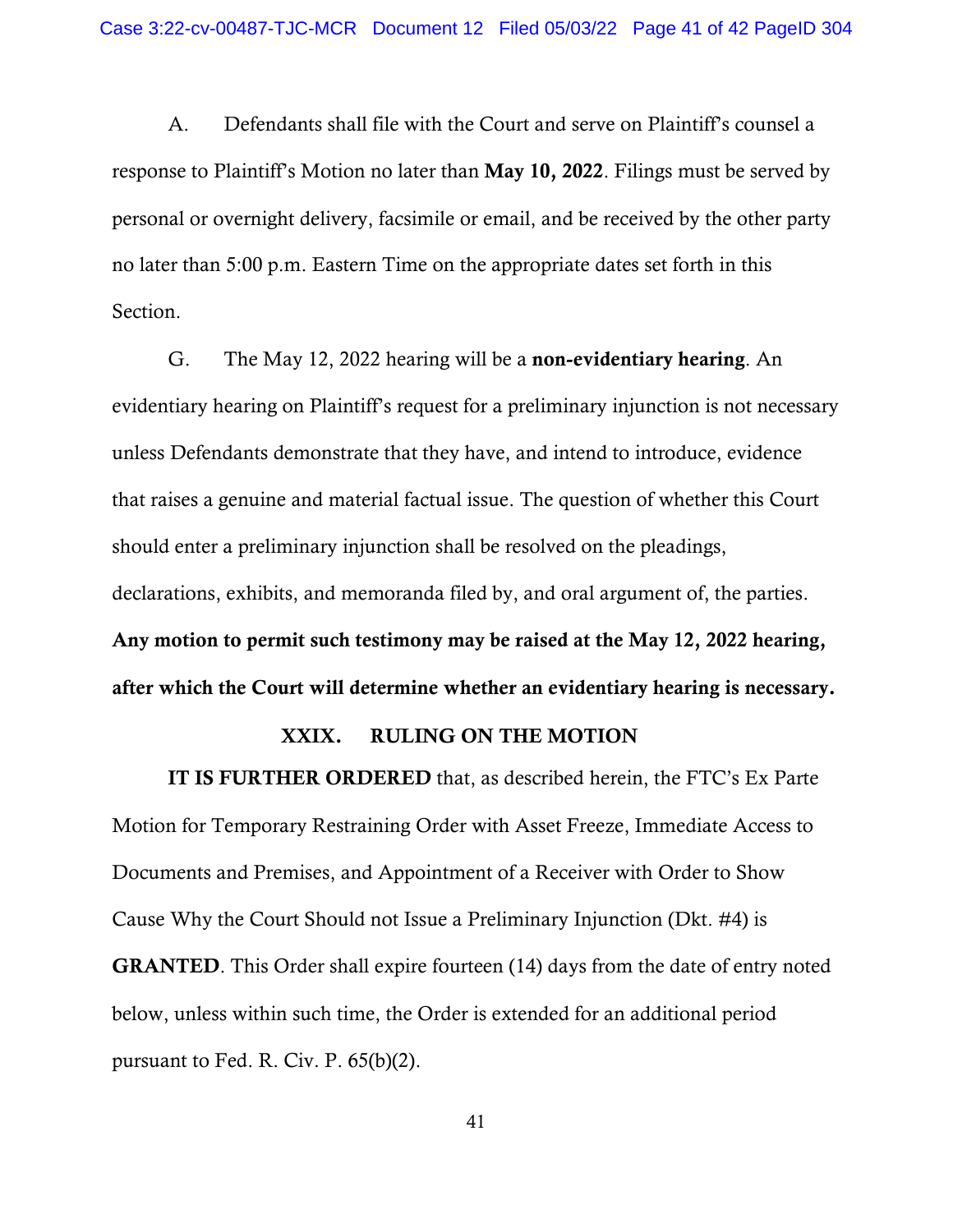Case 3:22-cv-00487-TJC-MCR Document 12 Filed 05/03/22 Page 42 of 42 PageID 305

# XXX. RETENTION OF JURISDICTION

IT IS FURTHER ORDERED that this Court shall retain jurisdiction of this matter for all purposes.

# XXXI. ADMONITION

This Order gives the FTC broad temporary relief. While the Court believes this to be an appropriate use of the Court's equitable authority, the Court cautions the FTC and the Receiver to act appropriately in their interactions with Defendants and to exercise the authority given by this Order judiciously.

SO ORDERED, this 3rd day of May, 2022 at 3:58 PM.

<u>Timothy J. Corrigan</u> TIMOTHY J. CORRIGAN **United States District Judge** 

Copies to:

Counsel of Record

Defendants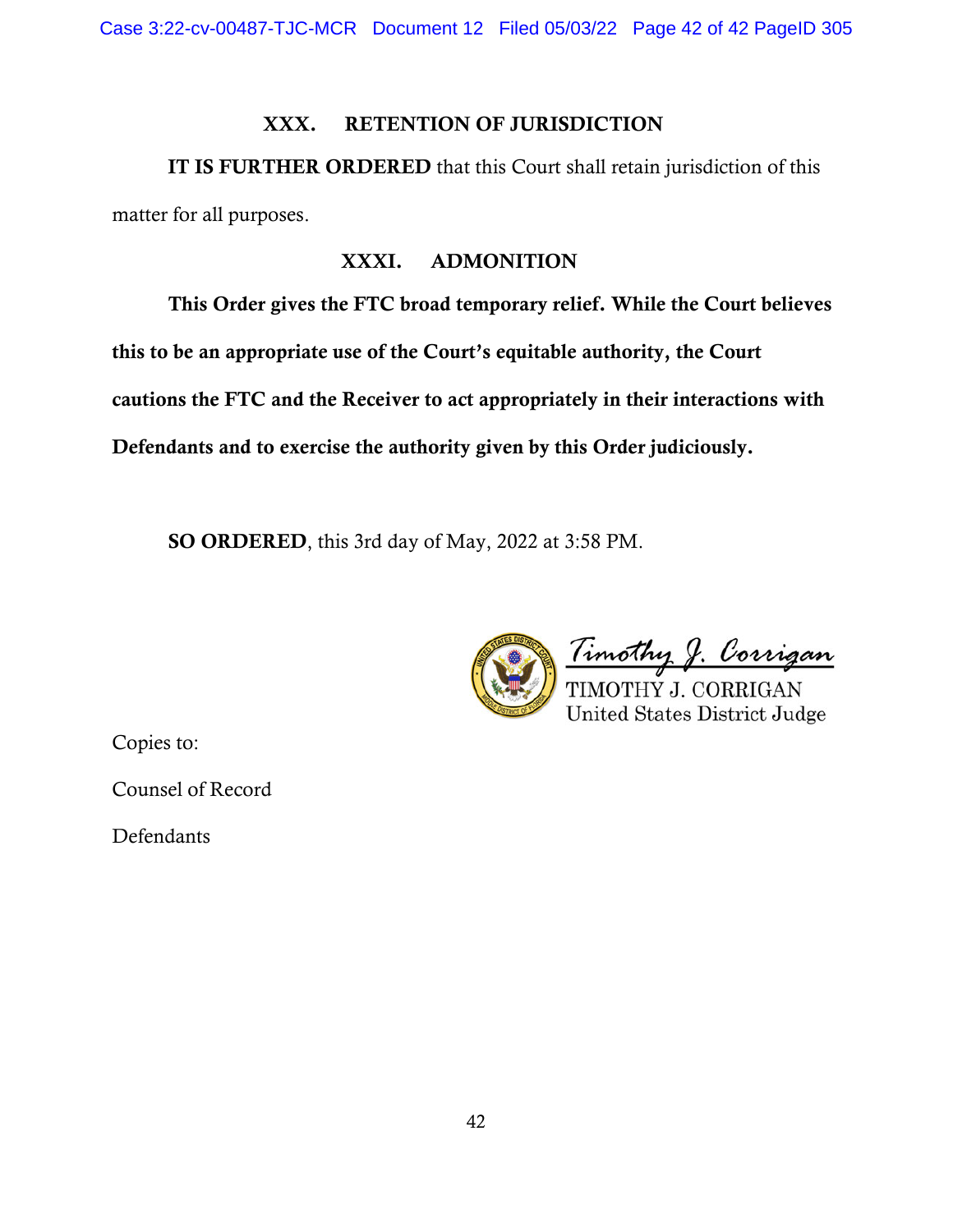Case 3:22-cv-00487-TJC-MCR Document 12-1 Filed 05/03/22 Page 1 of 33 PageID 306

# Attachment A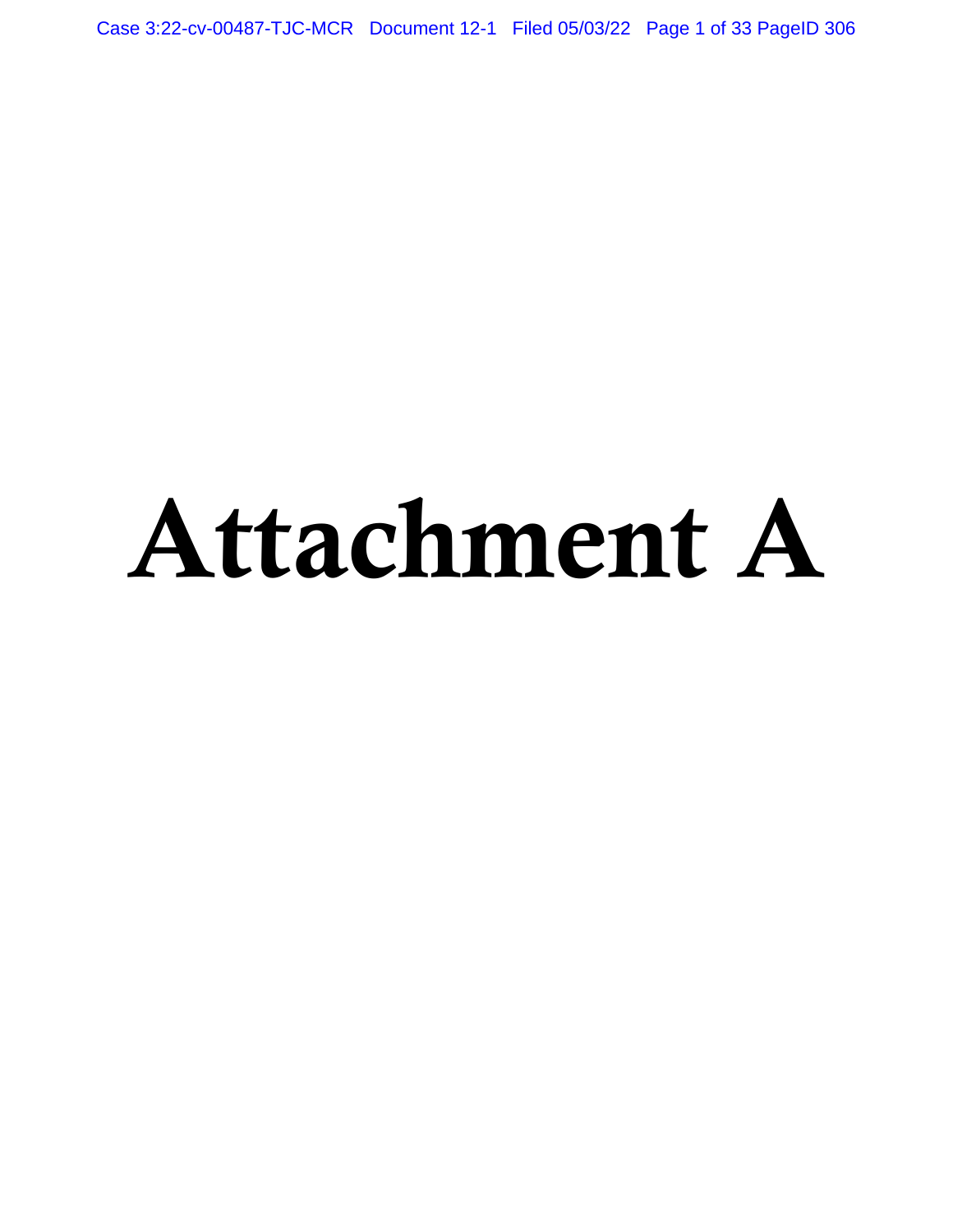# **FEDERAL TRADE COMMISSION**  Case 3:22-cv-00487-TJC-MCR Document 12-1 Filed 05/03/22 Page 2 of 33 PageID 307

# **FINANCIAL STATEMENT OF INDIVIDUAL DEFENDANT**

## **Definitions and Instructions:**

- 1. Complete all items. Enter "None" or "N/A" ("Not Applicable") in the first field only of any item that does not apply to you. If you cannot fully answer a question, explain why.
- 2. "Dependents" include your spouse, live-in companion, dependent children, or any other person, whom you or your spouse (or your children's other parent) claimed or could have claimed as a dependent for tax purposes at any time during the past five years.
- 3. "Assets" and "Liabilities" include ALL assets and liabilities, located within the United States or any foreign country or territory, whether held individually or jointly and whether held by you, your spouse, or your dependents, or held by others for the benefit of you, your spouse, or your dependents.
- 4. Attach continuation pages as needed. On the financial statement, state next to the Item number that the Item is being continued. On the continuation page(s), identify the Item number(s) being continued.
- 5. Type or print legibly.
- 6. Initial each page in the space provided in the lower right corner.
- 7. Sign and date the completed financial statement on the last page.

## **Penalty for False Information:**

Federal law provides that any person may be imprisoned for not more than five years, fined, or both, if such person:

 (1) "in any matter within the jurisdiction of the executive, legislative, or judicial branch of the Government of the United States, knowingly and willfully falsifies, conceals or covers up by any trick, scheme, or devise a material fact; makes any materially false, fictitious or fraudulent statement or representation; or makes or uses any false writing or document knowing the same to contain any materially false, fictitious or fraudulent statement or entry" [\(18 U.S.C. § 1001\)](https://www.westlaw.com/Link/Document/FullText?rs=USCLink&vr=3.0&findType=Y&cite=18%2B%2Bu%2Es%2Ec%2E%2B%2B%2B%2B1001&clientid=USCourts);

 (2) "in any . . . statement under penalty of perjury as permitted under section 1746 of title 28, United States Code, willfully subscribes as true any material matter which he does not believe to be true" [\(18 U.S.C. § 1621\)](https://www.westlaw.com/Link/Document/FullText?rs=USCLink&vr=3.0&findType=Y&cite=18%2B%2Bu%2Es%2Ec%2E%2B%2B%2B%2B1621&clientid=USCourts); or

 (3) "in any ( . . . statement under penalty of perjury as permitted under section 1746 of title 28, United States Code) in any proceeding before or ancillary to any court or grand jury of the United States knowingly makes any false material declaration or makes or uses any other information . . . knowing the same to contain any false material declaration" [\(18 U.S.C. § 1623](https://www.westlaw.com/Link/Document/FullText?rs=USCLink&vr=3.0&findType=Y&cite=18%2B%2Bu%2Es%2Ec%2E%2B%2B%2B%2B1623&clientid=USCourts)).

For a felony conviction under the provisions cited above, federal law provides that the fine may be not more than the greater of (i) \$250,000 for an individual or \$500,000 for a corporation, or (ii) if the felony results in pecuniary gain to any person or pecuniary loss to any person other than the defendant, the greater of twice the gross gain or twice the gross loss. [18 U.S.C. § 3571.](https://www.westlaw.com/Link/Document/FullText?rs=USCLink&vr=3.0&findType=Y&cite=18%2B%2Bu%2Es%2Ec%2E%2B%2B%2B%2B3571&clientid=USCourts)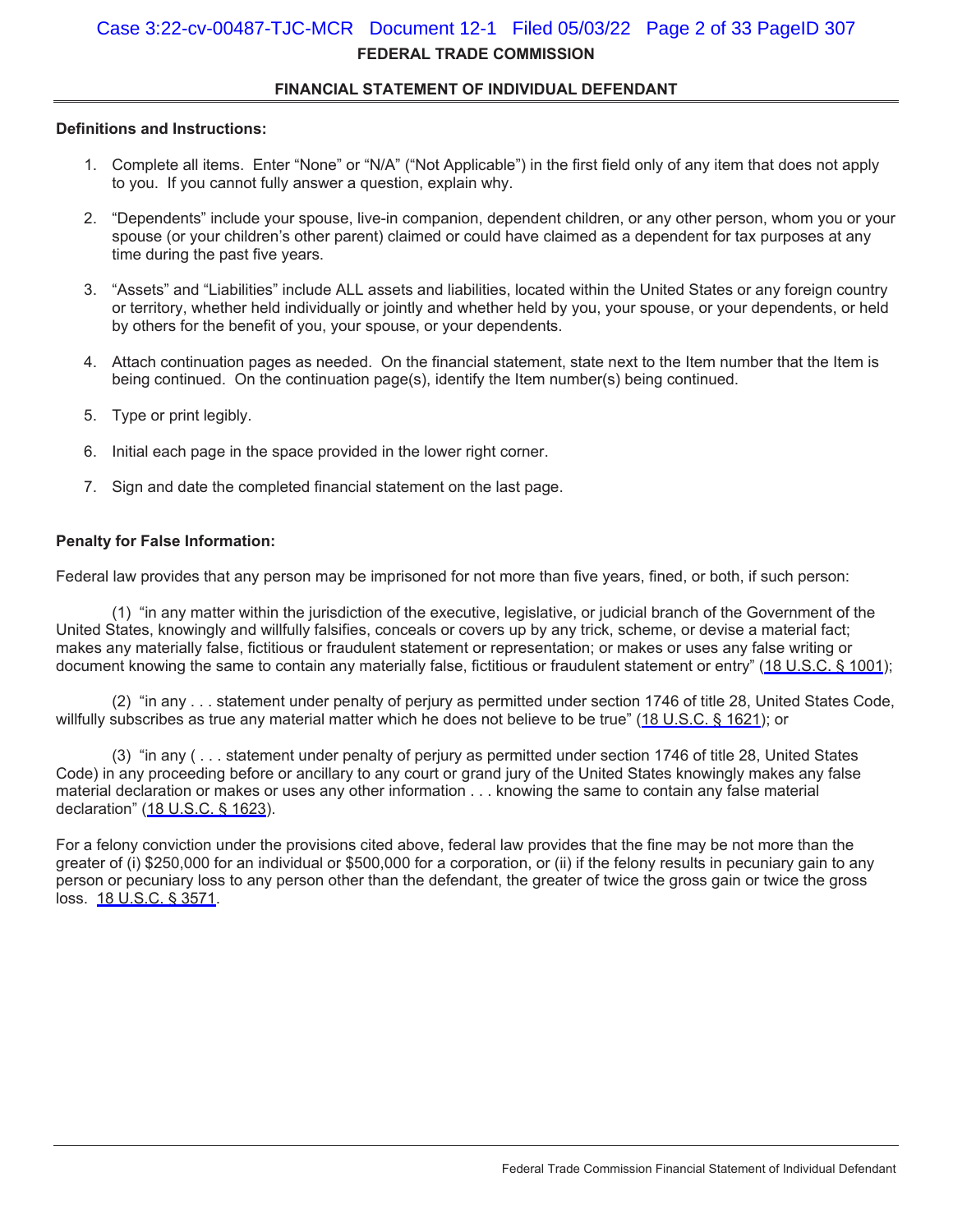# **BACKGROUND INFORMATION**

| Item 1. Information About You                                                                                                  |                        |                                                  |                               |
|--------------------------------------------------------------------------------------------------------------------------------|------------------------|--------------------------------------------------|-------------------------------|
| Full Name                                                                                                                      | Social Security No.    |                                                  |                               |
| <b>Current Address of Primary Residence</b>                                                                                    | Driver's License No.   |                                                  | State Issued                  |
|                                                                                                                                | <b>Phone Numbers</b>   | Date of Birth:<br>$\prime$                       |                               |
|                                                                                                                                | Home: (<br>Fax: (      | (mm/dd/yyyy)<br>Place of Birth                   |                               |
| Rent Own<br>From (Date):<br>$\left  \right $<br>(mm/dd/yyyy)                                                                   | <b>E-Mail Address</b>  |                                                  |                               |
| Internet Home Page                                                                                                             |                        |                                                  |                               |
| Previous Addresses for past five years (if required, use additional pages at end of form)                                      |                        |                                                  |                               |
| Address                                                                                                                        |                        | From: $/$ /<br>Until:<br>(mm/dd/yyyy)            | $\frac{1}{2}$<br>(mm/dd/yyyy) |
|                                                                                                                                |                        | $\Box$ Rent $\Box$ Own                           |                               |
| Address                                                                                                                        |                        | $\left  \right $<br>Until:<br>From:              | 1 <sup>1</sup>                |
|                                                                                                                                |                        | $\Box$ Rent $\Box$ Own                           |                               |
| Address                                                                                                                        |                        | Until:<br>$\left  \right $<br>From:              | $\left  \right $              |
|                                                                                                                                |                        | $\Box$ Rent $\Box$ Own                           |                               |
| Identify any other name(s) and/or social security number(s) you have used, and the time period(s) during which they            |                        |                                                  |                               |
| were used:                                                                                                                     |                        |                                                  |                               |
| Item 2. Information About Your Spouse or Live-In Companion                                                                     |                        |                                                  |                               |
| Spouse/Companion's Name                                                                                                        | Social Security No.    | Date of Birth<br>$\left  \quad \right $          |                               |
| Address (if different from yours)                                                                                              | <b>Phone Number</b>    | (mm/dd/yyyy)<br>Place of Birth                   |                               |
|                                                                                                                                | $\Box$ Rent $\Box$ Own | From (Date):<br>$\left  \right $<br>(mm/dd/yyyy) |                               |
| Identify any other name(s) and/or social security number(s) you have used, and the time period(s) during which they were used: |                        |                                                  |                               |
| <b>Employer's Name and Address</b>                                                                                             | <b>Job Title</b>       |                                                  |                               |
|                                                                                                                                |                        |                                                  |                               |
|                                                                                                                                | Years in Present Job   | <b>Annual Gross Salary/Wages</b><br>\$           |                               |
| Item 3. Information About Your Previous Spouse                                                                                 |                        |                                                  |                               |
| Name and Address                                                                                                               |                        | Social Security No.                              |                               |
|                                                                                                                                |                        | Date of Birth                                    |                               |
|                                                                                                                                |                        | $\prime$<br>(mm/dd/yyyy)                         |                               |
| Item 4. Contact Information (name and address of closest living relative other than your spouse)                               |                        |                                                  |                               |
| Name and Address                                                                                                               |                        | <b>Phone Number</b>                              |                               |
|                                                                                                                                |                        | $\left($                                         |                               |
|                                                                                                                                |                        |                                                  |                               |
|                                                                                                                                |                        |                                                  |                               |

Initials: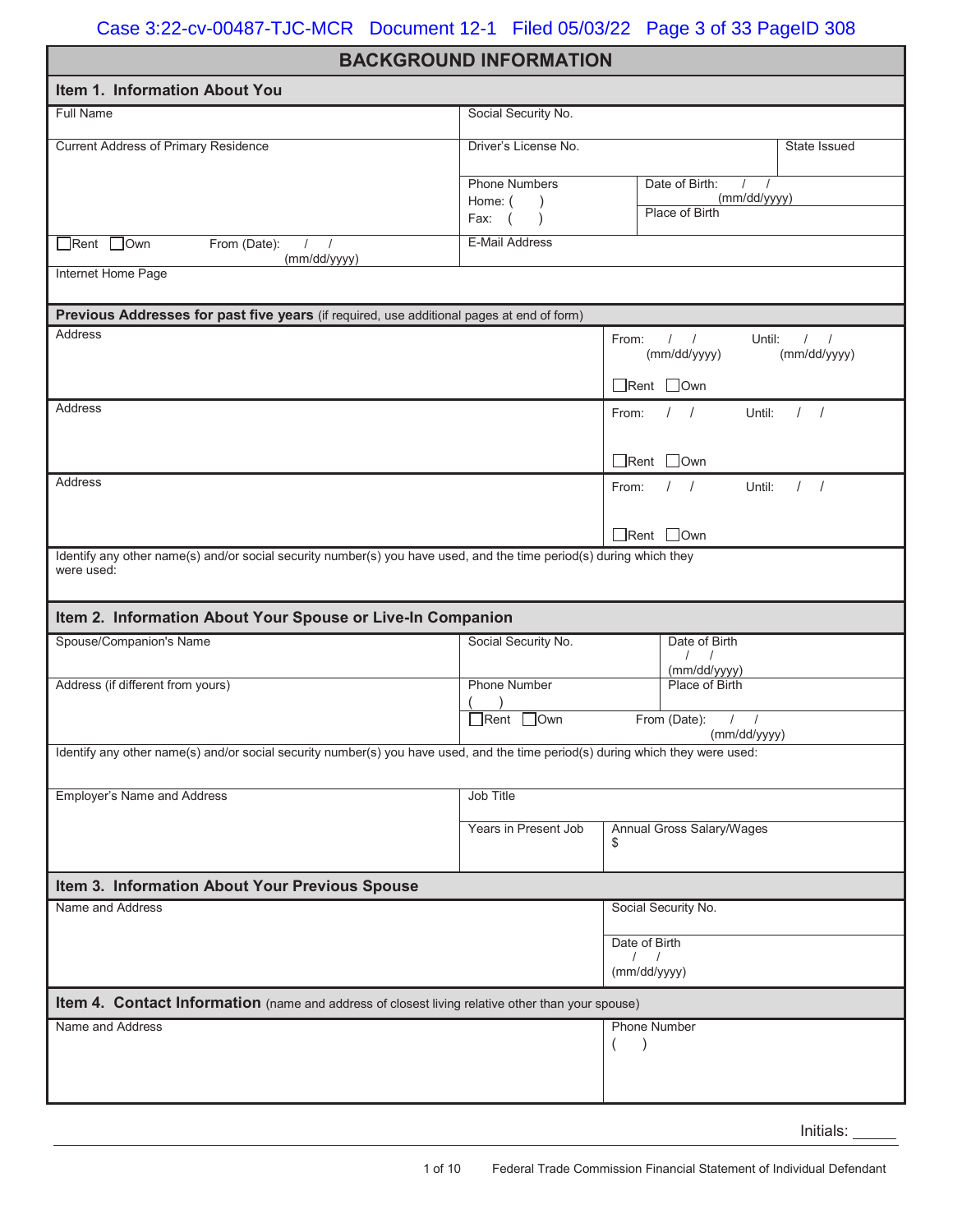| Item 5. Information About Dependents (whether or not they reside with you)                                                                                                                                                                                                                                                                                                                                                                                                                                                                                                                                                                                                                                     |                     |                     |                 |                                  |                                       |  |  |
|----------------------------------------------------------------------------------------------------------------------------------------------------------------------------------------------------------------------------------------------------------------------------------------------------------------------------------------------------------------------------------------------------------------------------------------------------------------------------------------------------------------------------------------------------------------------------------------------------------------------------------------------------------------------------------------------------------------|---------------------|---------------------|-----------------|----------------------------------|---------------------------------------|--|--|
| Name and Address                                                                                                                                                                                                                                                                                                                                                                                                                                                                                                                                                                                                                                                                                               |                     | Social Security No. |                 | Date of Birth                    |                                       |  |  |
|                                                                                                                                                                                                                                                                                                                                                                                                                                                                                                                                                                                                                                                                                                                |                     |                     |                 | $\left  \right $<br>(mm/dd/yyyy) |                                       |  |  |
|                                                                                                                                                                                                                                                                                                                                                                                                                                                                                                                                                                                                                                                                                                                |                     | Relationship        |                 |                                  |                                       |  |  |
| Name and Address                                                                                                                                                                                                                                                                                                                                                                                                                                                                                                                                                                                                                                                                                               | Social Security No. |                     | Date of Birth   |                                  |                                       |  |  |
|                                                                                                                                                                                                                                                                                                                                                                                                                                                                                                                                                                                                                                                                                                                |                     |                     |                 | $\left  \right $<br>(mm/dd/yyyy) |                                       |  |  |
|                                                                                                                                                                                                                                                                                                                                                                                                                                                                                                                                                                                                                                                                                                                |                     | Relationship        |                 |                                  |                                       |  |  |
| Name and Address                                                                                                                                                                                                                                                                                                                                                                                                                                                                                                                                                                                                                                                                                               |                     | Social Security No. |                 | Date of Birth                    |                                       |  |  |
|                                                                                                                                                                                                                                                                                                                                                                                                                                                                                                                                                                                                                                                                                                                |                     |                     |                 | $\left  \right $<br>(mm/dd/yyyy) |                                       |  |  |
|                                                                                                                                                                                                                                                                                                                                                                                                                                                                                                                                                                                                                                                                                                                |                     | Relationship        |                 |                                  |                                       |  |  |
| Name and Address                                                                                                                                                                                                                                                                                                                                                                                                                                                                                                                                                                                                                                                                                               |                     |                     |                 | Date of Birth                    |                                       |  |  |
|                                                                                                                                                                                                                                                                                                                                                                                                                                                                                                                                                                                                                                                                                                                |                     | Social Security No. |                 | $\left  \right $                 |                                       |  |  |
|                                                                                                                                                                                                                                                                                                                                                                                                                                                                                                                                                                                                                                                                                                                |                     | Relationship        |                 | (mm/dd/yyyy)                     |                                       |  |  |
|                                                                                                                                                                                                                                                                                                                                                                                                                                                                                                                                                                                                                                                                                                                |                     |                     |                 |                                  |                                       |  |  |
| Item 6. Employment Information/Employment Income<br>Provide the following information for this year-to-date and for each of the previous five full years, for each business entity of which you were a director,<br>officer, member, partner, employee (including self-employment), agent, owner, shareholder, contractor, participant or consultant at any time during that<br>period. "Income" includes, but is not limited to, any salary, commissions, distributions, draws, consulting fees, loans, loan payments, dividends,<br>royalties, and benefits for which you did not pay (e.g., health insurance premiums, automobile lease or loan payments) received by you or anyone else<br>on your behalf. |                     |                     |                 |                                  |                                       |  |  |
| <b>Company Name and Address</b>                                                                                                                                                                                                                                                                                                                                                                                                                                                                                                                                                                                                                                                                                |                     |                     | Dates Employed  |                                  | Income Received: Y-T-D & 5 Prior Yrs. |  |  |
|                                                                                                                                                                                                                                                                                                                                                                                                                                                                                                                                                                                                                                                                                                                |                     | From (Month/Year)   | To (Month/Year) | Year                             | Income                                |  |  |
| Ownership Interest? □ Yes □ No                                                                                                                                                                                                                                                                                                                                                                                                                                                                                                                                                                                                                                                                                 |                     |                     |                 | 20                               | \$<br>\$                              |  |  |
| <b>Positions Held</b>                                                                                                                                                                                                                                                                                                                                                                                                                                                                                                                                                                                                                                                                                          |                     | From (Month/Year)   | To (Month/Year) |                                  |                                       |  |  |
|                                                                                                                                                                                                                                                                                                                                                                                                                                                                                                                                                                                                                                                                                                                |                     |                     |                 |                                  |                                       |  |  |
|                                                                                                                                                                                                                                                                                                                                                                                                                                                                                                                                                                                                                                                                                                                |                     |                     |                 |                                  | \$                                    |  |  |
|                                                                                                                                                                                                                                                                                                                                                                                                                                                                                                                                                                                                                                                                                                                |                     |                     |                 |                                  | \$                                    |  |  |
| <b>Company Name and Address</b>                                                                                                                                                                                                                                                                                                                                                                                                                                                                                                                                                                                                                                                                                |                     |                     | Dates Employed  |                                  | Income Received: Y-T-D & 5 Prior Yrs. |  |  |
|                                                                                                                                                                                                                                                                                                                                                                                                                                                                                                                                                                                                                                                                                                                |                     | From (Month/Year)   | To (Month/Year) | Year                             | Income                                |  |  |
|                                                                                                                                                                                                                                                                                                                                                                                                                                                                                                                                                                                                                                                                                                                |                     |                     |                 | 20                               | \$                                    |  |  |
| Ownership Interest? □ Yes □ No<br><b>Positions Held</b>                                                                                                                                                                                                                                                                                                                                                                                                                                                                                                                                                                                                                                                        |                     |                     |                 |                                  |                                       |  |  |
|                                                                                                                                                                                                                                                                                                                                                                                                                                                                                                                                                                                                                                                                                                                |                     | From (Month/Year)   | To (Month/Year) |                                  |                                       |  |  |
|                                                                                                                                                                                                                                                                                                                                                                                                                                                                                                                                                                                                                                                                                                                |                     | $\prime$            |                 |                                  |                                       |  |  |
|                                                                                                                                                                                                                                                                                                                                                                                                                                                                                                                                                                                                                                                                                                                |                     |                     |                 |                                  |                                       |  |  |
| <b>Company Name and Address</b>                                                                                                                                                                                                                                                                                                                                                                                                                                                                                                                                                                                                                                                                                |                     |                     | Dates Employed  |                                  | Income Received: Y-T-D & 5 Prior Yrs. |  |  |
|                                                                                                                                                                                                                                                                                                                                                                                                                                                                                                                                                                                                                                                                                                                |                     |                     |                 | Year                             | Income                                |  |  |
|                                                                                                                                                                                                                                                                                                                                                                                                                                                                                                                                                                                                                                                                                                                |                     | From (Month/Year)   | To (Month/Year) |                                  |                                       |  |  |
|                                                                                                                                                                                                                                                                                                                                                                                                                                                                                                                                                                                                                                                                                                                |                     |                     |                 | 20                               | \$                                    |  |  |
| Ownership Interest? □ Yes □ No                                                                                                                                                                                                                                                                                                                                                                                                                                                                                                                                                                                                                                                                                 |                     |                     |                 |                                  |                                       |  |  |
| <b>Positions Held</b>                                                                                                                                                                                                                                                                                                                                                                                                                                                                                                                                                                                                                                                                                          |                     | From (Month/Year)   | To (Month/Year) |                                  |                                       |  |  |
|                                                                                                                                                                                                                                                                                                                                                                                                                                                                                                                                                                                                                                                                                                                |                     |                     |                 |                                  |                                       |  |  |
|                                                                                                                                                                                                                                                                                                                                                                                                                                                                                                                                                                                                                                                                                                                |                     |                     |                 |                                  |                                       |  |  |
|                                                                                                                                                                                                                                                                                                                                                                                                                                                                                                                                                                                                                                                                                                                |                     |                     |                 |                                  | \$                                    |  |  |

Initials: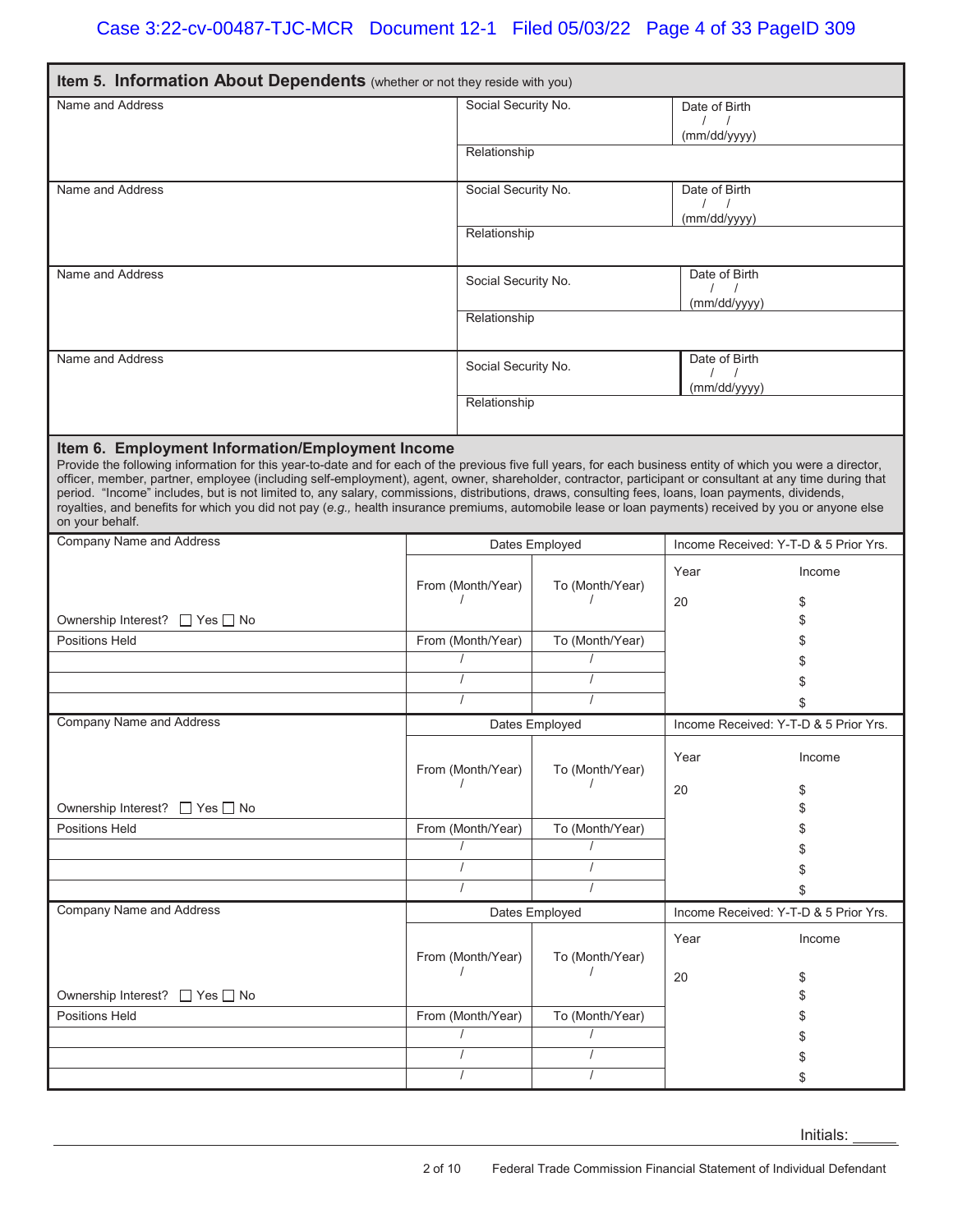| Item 7. Pending Lawsuits Filed By or Against You or Your Spouse<br>List all pending lawsuits that have been filed by or against you or your spouse in any court or before an administrative agency in the United States or in<br>any foreign country or territory. Note: At Item 12, list lawsuits that resulted in final judgments or settlements in your favor. At Item 21, list lawsuits that<br>resulted in final judgments or settlements against you. |                                          |          |  |                         |  |                         |                          |  |  |  |
|-------------------------------------------------------------------------------------------------------------------------------------------------------------------------------------------------------------------------------------------------------------------------------------------------------------------------------------------------------------------------------------------------------------------------------------------------------------|------------------------------------------|----------|--|-------------------------|--|-------------------------|--------------------------|--|--|--|
| Caption of Proceeding                                                                                                                                                                                                                                                                                                                                                                                                                                       | Court or Agency and Location             | Case No. |  | Nature of<br>Proceeding |  | <b>Relief Requested</b> | Status or<br>Disposition |  |  |  |
|                                                                                                                                                                                                                                                                                                                                                                                                                                                             |                                          |          |  |                         |  |                         |                          |  |  |  |
|                                                                                                                                                                                                                                                                                                                                                                                                                                                             |                                          |          |  |                         |  |                         |                          |  |  |  |
|                                                                                                                                                                                                                                                                                                                                                                                                                                                             |                                          |          |  |                         |  |                         |                          |  |  |  |
|                                                                                                                                                                                                                                                                                                                                                                                                                                                             |                                          |          |  |                         |  |                         |                          |  |  |  |
| Item 8. Safe Deposit Boxes<br>List all safe deposit boxes, located within the United States or in any foreign country or territory, whether held individually or jointly and whether held by<br>you, your spouse, or any of your dependents, or held by others for the benefit of you, your spouse, or any of your dependents.                                                                                                                              |                                          |          |  |                         |  |                         |                          |  |  |  |
| Name of Owner(s)                                                                                                                                                                                                                                                                                                                                                                                                                                            | Name & Address of Depository Institution |          |  | Box No.                 |  | Contents                |                          |  |  |  |
|                                                                                                                                                                                                                                                                                                                                                                                                                                                             |                                          |          |  |                         |  |                         |                          |  |  |  |
|                                                                                                                                                                                                                                                                                                                                                                                                                                                             |                                          |          |  |                         |  |                         |                          |  |  |  |
|                                                                                                                                                                                                                                                                                                                                                                                                                                                             |                                          |          |  |                         |  |                         |                          |  |  |  |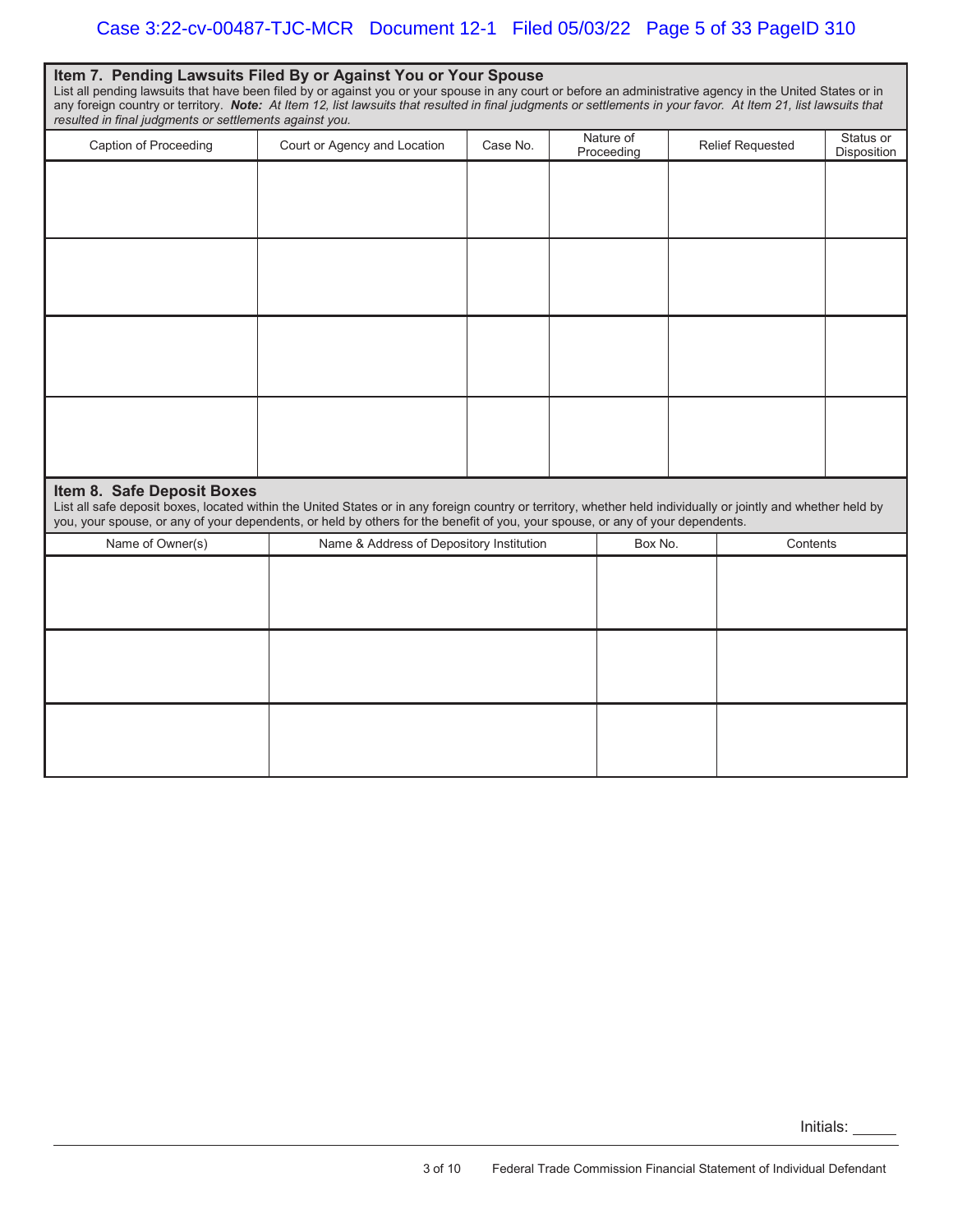**REMINDER:** When an item asks for information regarding your "assets" and "liabilities" include ALL assets and liabilities, located within the United States or in any foreign country or territory, or institution, whether held individually or jointly, and whether held by you, your spouse, or any of your dependents, or held by others for the benefit of you, your spouse, or any of your dependents. In addition, provide all documents requested in Item 24 with your completed Financial Statement.

### **ASSETS**

### **Item 9. Cash, Bank, and Money Market Accounts**

List cash on hand (as opposed to cash in bank accounts or other financial accounts) and all bank accounts, money market accounts, or other financial accounts, including but not limited to checking accounts, savings accounts, and certificates of deposit. The term "cash on hand" includes but is not limited to cash in the form of currency, uncashed checks, and money orders.

|                                     |                                                                                                                                                                                                                                                                                           | Form of Cash on Hand                   |                         |                                |                        |
|-------------------------------------|-------------------------------------------------------------------------------------------------------------------------------------------------------------------------------------------------------------------------------------------------------------------------------------------|----------------------------------------|-------------------------|--------------------------------|------------------------|
| b. Name on Account                  | Name & Address of Financial Institution                                                                                                                                                                                                                                                   |                                        | Account No.             |                                | <b>Current Balance</b> |
|                                     |                                                                                                                                                                                                                                                                                           |                                        |                         |                                | \$                     |
|                                     |                                                                                                                                                                                                                                                                                           |                                        |                         |                                |                        |
|                                     |                                                                                                                                                                                                                                                                                           |                                        |                         |                                |                        |
|                                     |                                                                                                                                                                                                                                                                                           |                                        |                         |                                | \$                     |
|                                     |                                                                                                                                                                                                                                                                                           |                                        |                         |                                |                        |
|                                     |                                                                                                                                                                                                                                                                                           |                                        |                         |                                | \$                     |
|                                     |                                                                                                                                                                                                                                                                                           |                                        |                         |                                |                        |
|                                     |                                                                                                                                                                                                                                                                                           |                                        |                         |                                |                        |
|                                     |                                                                                                                                                                                                                                                                                           |                                        |                         |                                | \$                     |
|                                     |                                                                                                                                                                                                                                                                                           |                                        |                         |                                |                        |
|                                     |                                                                                                                                                                                                                                                                                           |                                        |                         |                                | \$                     |
|                                     |                                                                                                                                                                                                                                                                                           |                                        |                         |                                |                        |
|                                     |                                                                                                                                                                                                                                                                                           |                                        |                         |                                |                        |
| Item 10. Publicly Traded Securities | List all publicly traded securities, including but not limited to, stocks, stock options, corporate bonds, mutual funds, U.S. government securities (including<br>but not limited to treasury bills and treasury notes), and state and municipal bonds. Also list any U.S. savings bonds. |                                        |                         |                                |                        |
| Owner of Security                   |                                                                                                                                                                                                                                                                                           | Issuer                                 |                         | Type of Security               | No. of Units Owned     |
|                                     |                                                                                                                                                                                                                                                                                           |                                        |                         |                                |                        |
| <b>Broker House, Address</b>        |                                                                                                                                                                                                                                                                                           | Broker Account No.                     |                         |                                |                        |
|                                     |                                                                                                                                                                                                                                                                                           | <b>Current Fair Market Value</b><br>\$ |                         | Loan(s) Against Security<br>\$ |                        |
| Owner of Security                   |                                                                                                                                                                                                                                                                                           | Issuer                                 | Type of Security        |                                | No. of Units Owned     |
|                                     |                                                                                                                                                                                                                                                                                           |                                        |                         |                                |                        |
| <b>Broker House, Address</b>        |                                                                                                                                                                                                                                                                                           | Broker Account No.                     |                         |                                |                        |
|                                     |                                                                                                                                                                                                                                                                                           | <b>Current Fair Market Value</b>       |                         | Loan(s) Against Security<br>\$ |                        |
| Owner of Security                   |                                                                                                                                                                                                                                                                                           | \$<br><b>Issuer</b>                    | <b>Type of Security</b> |                                | No. of Units Owned     |
|                                     |                                                                                                                                                                                                                                                                                           |                                        |                         |                                |                        |
| Broker House, Address               |                                                                                                                                                                                                                                                                                           | Broker Account No.                     |                         |                                |                        |
|                                     |                                                                                                                                                                                                                                                                                           | <b>Current Fair Market Value</b><br>\$ |                         | Loan(s) Against Security<br>\$ |                        |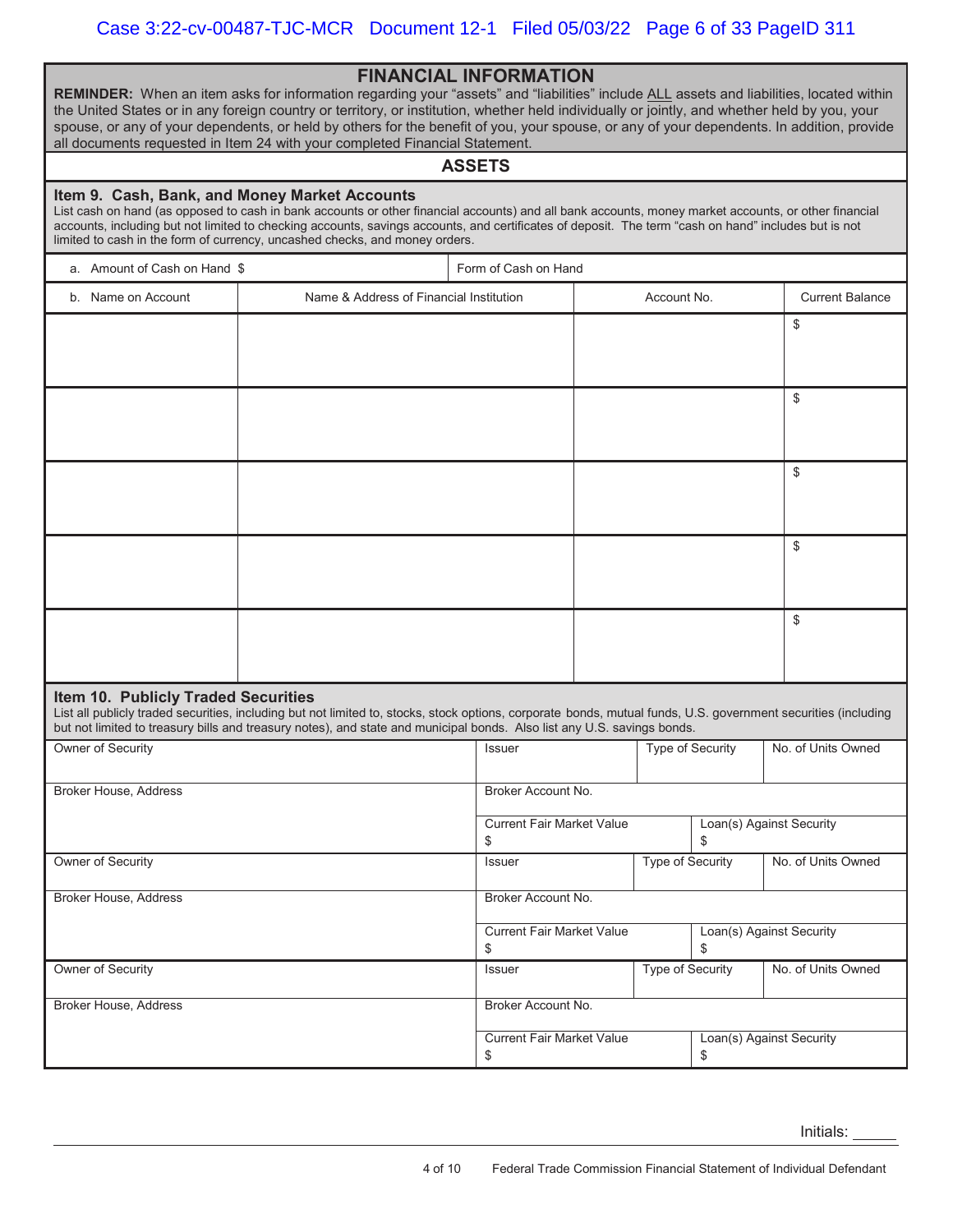| Item 11. Non-Public Business and Financial Interests<br>List all non-public business and financial interests, including but not limited to any interest in a non-public corporation, subchapter-S corporation, limited<br>liability corporation ("LLC"), general or limited partnership, joint venture, sole proprietorship, international business corporation or personal investment |                                          |                                                            |                                   |                                                            |  |                                                                                                                          |                            |                                                      |                         |  |
|----------------------------------------------------------------------------------------------------------------------------------------------------------------------------------------------------------------------------------------------------------------------------------------------------------------------------------------------------------------------------------------|------------------------------------------|------------------------------------------------------------|-----------------------------------|------------------------------------------------------------|--|--------------------------------------------------------------------------------------------------------------------------|----------------------------|------------------------------------------------------|-------------------------|--|
| corporation, and oil or mineral lease.<br>Entity's Name & Address                                                                                                                                                                                                                                                                                                                      | Type of Business or Financial            |                                                            |                                   | Owner                                                      |  | Ownership                                                                                                                |                            | If Officer, Director, Member                         |                         |  |
|                                                                                                                                                                                                                                                                                                                                                                                        | Interest (e.g., LLC, partnership)        |                                                            |                                   | (e.g., self, spouse)                                       |  |                                                                                                                          | $\%$                       |                                                      | or Partner, Exact Title |  |
|                                                                                                                                                                                                                                                                                                                                                                                        |                                          |                                                            |                                   |                                                            |  |                                                                                                                          |                            |                                                      |                         |  |
|                                                                                                                                                                                                                                                                                                                                                                                        |                                          |                                                            |                                   |                                                            |  |                                                                                                                          |                            |                                                      |                         |  |
|                                                                                                                                                                                                                                                                                                                                                                                        |                                          |                                                            |                                   |                                                            |  |                                                                                                                          |                            |                                                      |                         |  |
| Item 12. Amounts Owed to You, Your Spouse, or Your Dependents                                                                                                                                                                                                                                                                                                                          |                                          |                                                            |                                   |                                                            |  |                                                                                                                          |                            |                                                      |                         |  |
| Debtor's Name & Address                                                                                                                                                                                                                                                                                                                                                                | Date Obligation<br>Incurred (Month/Year) |                                                            | \$                                | Original Amount Owed                                       |  | Nature of Obligation (if the result of a final court<br>judgment or settlement, provide court name<br>and docket number) |                            |                                                      |                         |  |
|                                                                                                                                                                                                                                                                                                                                                                                        | <b>Current Amount Owed</b><br>\$         |                                                            | <b>Payment Schedule</b><br>\$     |                                                            |  |                                                                                                                          |                            |                                                      |                         |  |
| Debtor's Telephone                                                                                                                                                                                                                                                                                                                                                                     | Debtor's Relationship to You             |                                                            |                                   |                                                            |  |                                                                                                                          |                            |                                                      |                         |  |
| Debtor's Name & Address                                                                                                                                                                                                                                                                                                                                                                | Date Obligation<br>Incurred (Month/Year) |                                                            | <b>Original Amount Owed</b><br>\$ |                                                            |  | Nature of Obligation (if the result of a final court<br>judgment or settlement, provide court name<br>and docket number) |                            |                                                      |                         |  |
|                                                                                                                                                                                                                                                                                                                                                                                        | <b>Current Amount Owed</b><br>\$         |                                                            | Payment Schedule<br>\$            |                                                            |  |                                                                                                                          |                            |                                                      |                         |  |
| Debtor's Telephone                                                                                                                                                                                                                                                                                                                                                                     | Debtor's Relationship to You             |                                                            |                                   |                                                            |  |                                                                                                                          |                            |                                                      |                         |  |
| Item 13. Life Insurance Policies<br>List all life insurance policies (including endowment policies) with any cash surrender value.                                                                                                                                                                                                                                                     |                                          |                                                            |                                   |                                                            |  |                                                                                                                          |                            |                                                      |                         |  |
| Insurance Company's Name, Address, & Telephone No.                                                                                                                                                                                                                                                                                                                                     |                                          | Beneficiary                                                |                                   |                                                            |  | Policy No.                                                                                                               |                            |                                                      | Face Value              |  |
|                                                                                                                                                                                                                                                                                                                                                                                        |                                          | Insured                                                    |                                   |                                                            |  |                                                                                                                          | Loans Against Policy<br>\$ |                                                      | Surrender Value<br>\$   |  |
| Insurance Company's Name, Address, & Telephone No.                                                                                                                                                                                                                                                                                                                                     |                                          | Beneficiary                                                |                                   |                                                            |  |                                                                                                                          | Policy No.                 |                                                      | Face Value<br>\$        |  |
|                                                                                                                                                                                                                                                                                                                                                                                        |                                          | Insured                                                    |                                   |                                                            |  | \$                                                                                                                       | Loans Against Policy       |                                                      | Surrender Value<br>\$   |  |
| Item 14. Deferred Income Arrangements<br>List all deferred income arrangements, including but not limited to, deferred annuities, pensions plans, profit-sharing plans, 401(k) plans, IRAs, Keoghs,<br>other retirement accounts, and college savings plans (e.g., 529 Plans).                                                                                                         |                                          |                                                            |                                   |                                                            |  |                                                                                                                          |                            |                                                      |                         |  |
| Trustee or Administrator's Name, Address & Telephone No.                                                                                                                                                                                                                                                                                                                               |                                          | Name on Account                                            |                                   |                                                            |  |                                                                                                                          | Account No.                |                                                      |                         |  |
|                                                                                                                                                                                                                                                                                                                                                                                        |                                          |                                                            | Date Established                  |                                                            |  | Type of Plan                                                                                                             |                            | Surrender Value before<br><b>Taxes and Penalties</b> |                         |  |
| Trustee or Administrator's Name, Address & Telephone No.                                                                                                                                                                                                                                                                                                                               |                                          |                                                            | (mm/dd/yyyy)                      | Name on Account                                            |  |                                                                                                                          |                            |                                                      | \$<br>Account No.       |  |
|                                                                                                                                                                                                                                                                                                                                                                                        |                                          | Type of Plan<br>Date Established<br>$\left  \quad \right $ |                                   | Surrender Value before<br><b>Taxes and Penalties</b><br>\$ |  |                                                                                                                          |                            |                                                      |                         |  |

Initials: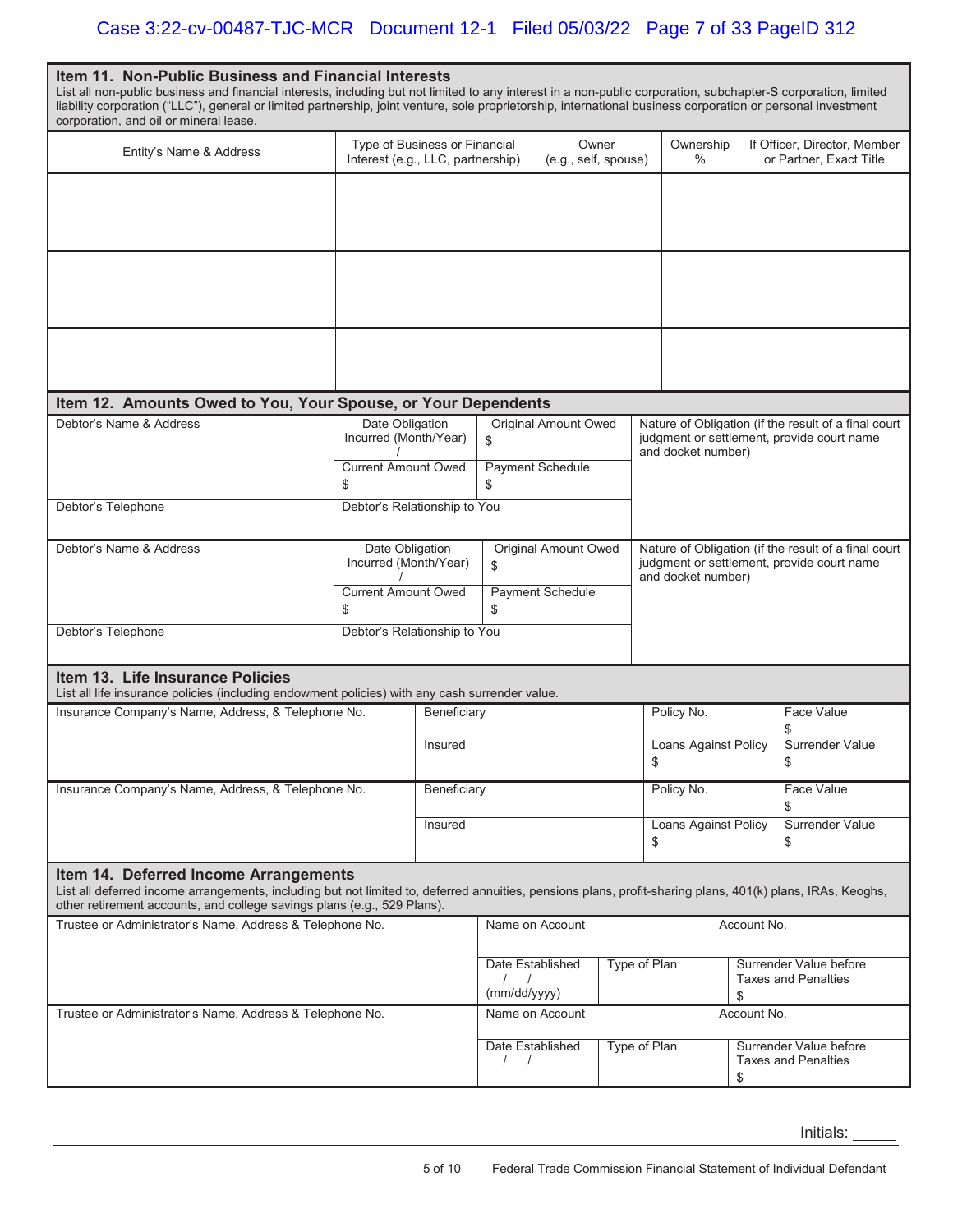# Case 3:22-cv-00487-TJC-MCR Document 12-1 Filed 05/03/22 Page 8 of 33 PageID 313

|                                                                                                                       |      | Item 15. Pending Insurance Payments or Inheritances<br>List any pending insurance payments or inheritances owed to you.                                                                                                                                                                                                                  |  |                             |                                                            |                                                      |                             |                        |                              |  |
|-----------------------------------------------------------------------------------------------------------------------|------|------------------------------------------------------------------------------------------------------------------------------------------------------------------------------------------------------------------------------------------------------------------------------------------------------------------------------------------|--|-----------------------------|------------------------------------------------------------|------------------------------------------------------|-----------------------------|------------------------|------------------------------|--|
| Type                                                                                                                  |      |                                                                                                                                                                                                                                                                                                                                          |  |                             |                                                            | Amount Expected                                      |                             |                        | Date Expected (mm/dd/yyyy)   |  |
|                                                                                                                       |      |                                                                                                                                                                                                                                                                                                                                          |  |                             | \$                                                         |                                                      |                             | $\prime$<br>$\sqrt{ }$ |                              |  |
|                                                                                                                       |      |                                                                                                                                                                                                                                                                                                                                          |  |                             |                                                            |                                                      |                             |                        |                              |  |
|                                                                                                                       |      |                                                                                                                                                                                                                                                                                                                                          |  |                             | \$                                                         |                                                      |                             | $\prime$               |                              |  |
| Item 16. Vehicles                                                                                                     |      | List all cars, trucks, motorcycles, boats, airplanes, and other vehicles.                                                                                                                                                                                                                                                                |  |                             |                                                            |                                                      |                             |                        |                              |  |
| Vehicle Type                                                                                                          | Year | Registered Owner's Name                                                                                                                                                                                                                                                                                                                  |  | <b>Purchase Price</b><br>\$ |                                                            | \$                                                   | <b>Original Loan Amount</b> | \$                     | <b>Current Balance</b>       |  |
| Make                                                                                                                  |      | Registration State & No.                                                                                                                                                                                                                                                                                                                 |  | Account/Loan No.            |                                                            | <b>Current Value</b><br>\$                           |                             | \$                     | <b>Monthly Payment</b>       |  |
| Address of Vehicle's Location<br>Lender's Name and Address<br>Model                                                   |      |                                                                                                                                                                                                                                                                                                                                          |  |                             |                                                            |                                                      |                             |                        |                              |  |
| Vehicle Type                                                                                                          | Year | Registered Owner's Name                                                                                                                                                                                                                                                                                                                  |  | <b>Purchase Price</b><br>\$ |                                                            | \$                                                   | <b>Original Loan Amount</b> | \$                     | <b>Current Balance</b>       |  |
| Make                                                                                                                  |      | Registration State & No.                                                                                                                                                                                                                                                                                                                 |  | Account/Loan No.            |                                                            | <b>Current Value</b><br>\$                           |                             | \$                     | <b>Monthly Payment</b>       |  |
| Address of Vehicle's Location<br>Lender's Name and Address<br>Model                                                   |      |                                                                                                                                                                                                                                                                                                                                          |  |                             |                                                            |                                                      |                             |                        |                              |  |
| Vehicle Type                                                                                                          | Year | Registered Owner's Name                                                                                                                                                                                                                                                                                                                  |  | \$                          | <b>Purchase Price</b><br><b>Original Loan Amount</b><br>\$ |                                                      |                             |                        | <b>Current Balance</b><br>\$ |  |
| Make                                                                                                                  |      | Registration State & No.                                                                                                                                                                                                                                                                                                                 |  | Account/Loan No.            | \$                                                         | <b>Current Value</b><br><b>Monthly Payment</b><br>\$ |                             |                        |                              |  |
| Model                                                                                                                 |      | Address of Vehicle's Location                                                                                                                                                                                                                                                                                                            |  | Lender's Name and Address   |                                                            |                                                      |                             |                        |                              |  |
| Vehicle Type                                                                                                          | Year | Registered Owner's Name                                                                                                                                                                                                                                                                                                                  |  | <b>Purchase Price</b><br>\$ | \$                                                         | <b>Original Loan Amount</b>                          |                             |                        | <b>Current Balance</b><br>\$ |  |
| Make                                                                                                                  |      | Registration State & No.                                                                                                                                                                                                                                                                                                                 |  | Account/Loan No.            | \$                                                         | <b>Current Value</b>                                 |                             |                        | <b>Monthly Payment</b><br>\$ |  |
| Model                                                                                                                 |      | Address of Vehicle's Location                                                                                                                                                                                                                                                                                                            |  | Lender's Name and Address   |                                                            |                                                      |                             |                        |                              |  |
|                                                                                                                       |      | Item 17. Other Personal Property<br>List all other personal property not listed in Items 9-16 by category, whether held for personal use, investment or any other reason, including but not<br>limited to coins, stamps, artwork, gemstones, jewelry, bullion, other collectibles, copyrights, patents, and other intellectual property. |  |                             |                                                            |                                                      |                             |                        |                              |  |
| Property Category<br>Name of Owner<br><b>Property Location</b><br><b>Acquisition Cost</b><br>(e.g., artwork, jewelry) |      |                                                                                                                                                                                                                                                                                                                                          |  |                             | <b>Current Value</b>                                       |                                                      |                             |                        |                              |  |
|                                                                                                                       |      |                                                                                                                                                                                                                                                                                                                                          |  |                             |                                                            |                                                      | \$                          |                        | \$                           |  |
|                                                                                                                       |      |                                                                                                                                                                                                                                                                                                                                          |  |                             |                                                            |                                                      | \$                          |                        | \$                           |  |
|                                                                                                                       |      |                                                                                                                                                                                                                                                                                                                                          |  |                             |                                                            |                                                      | \$                          |                        | \$                           |  |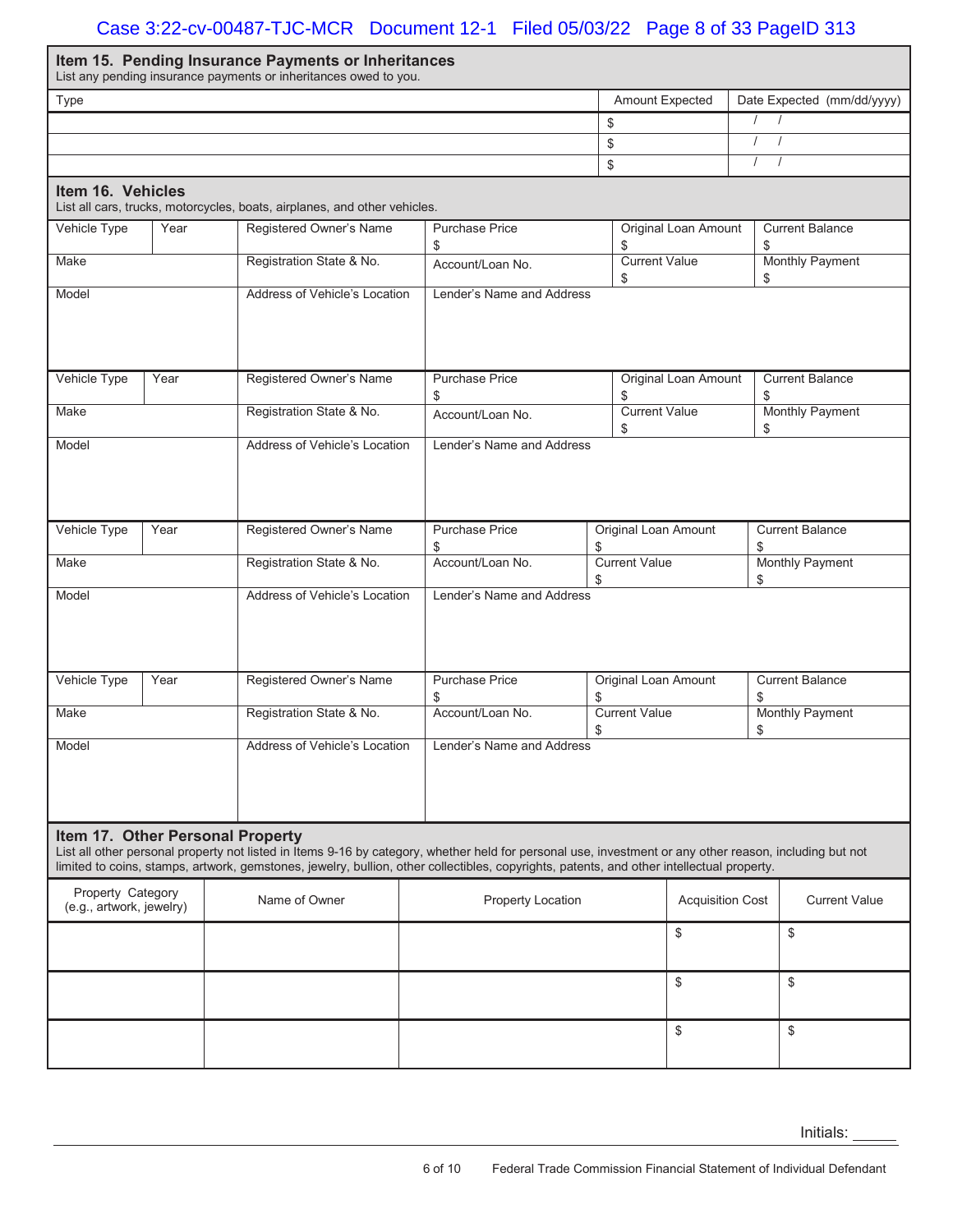| Item 18. Real Property<br>List all real property interests (including any land contract)                                                                                                                                                              |                             |                                    |                                                        |                                                                                  |                        |  |
|-------------------------------------------------------------------------------------------------------------------------------------------------------------------------------------------------------------------------------------------------------|-----------------------------|------------------------------------|--------------------------------------------------------|----------------------------------------------------------------------------------|------------------------|--|
| Property's Location                                                                                                                                                                                                                                   | <b>Type of Property</b>     |                                    | Name(s) on Title or Contract and Ownership Percentages |                                                                                  |                        |  |
| Acquisition Date (mm/dd/yyyy)                                                                                                                                                                                                                         | <b>Purchase Price</b><br>\$ |                                    | <b>Current Value</b><br>\$                             | <b>Basis of Valuation</b>                                                        |                        |  |
| Lender's Name and Address                                                                                                                                                                                                                             |                             |                                    | Loan or Account No.                                    | Current Balance On First Mortgage or<br>Contract<br>\$<br><b>Monthly Payment</b> |                        |  |
| Other Mortgage Loan(s) (describe)                                                                                                                                                                                                                     |                             |                                    | <b>Monthly Payment</b>                                 | \$<br>$\Box$ Rental Unit                                                         |                        |  |
|                                                                                                                                                                                                                                                       |                             | \$<br><b>Current Balance</b><br>\$ |                                                        | Monthly Rent Received<br>\$                                                      |                        |  |
| Property's Location                                                                                                                                                                                                                                   | <b>Type of Property</b>     |                                    | Name(s) on Title or Contract and Ownership Percentages |                                                                                  |                        |  |
| Acquisition Date (mm/dd/yyyy)                                                                                                                                                                                                                         | <b>Purchase Price</b><br>\$ |                                    | <b>Current Value</b><br>\$.                            | <b>Basis of Valuation</b>                                                        |                        |  |
| Lender's Name and Address                                                                                                                                                                                                                             |                             |                                    | Loan or Account No.                                    | Current Balance On First Mortgage or<br>Contract<br><b>Monthly Payment</b>       |                        |  |
| Other Mortgage Loan(s) (describe)                                                                                                                                                                                                                     |                             |                                    | <b>Monthly Payment</b>                                 | \$<br>$\Box$ Rental Unit                                                         |                        |  |
|                                                                                                                                                                                                                                                       |                             | \$<br><b>Current Balance</b><br>\$ |                                                        | Monthly Rent Received<br>\$                                                      |                        |  |
|                                                                                                                                                                                                                                                       |                             |                                    | <b>LIABILITIES</b>                                     |                                                                                  |                        |  |
| Item 19. Credit Cards<br>List each credit card account held by you, your spouse, or your dependents, and any other credit cards that you, your spouse, or your dependents use,<br>whether issued by a United States or foreign financial institution. |                             |                                    |                                                        |                                                                                  |                        |  |
| Name of Credit Card (e.g., Visa,<br>MasterCard, Department Store)                                                                                                                                                                                     | Account No.                 |                                    | Name(s) on Account                                     |                                                                                  | <b>Current Balance</b> |  |
|                                                                                                                                                                                                                                                       |                             |                                    |                                                        |                                                                                  | \$                     |  |
|                                                                                                                                                                                                                                                       |                             |                                    |                                                        |                                                                                  | \$                     |  |
|                                                                                                                                                                                                                                                       |                             |                                    |                                                        |                                                                                  | \$                     |  |
|                                                                                                                                                                                                                                                       |                             |                                    |                                                        |                                                                                  | \$<br>\$               |  |
| Item 20. Taxes Payable<br>List all taxes, such as income taxes or real estate taxes, owed by you, your spouse, or your dependents.                                                                                                                    |                             |                                    |                                                        |                                                                                  |                        |  |
| Type of Tax                                                                                                                                                                                                                                           |                             |                                    | Amount Owed                                            |                                                                                  | Year Incurred          |  |
|                                                                                                                                                                                                                                                       |                             | \$                                 |                                                        |                                                                                  |                        |  |
|                                                                                                                                                                                                                                                       |                             | \$                                 |                                                        |                                                                                  |                        |  |
|                                                                                                                                                                                                                                                       |                             | \$                                 |                                                        |                                                                                  |                        |  |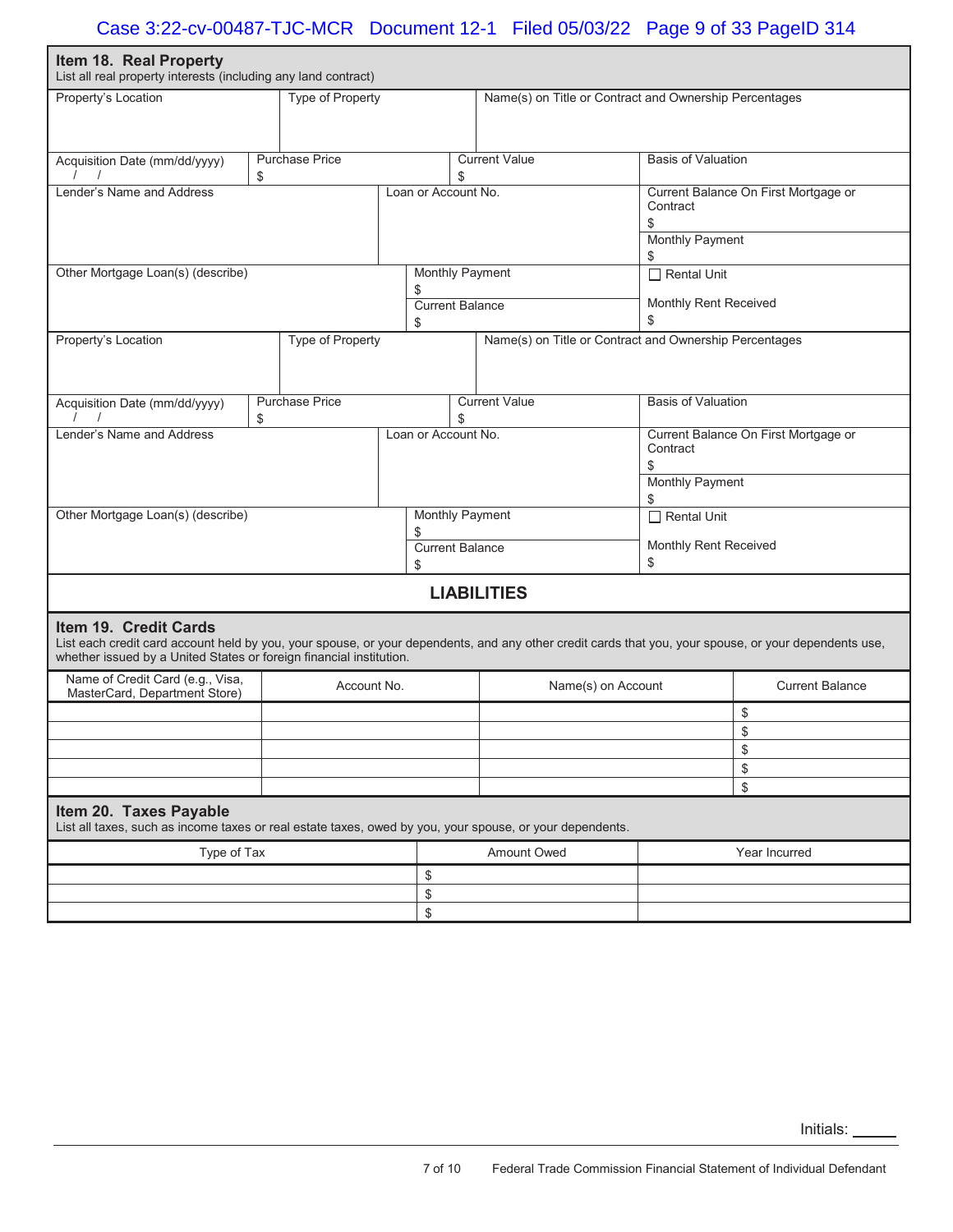# Case 3:22-cv-00487-TJC-MCR Document 12-1 Filed 05/03/22 Page 10 of 33 PageID 315

| Item 21. Other Amounts Owed by You, Your Spouse, or Your Dependents<br>List all other amounts, not listed elsewhere in this financial statement, owed by you, your spouse, or your dependents.                                                                                                                                                                                                                          |                                   |            |                                             |                                                                                                |                                                      |                                       |                                      |                                 |                                                                                                |  |
|-------------------------------------------------------------------------------------------------------------------------------------------------------------------------------------------------------------------------------------------------------------------------------------------------------------------------------------------------------------------------------------------------------------------------|-----------------------------------|------------|---------------------------------------------|------------------------------------------------------------------------------------------------|------------------------------------------------------|---------------------------------------|--------------------------------------|---------------------------------|------------------------------------------------------------------------------------------------|--|
| Lender/Creditor's Name, Address, and Telephone No.                                                                                                                                                                                                                                                                                                                                                                      |                                   |            | number)                                     |                                                                                                |                                                      |                                       |                                      |                                 | Nature of Debt (if the result of a court judgment or settlement, provide court name and docket |  |
|                                                                                                                                                                                                                                                                                                                                                                                                                         |                                   |            |                                             | Lender/Creditor's Relationship to You                                                          |                                                      |                                       |                                      |                                 |                                                                                                |  |
| Date Liability Was Incurred<br>(mm/dd/yyyy)                                                                                                                                                                                                                                                                                                                                                                             | Original Amount Owed<br>\$        |            |                                             |                                                                                                | <b>Current Amount Owed</b><br>Payment Schedule<br>\$ |                                       |                                      |                                 |                                                                                                |  |
| Lender/Creditor's Name, Address, and Telephone No.                                                                                                                                                                                                                                                                                                                                                                      |                                   |            | number)                                     | Nature of Debt (if the result of a court judgment or settlement, provide court name and docket |                                                      |                                       |                                      |                                 |                                                                                                |  |
|                                                                                                                                                                                                                                                                                                                                                                                                                         |                                   |            |                                             |                                                                                                |                                                      | Lender/Creditor's Relationship to You |                                      |                                 |                                                                                                |  |
| Date Liability Was Incurred<br>(mm/dd/yyyy)                                                                                                                                                                                                                                                                                                                                                                             | <b>Original Amount Owed</b><br>\$ |            |                                             |                                                                                                | \$                                                   | <b>Current Amount Owed</b>            |                                      |                                 | <b>Payment Schedule</b>                                                                        |  |
|                                                                                                                                                                                                                                                                                                                                                                                                                         |                                   |            |                                             |                                                                                                |                                                      | <b>OTHER FINANCIAL INFORMATION</b>    |                                      |                                 |                                                                                                |  |
| Item 22. Trusts and Escrows<br>List all funds and other assets that are being held in trust or escrow by any person or entity for you, your spouse, or your dependents. Include any legal<br>retainers being held on your behalf by legal counsel. Also list all funds or other assets that are being held in trust or escrow by you, your spouse, or your<br>dependents, for any person or entity.                     |                                   |            |                                             |                                                                                                |                                                      |                                       |                                      |                                 |                                                                                                |  |
| Trustee or Escrow Agent's Name & Address                                                                                                                                                                                                                                                                                                                                                                                |                                   |            | Date Established<br>Grantor<br>(mm/dd/yyyy) |                                                                                                | <b>Beneficiaries</b>                                 |                                       |                                      | Present Market Value of Assets* |                                                                                                |  |
|                                                                                                                                                                                                                                                                                                                                                                                                                         | $\prime$                          | $\sqrt{ }$ |                                             |                                                                                                |                                                      | \$                                    |                                      |                                 |                                                                                                |  |
|                                                                                                                                                                                                                                                                                                                                                                                                                         |                                   | $\prime$   | $\sqrt{ }$                                  |                                                                                                |                                                      |                                       |                                      | \$                              |                                                                                                |  |
|                                                                                                                                                                                                                                                                                                                                                                                                                         |                                   | $\prime$   | $\sqrt{ }$                                  |                                                                                                |                                                      |                                       |                                      | \$                              |                                                                                                |  |
| *If the market value of any asset is unknown, describe the asset and state its cost, if you know it.                                                                                                                                                                                                                                                                                                                    |                                   |            |                                             |                                                                                                |                                                      |                                       |                                      |                                 |                                                                                                |  |
| Item 23. Transfers of Assets<br>List each person or entity to whom you have transferred, in the aggregate, more than \$5,000 in funds or other assets during the previous five years by<br>loan, gift, sale, or other transfer (exclude ordinary and necessary living and business expenses paid to unrelated third parties). For each such person or<br>entity, state the total amount transferred during that period. |                                   |            |                                             |                                                                                                |                                                      |                                       |                                      |                                 |                                                                                                |  |
| Transferee's Name, Address, & Relationship                                                                                                                                                                                                                                                                                                                                                                              |                                   |            | <b>Property Transferred</b>                 |                                                                                                |                                                      | Aggregate Value*                      | <b>Transfer Date</b><br>(mm/dd/yyyy) |                                 | Type of Transfer<br>(e.g., Loan, Gift)                                                         |  |
|                                                                                                                                                                                                                                                                                                                                                                                                                         |                                   |            |                                             |                                                                                                |                                                      |                                       | $\sqrt{ }$                           |                                 |                                                                                                |  |
|                                                                                                                                                                                                                                                                                                                                                                                                                         |                                   |            | \$                                          |                                                                                                | $\prime$<br>$\sqrt{ }$                               |                                       |                                      |                                 |                                                                                                |  |
|                                                                                                                                                                                                                                                                                                                                                                                                                         |                                   |            | \$                                          |                                                                                                | $\left  \right $                                     |                                       |                                      |                                 |                                                                                                |  |
| *If the market value of any asset is unknown, describe the asset and state its cost, if you know it.                                                                                                                                                                                                                                                                                                                    |                                   |            |                                             |                                                                                                |                                                      |                                       |                                      |                                 |                                                                                                |  |

Initials: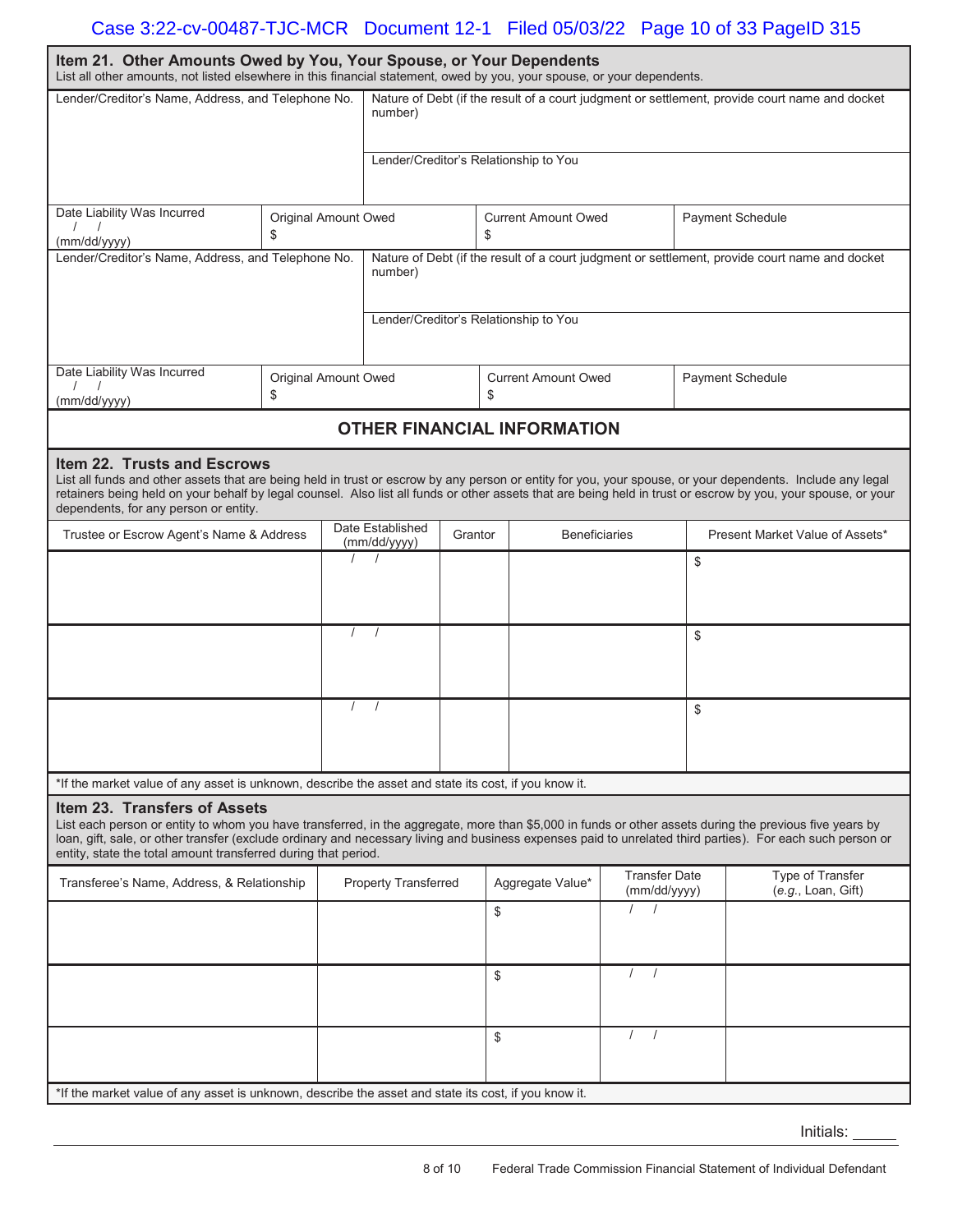# **Item 24. Document Requests**  Provide copies of the following documents with your completed Financial Statement. Federal tax returns filed during the last three years by or on behalf of you, your spouse, or your dependents. All applications for bank loans or other extensions of credit (other than credit cards) that you, your spouse, or your dependents have submitted within the last two years, including by obtaining copies from lenders if necessary. Item 9 For each bank account listed in Item 9, all account statements for the past 3 years. Item 11 For each business entity listed in Item 11, provide (including by causing to be generated from accounting records) the most recent balance sheet, tax return, annual income statement, the most recent year-to-date income statement, and all general ledger files from account records. Item 17 All appraisals that have been prepared for any property listed in Item 17, including appraisals done for insurance purposes. You may exclude any category of property where the total appraised value of all property in that category is less than \$2,000. Item 18 All appraisals that have been prepared for real property listed in Item 18. Item 21 Documentation for all debts listed in Item 21. Item 22 All executed documents for any trust or escrow listed in Item 22. Also provide any appraisals, including insurance appraisals that have been done for any assets held by any such trust or in any such escrow.

# **SUMMARY FINANCIAL SCHEDULES**

## **Item 25. Combined Balance Sheet for You, Your Spouse, and Your Dependents**

| <b>Assets</b>                                         | Liabilities                                              |    |
|-------------------------------------------------------|----------------------------------------------------------|----|
| Cash on Hand (Item 9)                                 | \$<br>Loans Against Publicly Traded Securities (Item 10) | \$ |
| Funds Held in Financial Institutions (Item 9)         | \$<br>Vehicles - Liens (Item 16)                         | \$ |
| U.S. Government Securities (Item 10)                  | \$<br>Real Property - Encumbrances (Item 18)             | \$ |
| Publicly Traded Securities (Item 10)                  | \$<br>Credit Cards (Item 19)                             | \$ |
| Non-Public Business and Financial Interests (Item 11) | \$<br>Taxes Payable (Item 20)                            | \$ |
| Amounts Owed to You (Item 12)                         | \$<br>Amounts Owed by You (Item 21)                      | \$ |
| Life Insurance Policies (Item 13)                     | \$<br><b>Other Liabilities (Itemize)</b>                 |    |
| Deferred Income Arrangements (Item 14)                | \$                                                       | \$ |
| Vehicles (Item 16)                                    | \$                                                       | \$ |
| Other Personal Property (Item 17)                     | \$                                                       | \$ |
| Real Property (Item 18)                               | \$                                                       | \$ |
| <b>Other Assets (Itemize)</b>                         |                                                          | \$ |
|                                                       | \$                                                       | \$ |
|                                                       | \$                                                       | \$ |
|                                                       | \$                                                       | \$ |
| <b>Total Assets</b>                                   | \$<br><b>Total Liabilities</b>                           | \$ |

### **Item 26. Combined Current Monthly Income and Expenses for You, Your Spouse, and Your Dependents**

Provide the current monthly income and expenses for you, your spouse, and your dependents. Do not include credit card payments separately; rather, include credit card expenditures in the appropriate categories.

| Income (State source of each item)               |   | <b>Expenses</b>                                               |   |  |  |
|--------------------------------------------------|---|---------------------------------------------------------------|---|--|--|
| Salary - After Taxes                             |   | Mortgage or Rental Payments for Residence(s)                  |   |  |  |
| Source:                                          | Œ |                                                               |   |  |  |
| Fees, Commissions, and Royalties                 |   | Property Taxes for Residence(s)                               |   |  |  |
| Source:                                          |   |                                                               |   |  |  |
| Interest                                         |   | Rental Property Expenses, Including Mortgage Payments, Taxes, |   |  |  |
| Source:                                          | ъ | and Insurance                                                 | Φ |  |  |
| Dividends and Capital Gains                      |   | Car or Other Vehicle Lease or Loan Payments                   |   |  |  |
| Source:                                          | æ |                                                               |   |  |  |
| Gross Rental Income                              |   | Food Expenses                                                 |   |  |  |
| Source:                                          |   |                                                               |   |  |  |
| Profits from Sole Proprietorships                |   | <b>Clothing Expenses</b>                                      |   |  |  |
| Source:                                          | ć |                                                               | Œ |  |  |
| Distributions from Partnerships, S-Corporations, |   | <b>Utilities</b>                                              |   |  |  |
| and LLCs                                         | ć |                                                               | Œ |  |  |
| Source:                                          |   |                                                               |   |  |  |

Initials: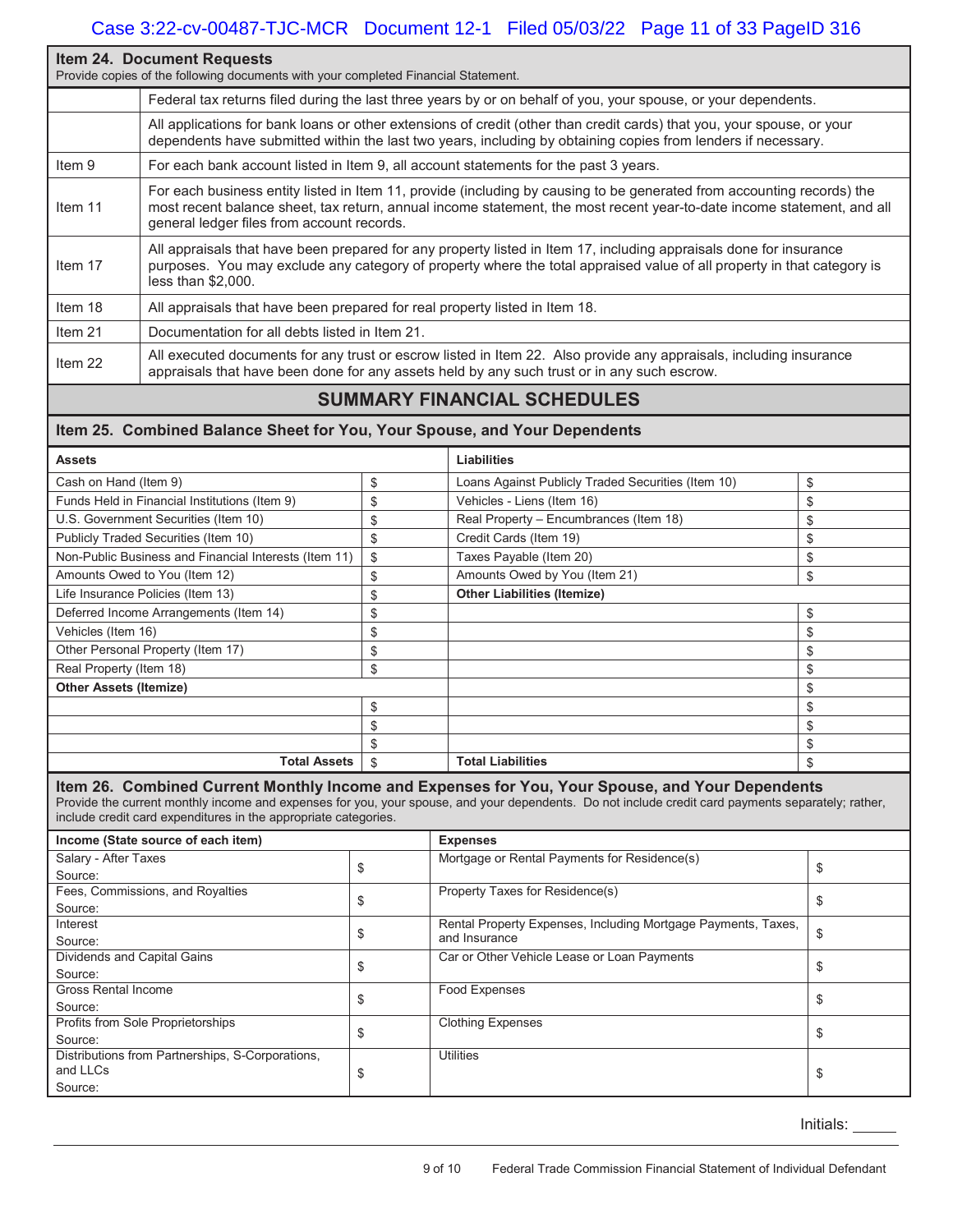|                                                            |               | Item 26. Combined Current Monthly Income and Expenses for You, Your Spouse, and Your Dependents (cont.)                                  |    |  |  |  |
|------------------------------------------------------------|---------------|------------------------------------------------------------------------------------------------------------------------------------------|----|--|--|--|
| Distributions from Trusts and Estates<br>Source:           | \$            | Medical Expenses, Including Insurance<br>\$                                                                                              |    |  |  |  |
| Distributions from Deferred Income Arrangements<br>Source: | \$            | Other Insurance Premiums                                                                                                                 | \$ |  |  |  |
| <b>Social Security Payments</b>                            | \$            | <b>Other Transportation Expenses</b>                                                                                                     | \$ |  |  |  |
| Alimony/Child Support Received                             | \$            | <b>Other Expenses (Itemize)</b>                                                                                                          |    |  |  |  |
| <b>Gambling Income</b>                                     | \$            |                                                                                                                                          | \$ |  |  |  |
| Other Income (Itemize)                                     |               |                                                                                                                                          | \$ |  |  |  |
|                                                            | \$            |                                                                                                                                          | \$ |  |  |  |
|                                                            | \$            |                                                                                                                                          | \$ |  |  |  |
|                                                            | $\mathfrak s$ |                                                                                                                                          | \$ |  |  |  |
| <b>Total Income</b>                                        | \$            | <b>Total Expenses</b>                                                                                                                    | \$ |  |  |  |
|                                                            |               | <b>ATTACHMENTS</b>                                                                                                                       |    |  |  |  |
| Item 27. Documents Attached to this Financial Statement    |               | List all documents that are being submitted with this financial statement. For any Item 24 documents that are not attached, explain why. |    |  |  |  |
| Item No. Document Relates To                               |               | Description of Document                                                                                                                  |    |  |  |  |
|                                                            |               |                                                                                                                                          |    |  |  |  |
|                                                            |               |                                                                                                                                          |    |  |  |  |
|                                                            |               |                                                                                                                                          |    |  |  |  |
|                                                            |               |                                                                                                                                          |    |  |  |  |
|                                                            |               |                                                                                                                                          |    |  |  |  |
|                                                            |               |                                                                                                                                          |    |  |  |  |
|                                                            |               |                                                                                                                                          |    |  |  |  |

I am submitting this financial statement with the understanding that it may affect action by the Federal Trade Commission or a federal court. I have used my best efforts to obtain the information requested in this statement. The responses I have provided to the items above are true and contain all the requested facts and information of which I have notice or knowledge. I have provided all requested documents in my custody, possession, or control. I know of the penalties for false statements under [18 U.S.C. § 1001,](https://www.westlaw.com/Link/Document/FullText?rs=USCLink&vr=3.0&findType=Y&cite=18%2B%2Bu%2Es%2Ec%2E%2B%2B%2B%2B1001&clientid=USCourts) [18](https://www.westlaw.com/Link/Document/FullText?rs=USCLink&vr=3.0&findType=Y&cite=18%2B%2Bu%2Es%2Ec%2E%2B%2B18&clientid=USCourts) [U.S.C. § 1621,](https://www.westlaw.com/Link/Document/FullText?rs=USCLink&vr=3.0&findType=Y&cite=18%2B%2Bu%2Es%2Ec%2E%2B%2B%2B%2B1621&clientid=USCourts) and [1](https://www.westlaw.com/Link/Document/FullText?rs=USCLink&vr=3.0&findType=Y&cite=18%2B%2Bu%2Es%2Ec%2E%2B%2B18&clientid=USCourts)[8 U.S.C. § 1623](https://www.westlaw.com/Link/Document/FullText?rs=USCLink&vr=3.0&findType=Y&cite=18%2B%2Bu%2Es%2Ec%2E%2B%2B%2B%2B1623&clientid=USCourts) (five years imprisonment and/or fines). I certify under penalty of perjury under the laws of the United States that the foregoing is true and correct.

Executed on:

(Date) Signature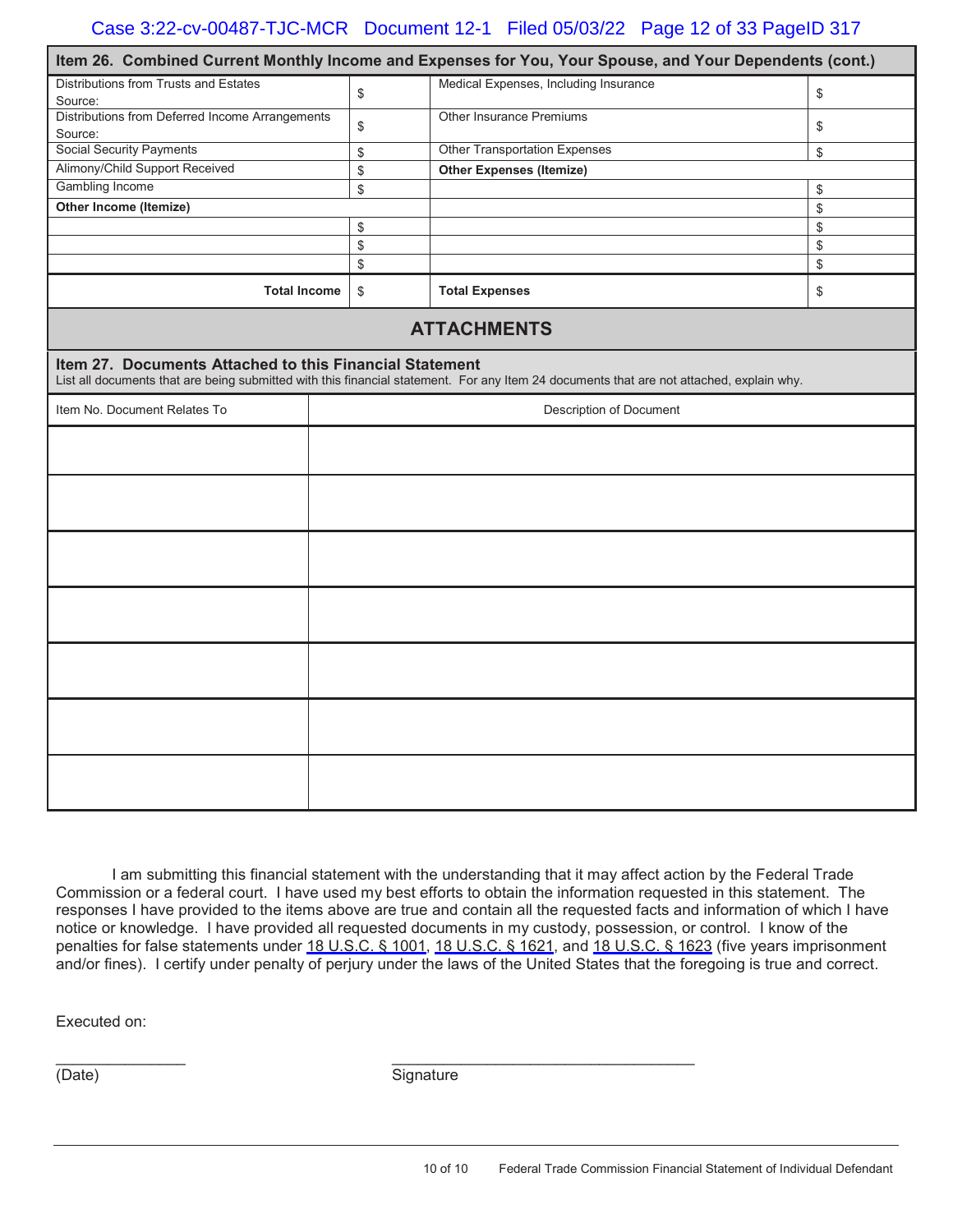Case 3:22-cv-00487-TJC-MCR Document 12-1 Filed 05/03/22 Page 13 of 33 PageID 318

# Attachment B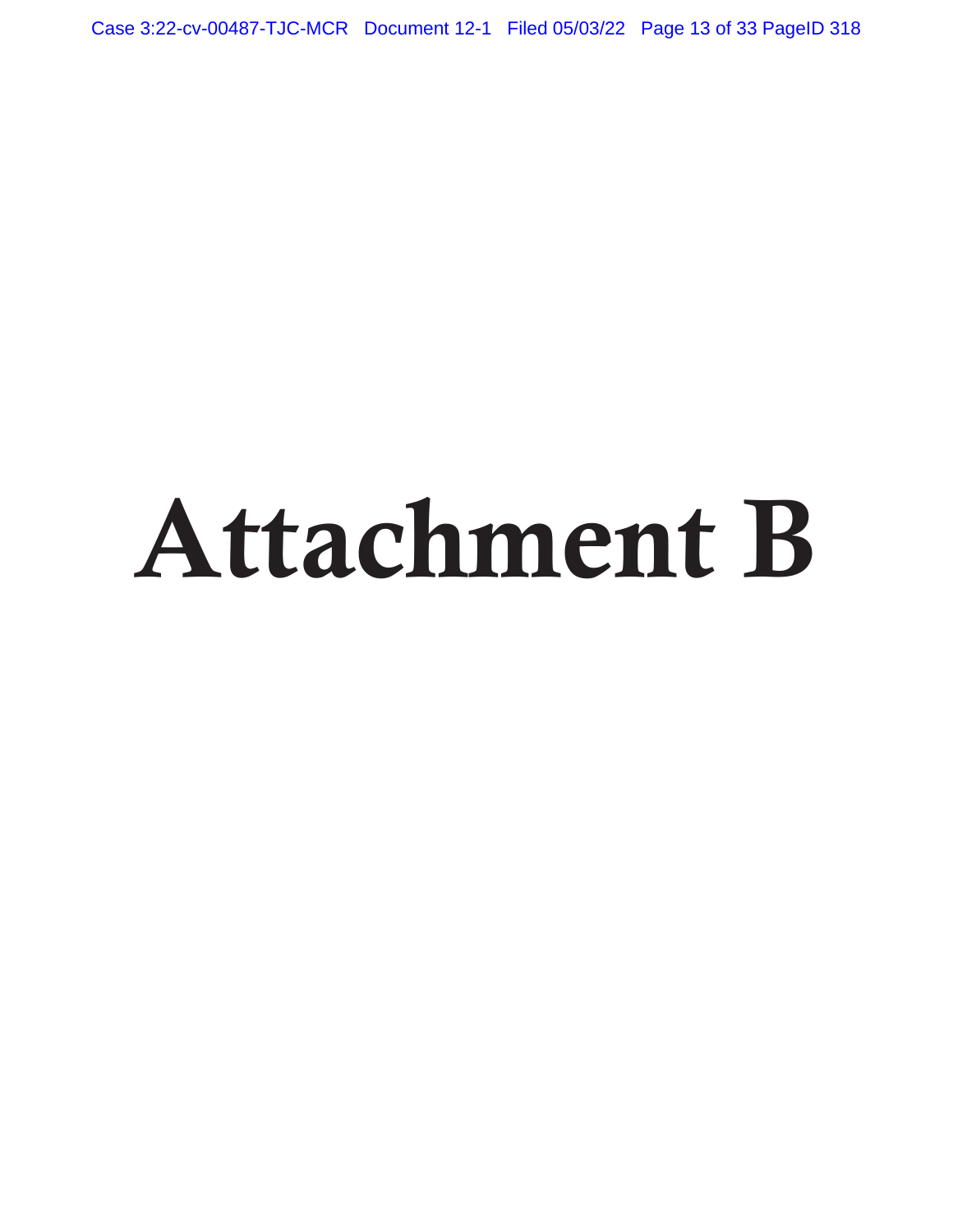# Case 3:22-cv-00487-TJC-MCR Document 12-1 Filed 05/03/22 Page 14 of 33 PageID 319

## **FEDERAL TRADE COMMISSION**

# **FINANCIAL STATEMENT OF CORPORATE DEFENDANT**

## **Instructions**:

- 1. Complete all items. Enter "None" or "N/A" ("Not Applicable") where appropriate. If you cannot fully answer a question, explain why.
- 2. The font size within each field will adjust automatically as you type to accommodate longer responses.
- 3. In completing this financial statement, "the corporation" refers not only to this corporation but also to each of its predecessors that are not named defendants in this action.
- 4. When an Item asks for information about assets or liabilities "held by the corporation," include ALL such assets and liabilities, located within the United States or elsewhere, held by the corporation or held by others for the benefit of the corporation.
- 5. Attach continuation pages as needed. On the financial statement, state next to the Item number that the Item is being continued. On the continuation page(s), identify the Item number being continued.
- 6. Type or print legibly.
- 7. An officer of the corporation must sign and date the completed financial statement on the last page and initial each page in the space provided in the lower right corner.

## **Penalty for False Information**:

Federal law provides that any person may be imprisoned for not more than five years, fined, or both, if such person:

(1) "in any matter within the jurisdiction of any department or agency of the United States knowingly and willfully falsifies, conceals or covers up by any trick, scheme, or device a material fact, or makes any false, fictitious or fraudulent statements or representations, or makes or uses any false writing or document knowing the same to contain any false, fictitious or fraudulent statement or entry" [\(18 U.S.C. § 1001\);](https://www.westlaw.com/Link/Document/FullText?rs=USCLink&vr=3.0&findType=Y&cite=18%2B%2Bu%2Es%2Ec%2E%2B%2B%2B%2B1001%29&clientid=USCourts)

[\(2\)](https://www.westlaw.com/Link/Document/FullText?rs=USCLink&vr=3.0&findType=Y&cite=18%2B%2Bu%2Es%2Ec%2E%2B%2B1001%29&clientid=USCourts) "in any . . . statement under penalty of perjury as permitted under section 1746 of title 28, United States Code, willfully subscribes as true any material matter which he does not believe to be true" [\(18 U.S.C. § 1621\)](https://www.westlaw.com/Link/Document/FullText?rs=USCLink&vr=3.0&findType=Y&cite=18%2B%2Bu%2Es%2Ec%2E%2B%2B%2B%2B1621&clientid=USCourts); or

(3) "in any (. . . statement under penalty of perjury as permitted under section 1746 of title 28, United States Code) in any proceeding before or ancillary to any court or grand jury of the United States knowingly makes any false material declaration or makes or uses any other information . . . knowing the same to contain any false material declaration." ([18 U.S.C. § 1623](https://www.westlaw.com/Link/Document/FullText?rs=USCLink&vr=3.0&findType=Y&cite=18%2B%2Bu%2Es%2Ec%2E%2B%2B%2B%2B1623&clientid=USCourts))

For a felony conviction under the provisions cited above, federal law provides that the fine may be not more than the greater of (i) \$250,000 for an individual or \$500,000 for a corporation, or (ii) if the felony results in pecuniary gain to any person or pecuniary loss to any person other than the defendant, the greater of twice the gross gain or twice the gross loss. [18 U.S.C. § 3571.](https://www.westlaw.com/Link/Document/FullText?rs=USCLink&vr=3.0&findType=Y&cite=18%2B%2Bu%2Es%2Ec%2E%2B%2B%2B%2B3571&clientid=USCourts)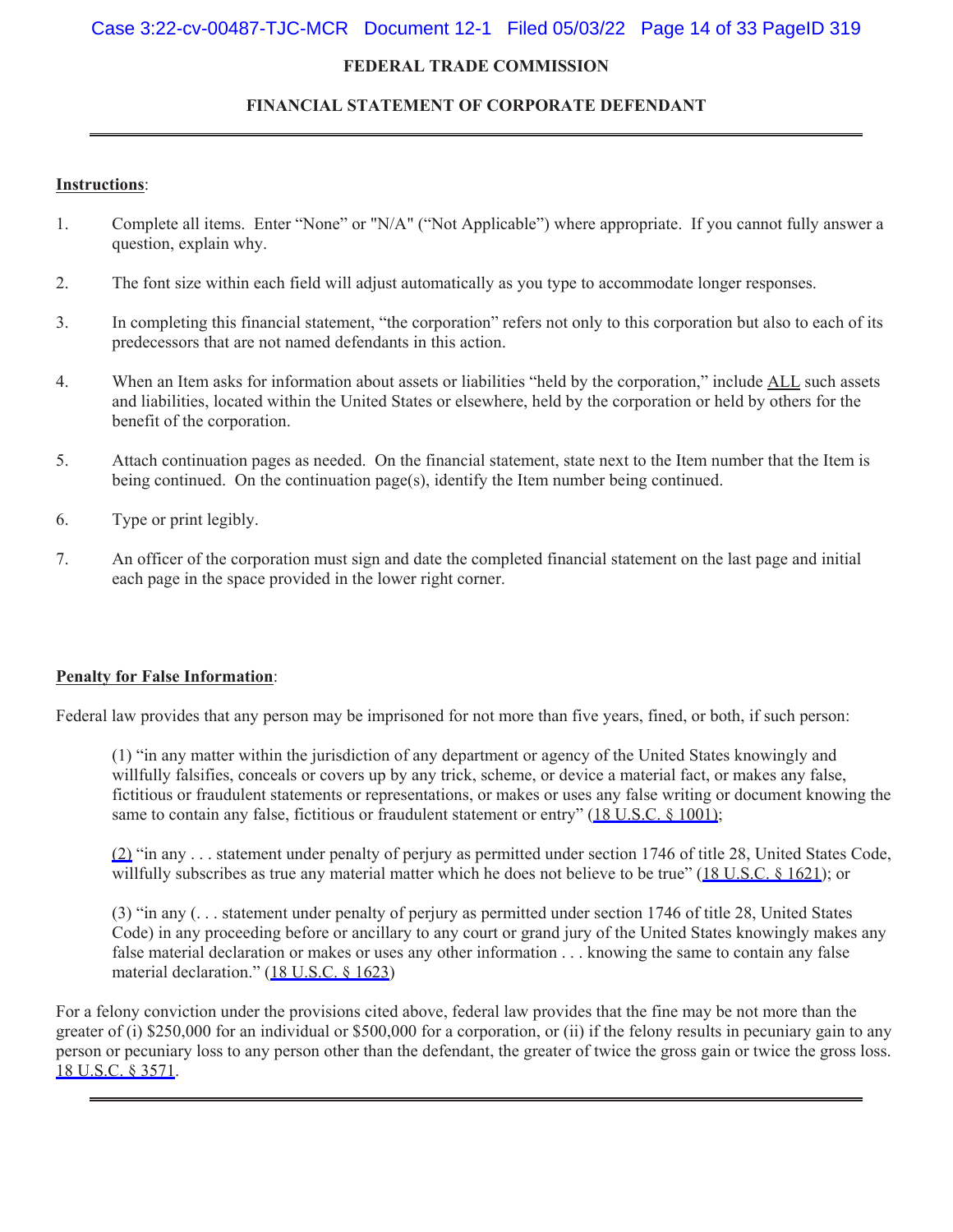# **BACKGROUND INFORMATION**

| Item 1.<br><b>General Information</b>          |                                                                                                                                                                                                                                |
|------------------------------------------------|--------------------------------------------------------------------------------------------------------------------------------------------------------------------------------------------------------------------------------|
| Corporation's Full Name                        |                                                                                                                                                                                                                                |
|                                                |                                                                                                                                                                                                                                |
|                                                |                                                                                                                                                                                                                                |
|                                                |                                                                                                                                                                                                                                |
|                                                | All other current addresses & previous addresses for past five years, including post office boxes and mail drops:                                                                                                              |
|                                                |                                                                                                                                                                                                                                |
|                                                |                                                                                                                                                                                                                                |
|                                                |                                                                                                                                                                                                                                |
| All predecessor companies for past five years: |                                                                                                                                                                                                                                |
|                                                |                                                                                                                                                                                                                                |
|                                                |                                                                                                                                                                                                                                |
|                                                |                                                                                                                                                                                                                                |
| Item 2.<br><b>Legal Information</b>            |                                                                                                                                                                                                                                |
|                                                |                                                                                                                                                                                                                                |
|                                                | State Tax ID No. State State State Profit or Not For Profit                                                                                                                                                                    |
|                                                | Corporation's Present Status: Active ____________ Inactive ____________ Dissolved _________________                                                                                                                            |
|                                                |                                                                                                                                                                                                                                |
|                                                | Reasons experience and the contract of the contract of the contract of the contract of the contract of the contract of the contract of the contract of the contract of the contract of the contract of the contract of the con |
|                                                | Fiscal Year-End (Mo./Day) Corporation's Business Activities _____________________                                                                                                                                              |
| Item 3.<br><b>Registered Agent</b>             |                                                                                                                                                                                                                                |
| Name of Registered Agent                       |                                                                                                                                                                                                                                |
| Address                                        | Telephone No.                                                                                                                                                                                                                  |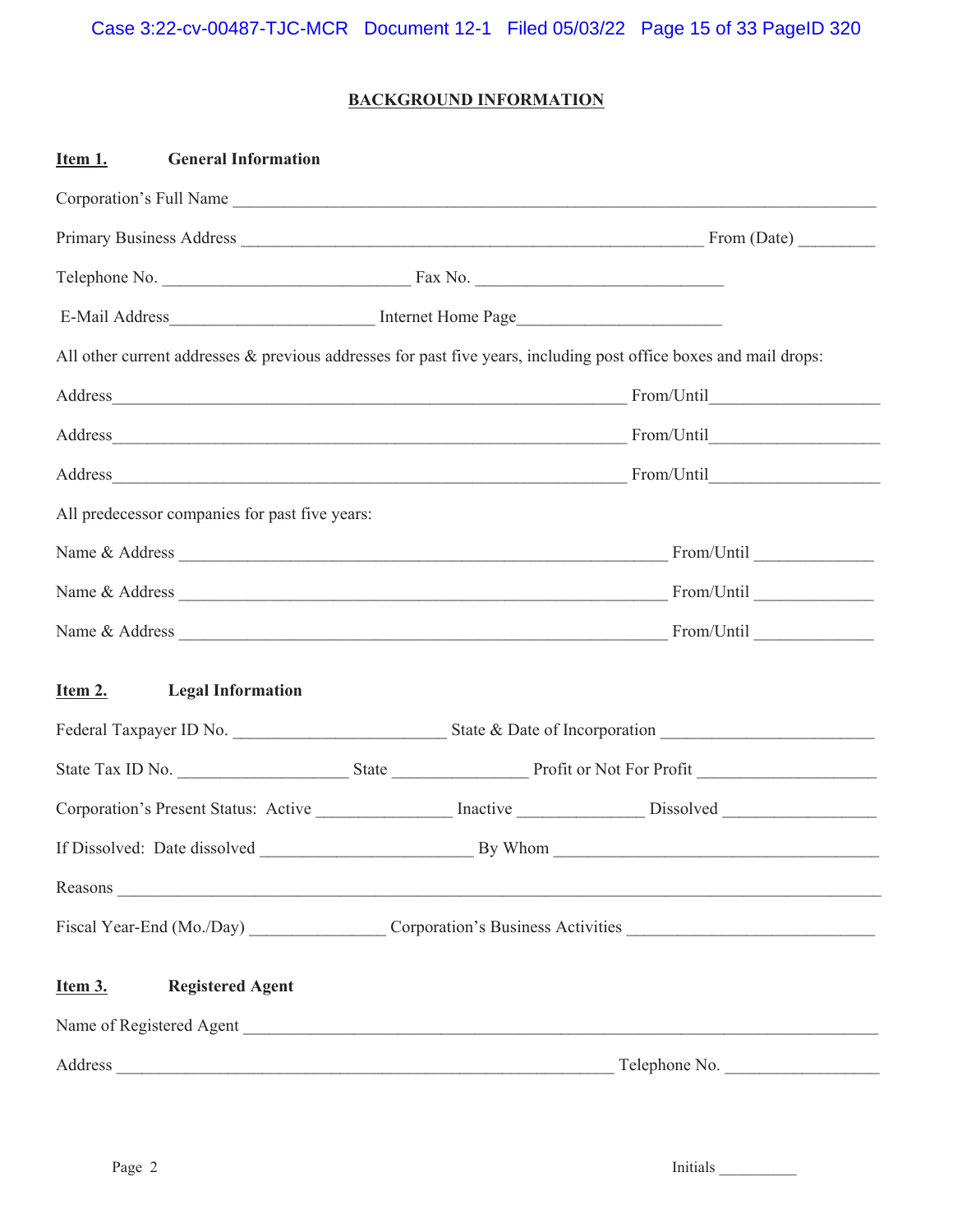#### Item 4. **Principal Stockholders**

List all persons and entities that own at least 5% of the corporation's stock.

| Name & Address                                            | % Owned             |                   |
|-----------------------------------------------------------|---------------------|-------------------|
|                                                           |                     |                   |
|                                                           |                     |                   |
|                                                           |                     |                   |
|                                                           |                     |                   |
| <b>Board Members</b><br>Item 5.                           |                     |                   |
| List all members of the corporation's Board of Directors. |                     |                   |
| Name & Address                                            | $\frac{9}{6}$ Owned | Term (From/Until) |
|                                                           |                     |                   |
|                                                           |                     |                   |
|                                                           |                     |                   |
|                                                           |                     |                   |
|                                                           |                     |                   |
|                                                           |                     |                   |

#### Item 6. **Officers**

List all of the corporation's officers, including de facto officers (individuals with significant management responsibility whose titles do not reflect the nature of their positions).

| Name & Address | % Owned |
|----------------|---------|
|                |         |
|                |         |
|                |         |
|                |         |
|                |         |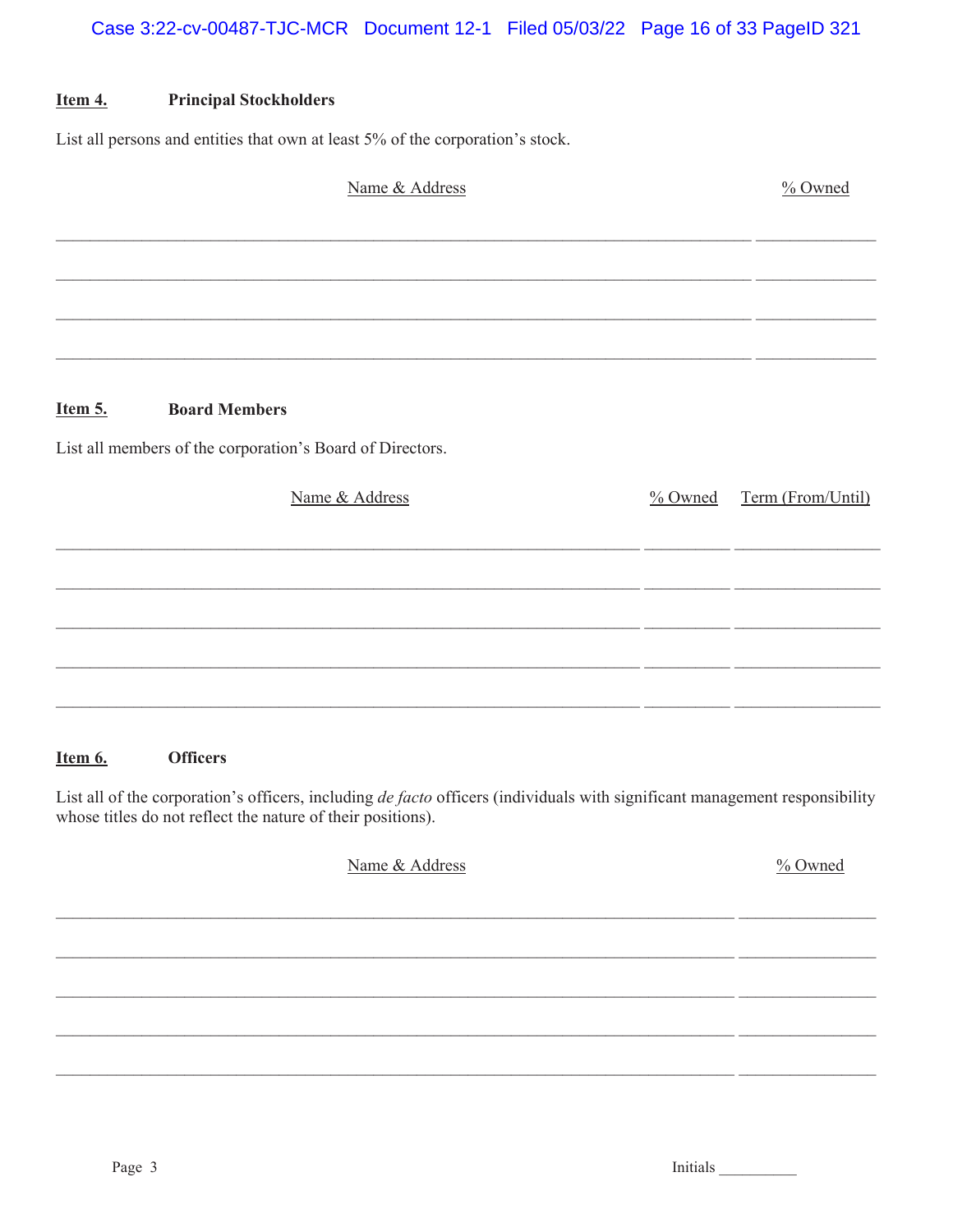# **Item 7. Businesses Related to the Corporation**

List all corporations, partnerships, and other business entities in which this corporation has an ownership interest.

|                                                                                            | <b>Business Activities</b> | % Owned |
|--------------------------------------------------------------------------------------------|----------------------------|---------|
|                                                                                            |                            |         |
|                                                                                            |                            |         |
|                                                                                            |                            |         |
| State which of these businesses, if any, has ever transacted business with the corporation |                            |         |

# **Item 8. Businesses Related to Individuals**

List all corporations, partnerships, and other business entities in which the corporation's principal stockholders, board members, or officers (i.e., the individuals listed in Items 4 - 6 above) have an ownership interest.

| Individual's Name | Business Name & Address                                                                     | <b>Business Activities</b> | % Owned |
|-------------------|---------------------------------------------------------------------------------------------|----------------------------|---------|
|                   |                                                                                             |                            |         |
|                   |                                                                                             |                            |         |
|                   |                                                                                             |                            |         |
|                   |                                                                                             |                            |         |
|                   |                                                                                             |                            |         |
|                   | State which of these businesses, if any, have ever transacted business with the corporation |                            |         |

 $\mathcal{L}_\mathcal{L} = \mathcal{L}_\mathcal{L} = \mathcal{L}_\mathcal{L} = \mathcal{L}_\mathcal{L} = \mathcal{L}_\mathcal{L} = \mathcal{L}_\mathcal{L} = \mathcal{L}_\mathcal{L} = \mathcal{L}_\mathcal{L} = \mathcal{L}_\mathcal{L} = \mathcal{L}_\mathcal{L} = \mathcal{L}_\mathcal{L} = \mathcal{L}_\mathcal{L} = \mathcal{L}_\mathcal{L} = \mathcal{L}_\mathcal{L} = \mathcal{L}_\mathcal{L} = \mathcal{L}_\mathcal{L} = \mathcal{L}_\mathcal{L}$ 

# **Item 9. Related Individuals**

List all related individuals with whom the corporation has had any business transactions during the three previous fiscal years and current fiscal year-to-date. A "related individual" is a spouse, sibling, parent, or child of the principal stockholders, board members, and officers (i.e., the individuals listed in Items 4 - 6 above).

| Name and Address | Relationship | <b>Business Activities</b> |
|------------------|--------------|----------------------------|
|                  |              |                            |
|                  |              |                            |
|                  |              |                            |
|                  |              |                            |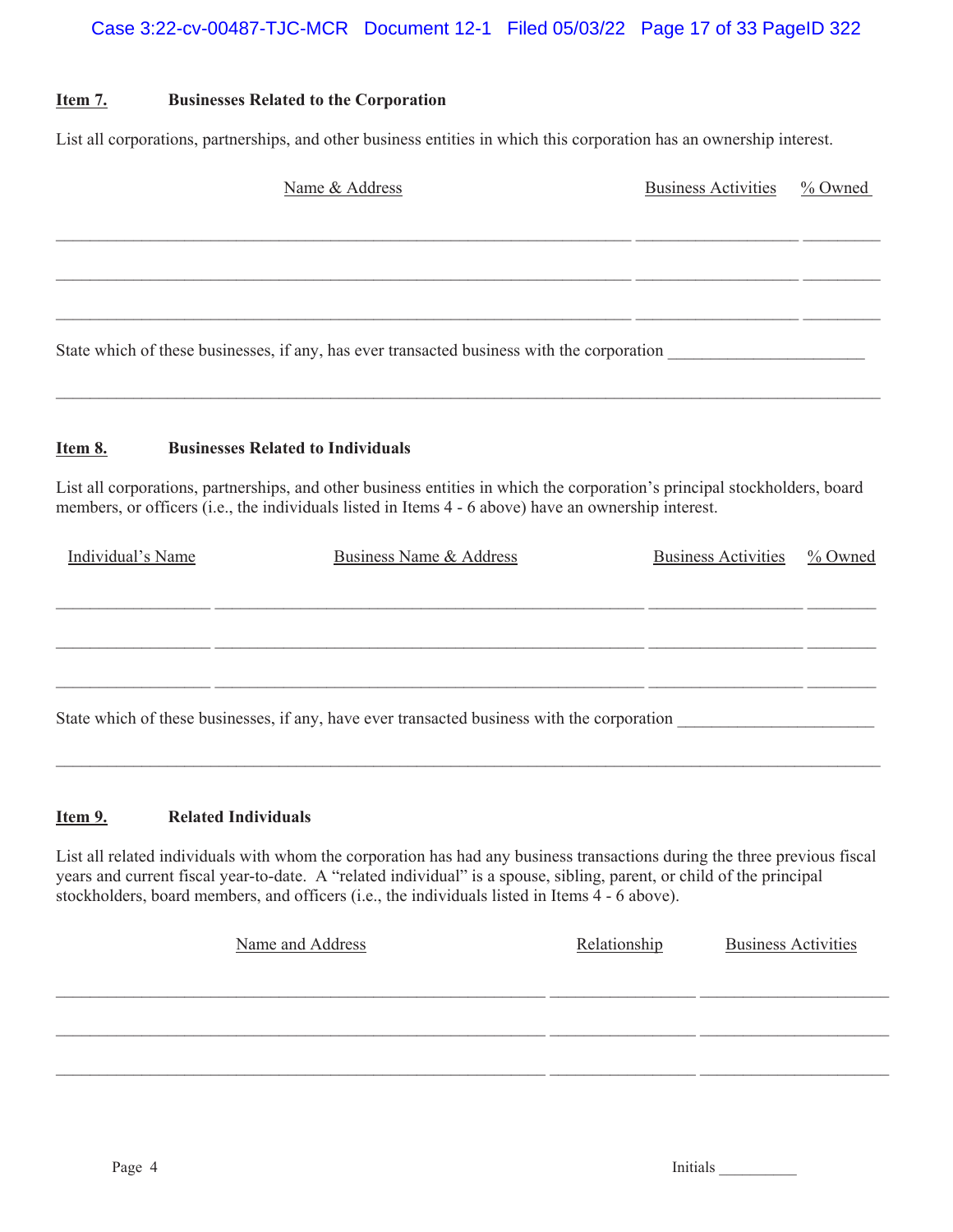#### **Item 10. Outside Accountants**

List all outside accountants retained by the corporation during the last three years.

| Name | Firm Name | Address | CPA/PA? |
|------|-----------|---------|---------|
|      |           |         |         |
|      |           |         |         |
|      |           |         |         |
|      |           |         |         |
|      |           |         |         |
|      |           |         |         |

#### **Item 11. Corporation's Recordkeeping**

List all individuals within the corporation with responsibility for keeping the corporation's financial books and records for the last three years.

| Name, Address, & Telephone Number | Position(s) Held |
|-----------------------------------|------------------|
|                                   |                  |
|                                   |                  |
|                                   |                  |
|                                   |                  |
|                                   |                  |

#### **Item 12. Attorneys**

List all attorneys retained by the corporation during the last three years.

| Name | Firm Name | Address |
|------|-----------|---------|
|      |           |         |
|      |           |         |
|      |           |         |
|      |           |         |
|      |           |         |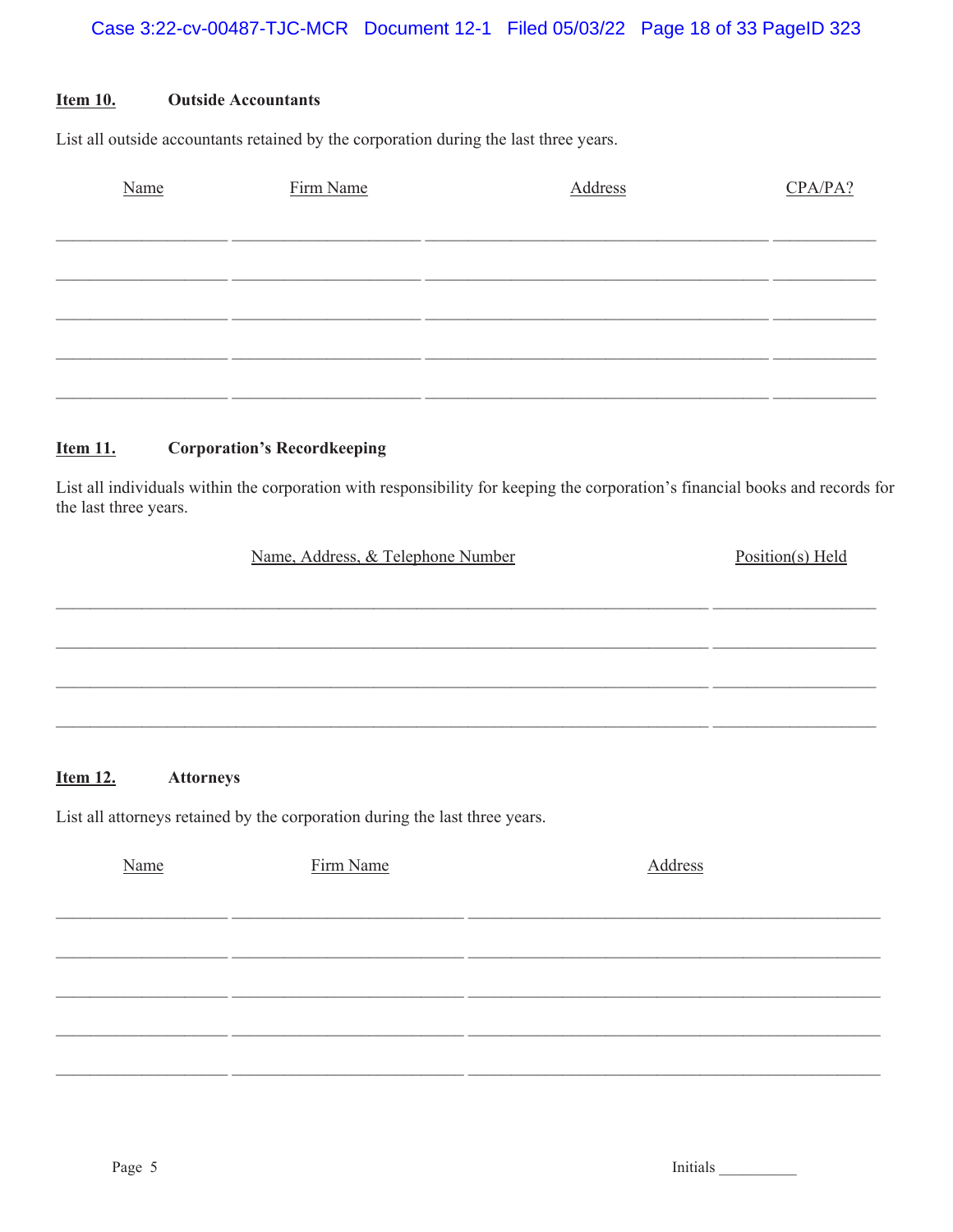# **Item 13. Pending Lawsuits Filed by the Corporation**

List all pending lawsuits that have been filed by the corporation in court or before an administrative agency. (List lawsuits that resulted in final judgments or settlements in favor of the corporation in Item 25).

|                        | <u>Status Status Status Status Status Status Status Status Status Status Status Status Status Status Status Status</u>                                                                                                         |
|------------------------|--------------------------------------------------------------------------------------------------------------------------------------------------------------------------------------------------------------------------------|
|                        |                                                                                                                                                                                                                                |
|                        | Court's Name & Address                                                                                                                                                                                                         |
|                        | Docket No. Relief Requested Nature of Lawsuit                                                                                                                                                                                  |
|                        | <u>Status Status Status Status Status Status Status Status Status Status Status Status Status Status Status Status</u>                                                                                                         |
|                        |                                                                                                                                                                                                                                |
|                        |                                                                                                                                                                                                                                |
|                        |                                                                                                                                                                                                                                |
|                        | Status et al. 2003 and 2004 and 2006 and 2006 and 2007 and 2008 and 2008 and 2008 and 2008 and 2008 and 2008 and 2008 and 2008 and 2008 and 2008 and 2008 and 2008 and 2008 and 2008 and 2008 and 2008 and 2008 and 2008 and 2 |
|                        |                                                                                                                                                                                                                                |
|                        |                                                                                                                                                                                                                                |
|                        | Docket No. Relief Requested Nature of Lawsuit                                                                                                                                                                                  |
|                        | <u>Status Status Status Status Status Status Status Status Status Status Status Status Status Status Status Status</u>                                                                                                         |
|                        |                                                                                                                                                                                                                                |
| Court's Name & Address |                                                                                                                                                                                                                                |
|                        | Docket No. Relief Requested Nature of Lawsuit                                                                                                                                                                                  |
|                        | <u>Status Status Status Status Status Status Status Status Status Status Status Status Status Status Status Status</u>                                                                                                         |
|                        | Opposing Party's Name & Address                                                                                                                                                                                                |
|                        |                                                                                                                                                                                                                                |
|                        | Docket No. Relief Requested Nature of Lawsuit                                                                                                                                                                                  |
|                        | Status Status Status Status Status Status Status Status Status Status Status Status Status Status Status Status Status Status Status Status Status Status Status Status Status Status Status Status Status Status Status Statu |
|                        |                                                                                                                                                                                                                                |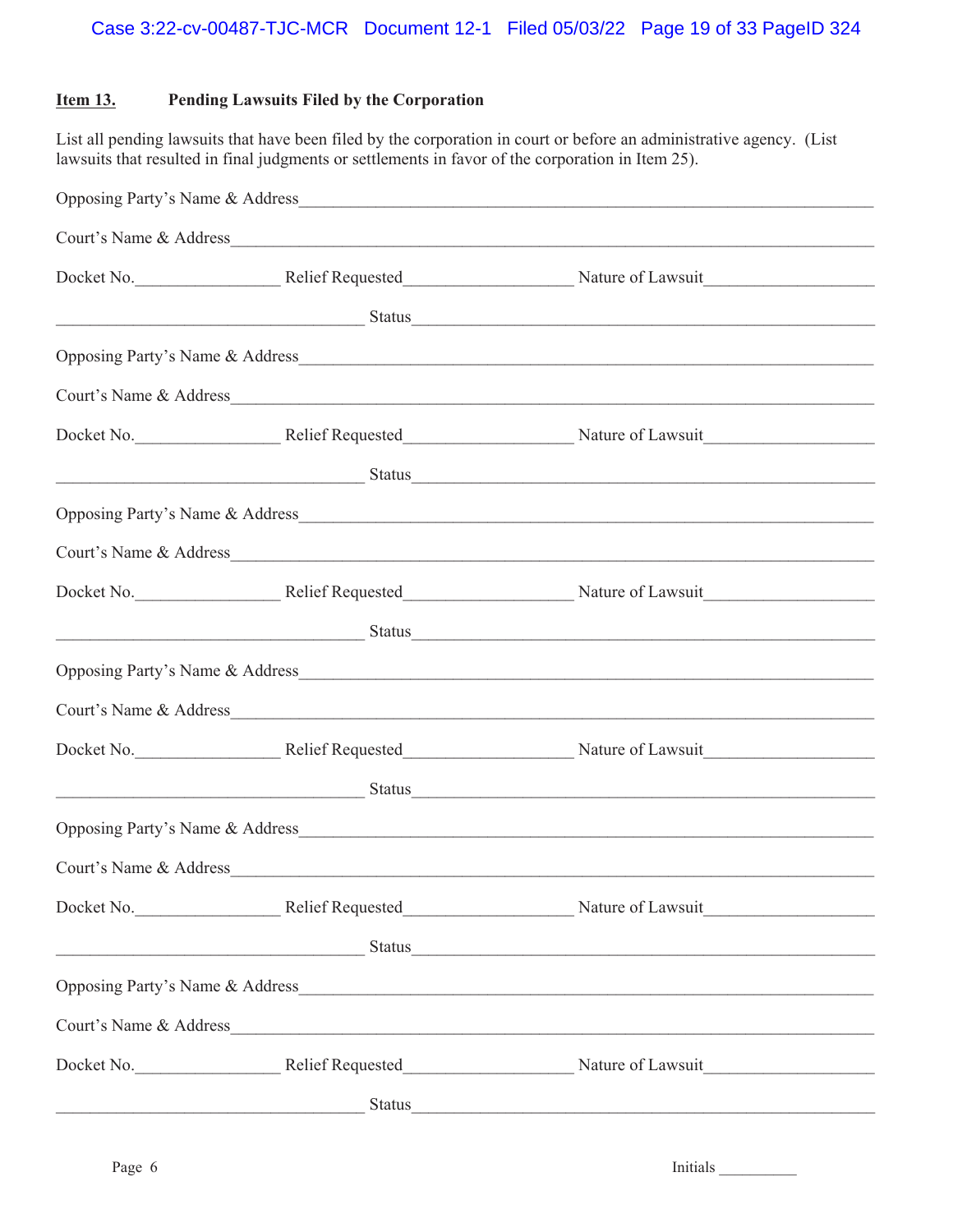# **Item 14. Current Lawsuits Filed Against the Corporation**

List all pending lawsuits that have been filed against the corporation in court or before an administrative agency. (List lawsuits that resulted in final judgments, settlements, or orders in Items 26 - 27).

|                        | Court's Name & Address                                                                                                 |
|------------------------|------------------------------------------------------------------------------------------------------------------------|
|                        |                                                                                                                        |
|                        | <u>Status Status Status Status</u>                                                                                     |
|                        | Opposing Party's Name & Address                                                                                        |
|                        |                                                                                                                        |
|                        |                                                                                                                        |
|                        | <u>Status Status Status Status Status Status Status Status Status Status Status Status Status Status Status Status</u> |
|                        |                                                                                                                        |
|                        |                                                                                                                        |
|                        |                                                                                                                        |
|                        | <u>Status Status Status Status</u>                                                                                     |
|                        |                                                                                                                        |
|                        |                                                                                                                        |
|                        |                                                                                                                        |
|                        | <u>Status Status Status Status Status Status Status Status Status Status Status Status Status Status Status Status</u> |
|                        |                                                                                                                        |
| Court's Name & Address |                                                                                                                        |
|                        | Docket No. Relief Requested Nature of Lawsuit                                                                          |
|                        | <u>Status Status Status Status</u>                                                                                     |
|                        | Opposing Party's Name & Address_                                                                                       |
|                        |                                                                                                                        |
|                        | Docket No. Relief Requested Nature of Lawsuit                                                                          |
|                        | <u>Status Status Status Status Status Status Status Status Status Status Status Status Status Status Status Status</u> |
|                        |                                                                                                                        |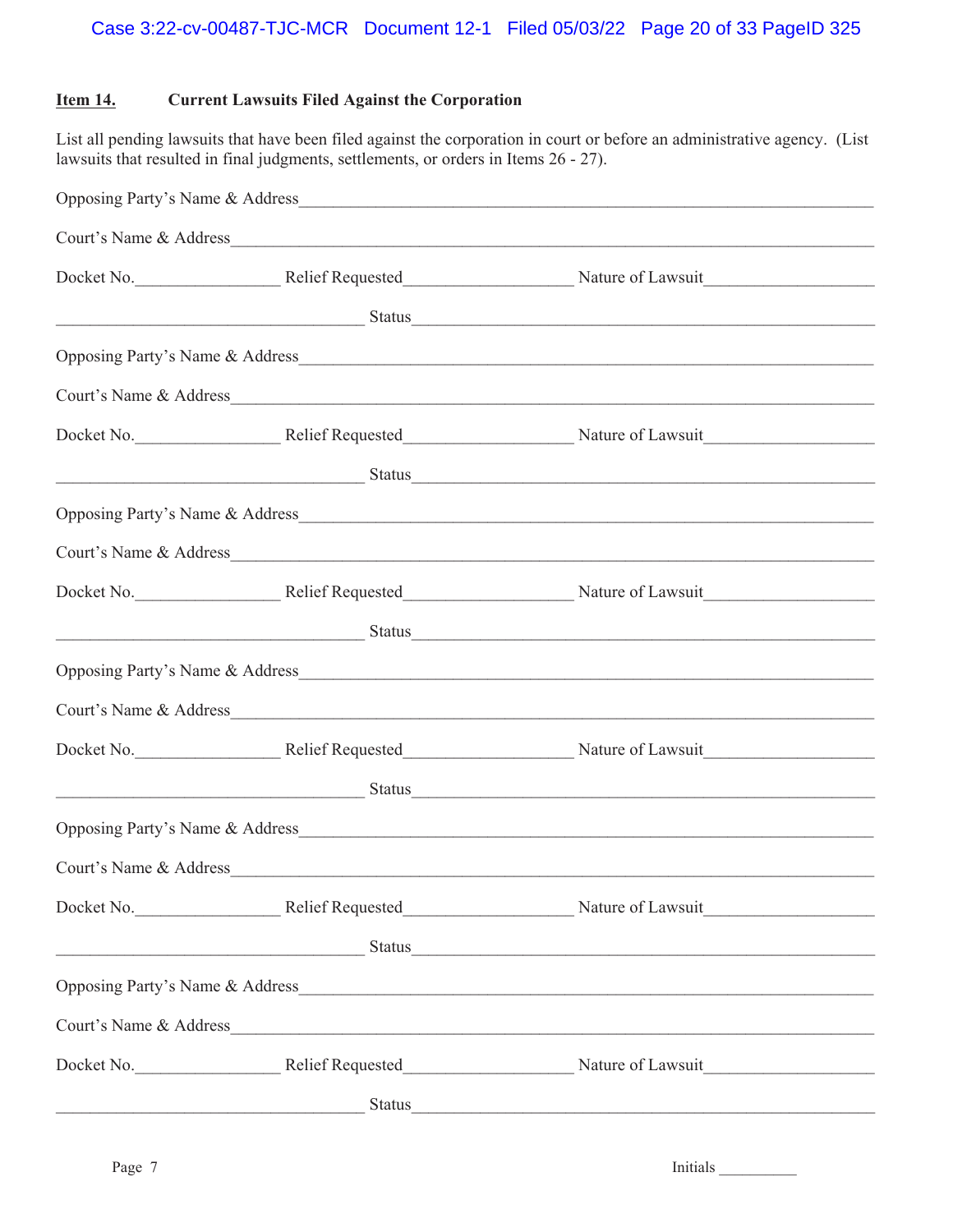| <u>Item 15.</u> | <b>Bankruptcy Information</b> |                                                                                         |                                                                                                                                |         |
|-----------------|-------------------------------|-----------------------------------------------------------------------------------------|--------------------------------------------------------------------------------------------------------------------------------|---------|
|                 |                               | List all state insolvency and federal bankruptcy proceedings involving the corporation. |                                                                                                                                |         |
|                 |                               |                                                                                         | Commencement Date ________________________Termination Date ____________________Docket No. ____________________                 |         |
|                 |                               |                                                                                         |                                                                                                                                |         |
|                 |                               |                                                                                         |                                                                                                                                |         |
| <u>Item 16.</u> | <b>Safe Deposit Boxes</b>     |                                                                                         |                                                                                                                                |         |
|                 |                               | benefit of the corporation. On a separate page, describe the contents of each box.      | List all safe deposit boxes, located within the United States or elsewhere, held by the corporation, or held by others for the |         |
| Owner's Name    |                               | Name & Address of Depository Institution                                                |                                                                                                                                | Box No. |
|                 |                               |                                                                                         |                                                                                                                                |         |
|                 |                               |                                                                                         |                                                                                                                                |         |
|                 |                               |                                                                                         |                                                                                                                                |         |
|                 |                               |                                                                                         |                                                                                                                                |         |

# **FINANCIAL INFORMATION**

 $\mathcal{L}_\mathcal{L} = \mathcal{L}_\mathcal{L} = \mathcal{L}_\mathcal{L} = \mathcal{L}_\mathcal{L} = \mathcal{L}_\mathcal{L} = \mathcal{L}_\mathcal{L} = \mathcal{L}_\mathcal{L} = \mathcal{L}_\mathcal{L} = \mathcal{L}_\mathcal{L} = \mathcal{L}_\mathcal{L} = \mathcal{L}_\mathcal{L} = \mathcal{L}_\mathcal{L} = \mathcal{L}_\mathcal{L} = \mathcal{L}_\mathcal{L} = \mathcal{L}_\mathcal{L} = \mathcal{L}_\mathcal{L} = \mathcal{L}_\mathcal{L}$ 

**REMINDER: When an Item asks for information about assets or liabilities "held by the corporation," include ALL such assets and liabilities, located within the United States or elsewhere, held by the corporation or held by others for the benefit of the corporation.**

## **Item 17. Tax Returns**

List all federal and state corporate tax returns filed for the last three complete fiscal years. *Attach copies of all returns.*

| Federal/<br>State/Both | Tax Year | Tax Due<br>Federal | Tax Paid<br>Federal | Tax Due<br><b>State</b> | Tax Paid<br><b>State</b> | Preparer's Name |
|------------------------|----------|--------------------|---------------------|-------------------------|--------------------------|-----------------|
|                        |          |                    |                     |                         |                          |                 |
|                        |          |                    |                     |                         |                          |                 |
|                        |          |                    |                     |                         |                          |                 |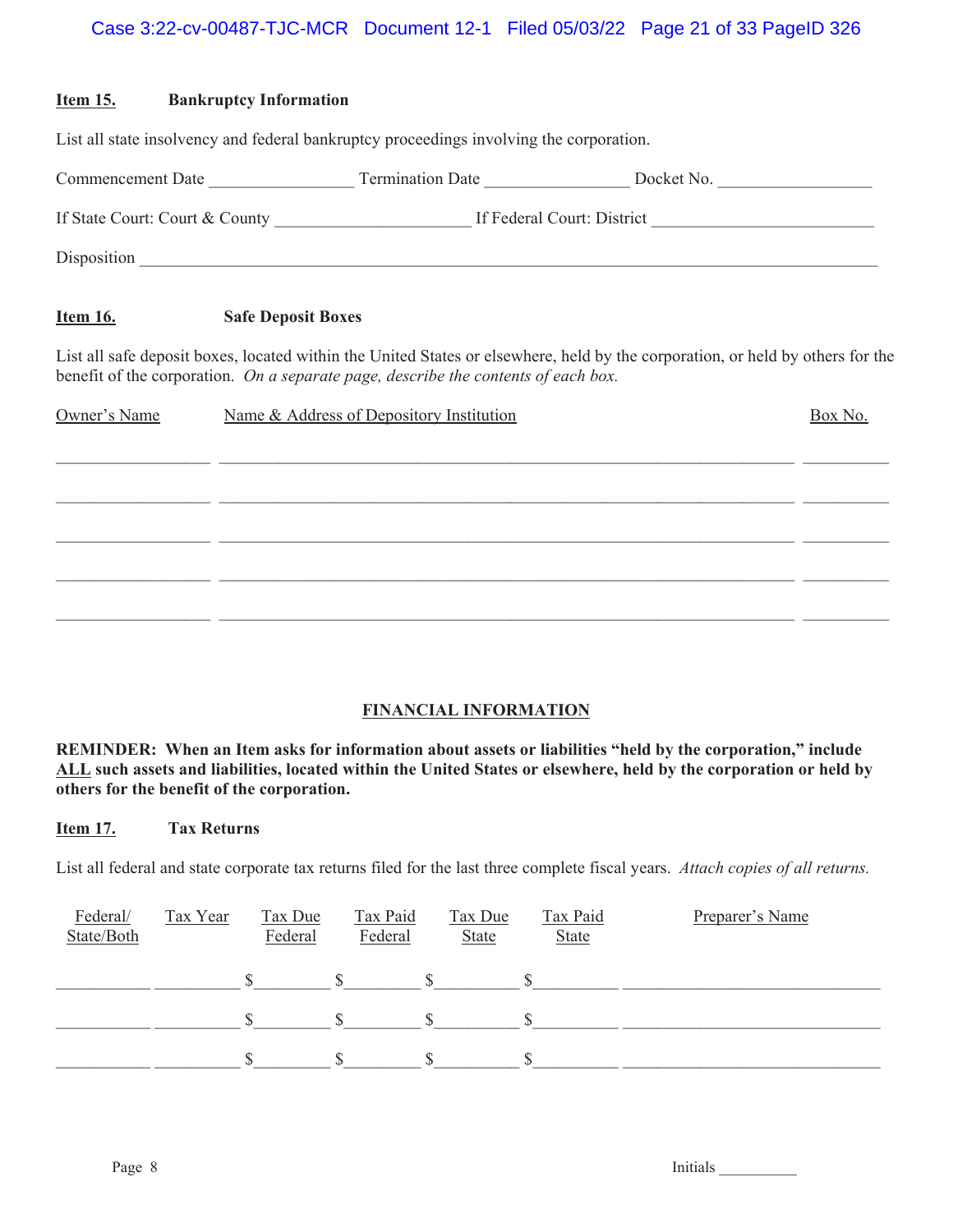# **Item 18. Financial Statements**

List all financial statements that were prepared for the corporation's last three complete fiscal years and for the current fiscal year-to-date. *Attach copies of all statements, providing audited statements if available.*

| Year |  | Balance Sheet Profit & Loss Statement Cash Flow Statement Changes in Owner's Equity Audited? |  |
|------|--|----------------------------------------------------------------------------------------------|--|
|      |  |                                                                                              |  |
|      |  |                                                                                              |  |
|      |  |                                                                                              |  |
|      |  |                                                                                              |  |
|      |  |                                                                                              |  |

# **Item 19. Financial Summary**

For each of the last three complete fiscal years and for the current fiscal year-to-date for which the corporation has not provided a profit and loss statement in accordance with Item 18 above, provide the following summary financial information.

|                        | <b>Current Year-to-Date</b> | 1 Year Ago | 2 Years Ago | 3 Years Ago |
|------------------------|-----------------------------|------------|-------------|-------------|
| Gross Revenue          |                             |            |             |             |
| <b>Expenses</b>        |                             |            |             |             |
| Net Profit After Taxes |                             |            |             |             |
| Payables               |                             |            |             |             |
| Receivables            |                             |            |             |             |

# **Item 20. Cash, Bank, and Money Market Accounts**

List cash and all bank and money market accounts, including but not limited to, checking accounts, savings accounts, and certificates of deposit, held by the corporation. The term "cash" includes currency and uncashed checks.

| Cash on Hand \$                         | Cash Held for the Corporation's Benefit \$ |             |                    |
|-----------------------------------------|--------------------------------------------|-------------|--------------------|
| Name & Address of Financial Institution | $Signator(s)$ on Account                   | Account No. | Current<br>Balance |
|                                         |                                            |             |                    |
|                                         |                                            |             |                    |
|                                         |                                            |             |                    |
|                                         |                                            |             |                    |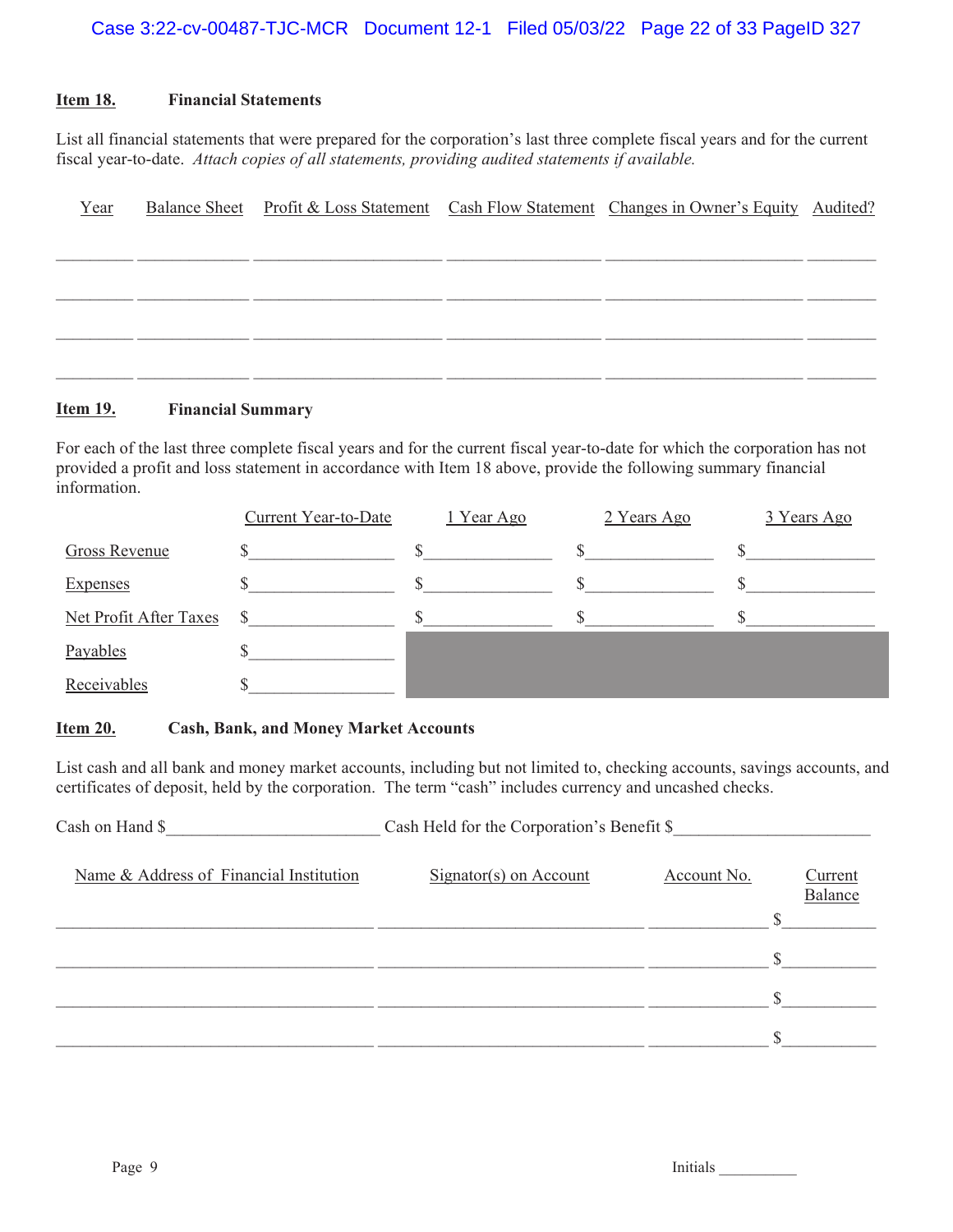# **Item 21. Government Obligations and Publicly Traded Securities**

List all U.S. Government obligations, including but not limited to, savings bonds, treasury bills, or treasury notes, held by the corporation. Also list all publicly traded securities, including but not limited to, stocks, stock options, registered and bearer bonds, state and municipal bonds, and mutual funds, held by the corporation.

|                                                                                              | No. of Units Owned ____________ Current Fair Market Value \$____________________ Maturity Date _______________ |                                                                                                                 |  |  |  |  |  |  |
|----------------------------------------------------------------------------------------------|----------------------------------------------------------------------------------------------------------------|-----------------------------------------------------------------------------------------------------------------|--|--|--|--|--|--|
|                                                                                              |                                                                                                                |                                                                                                                 |  |  |  |  |  |  |
|                                                                                              |                                                                                                                | No. of Units Owned _____________ Current Fair Market Value \$____________________ Maturity Date _______________ |  |  |  |  |  |  |
| Item 22. Real Estate                                                                         |                                                                                                                |                                                                                                                 |  |  |  |  |  |  |
| List all real estate, including leaseholds in excess of five years, held by the corporation. |                                                                                                                |                                                                                                                 |  |  |  |  |  |  |
|                                                                                              |                                                                                                                |                                                                                                                 |  |  |  |  |  |  |
|                                                                                              |                                                                                                                |                                                                                                                 |  |  |  |  |  |  |
| Current Value \$                                                                             |                                                                                                                |                                                                                                                 |  |  |  |  |  |  |
|                                                                                              |                                                                                                                | Lender's Name and Address                                                                                       |  |  |  |  |  |  |
|                                                                                              |                                                                                                                |                                                                                                                 |  |  |  |  |  |  |
| Other Loan(s) (describe)<br>Current Balance \$                                               |                                                                                                                |                                                                                                                 |  |  |  |  |  |  |
|                                                                                              |                                                                                                                |                                                                                                                 |  |  |  |  |  |  |
|                                                                                              |                                                                                                                |                                                                                                                 |  |  |  |  |  |  |
|                                                                                              |                                                                                                                |                                                                                                                 |  |  |  |  |  |  |
|                                                                                              |                                                                                                                |                                                                                                                 |  |  |  |  |  |  |
| Lender's Name and Address                                                                    |                                                                                                                |                                                                                                                 |  |  |  |  |  |  |
|                                                                                              |                                                                                                                |                                                                                                                 |  |  |  |  |  |  |
|                                                                                              | Current Balance \$                                                                                             |                                                                                                                 |  |  |  |  |  |  |
| Monthly Payment \$                                                                           |                                                                                                                | Monthly Rent Received \$                                                                                        |  |  |  |  |  |  |

Page 10 Initials League 10 Initials League 10 Initials League 10 Initials League 10 Initials League 10 Initials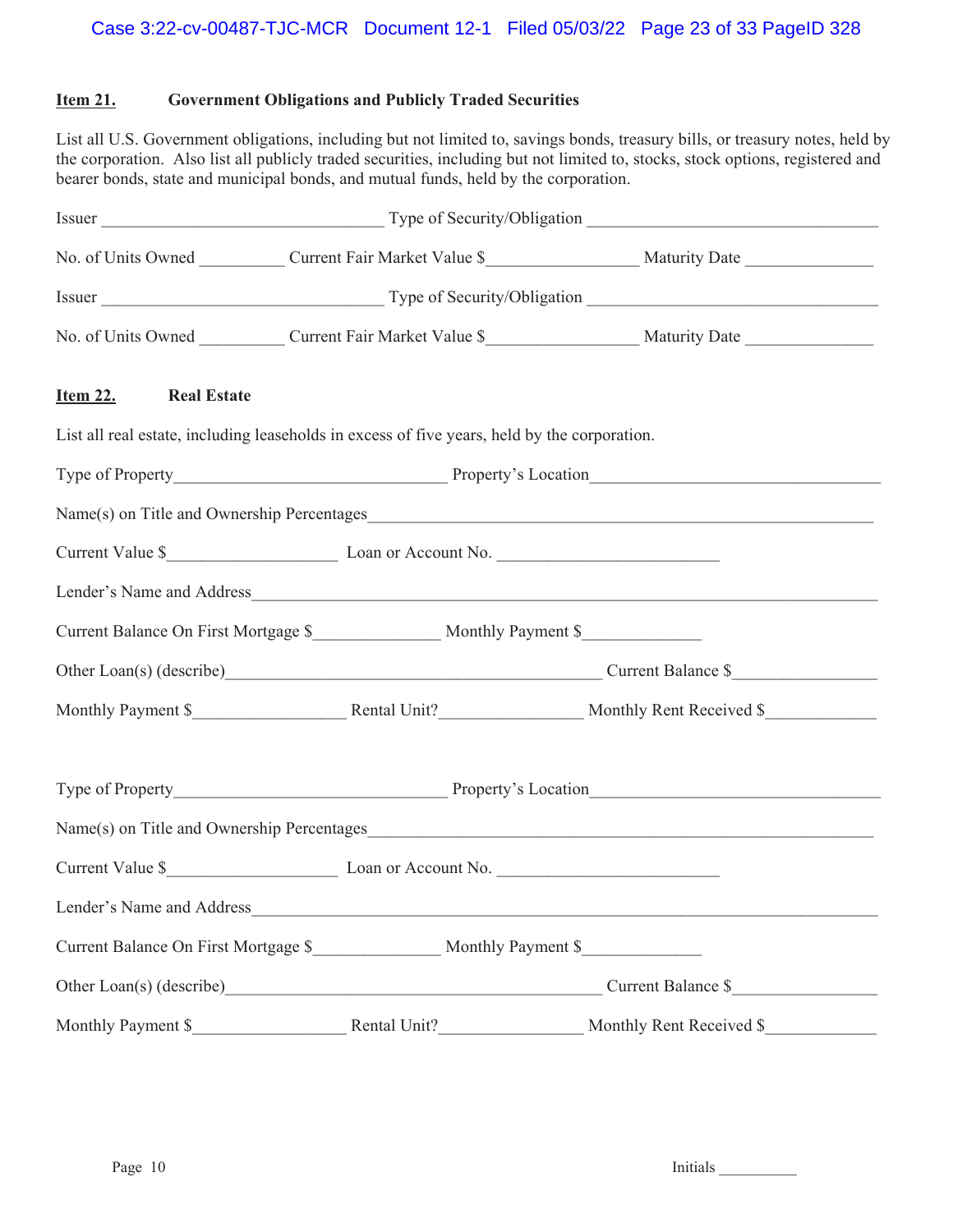#### **Item 23. Other Assets**

List all other property, by category, with an estimated value of \$2,500 or more, held by the corporation, including but not limited to, inventory, machinery, equipment, furniture, vehicles, customer lists, computer software, patents, and other intellectual property.

| <b>Property Category</b> | <b>Property Location</b> | Acquisition<br>Cost | Current<br>Value   |
|--------------------------|--------------------------|---------------------|--------------------|
|                          |                          | $\mathbb{S}$        | $\mathbb{S}$       |
|                          |                          | $\mathbb{S}$        | $\mathbb{S}$       |
|                          |                          | $\mathcal{S}$       | $\mathbb{S}$       |
|                          |                          | \$                  | $\mathbf{\hat{S}}$ |
|                          |                          | S                   | \$                 |
|                          |                          | $\mathcal{S}$       | \$                 |
|                          |                          | $\mathbb{S}$        | \$                 |
|                          |                          | $\mathbb{S}$        | \$                 |
|                          |                          | $\mathbb{S}$        | \$                 |

#### **Item 24. Trusts and Escrows**

List all persons and other entities holding funds or other assets that are in escrow or in trust for the corporation.

| <sup>S</sup><br>\$<br>\$ | <b>Present Market</b><br>Value of Assets |
|--------------------------|------------------------------------------|
|                          |                                          |
|                          |                                          |
|                          |                                          |
|                          |                                          |
|                          |                                          |
|                          |                                          |
|                          |                                          |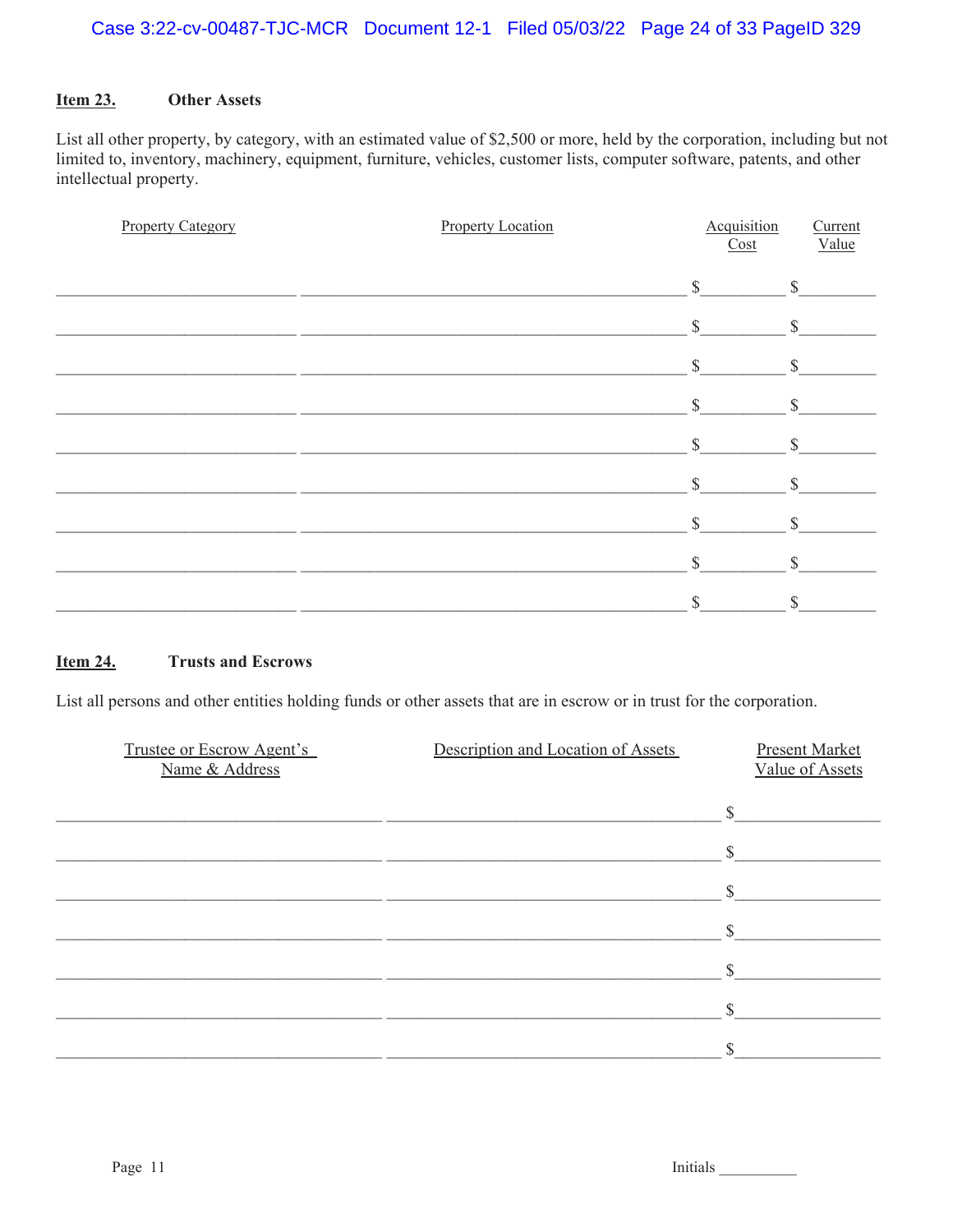# Case 3:22-cv-00487-TJC-MCR Document 12-1 Filed 05/03/22 Page 25 of 33 PageID 330

## **Item 25. Monetary Judgments and Settlements Owed To the Corporation**

List all monetary judgments and settlements, recorded and unrecorded, owed to the corporation.

| Opposing Party's Name & Address |                  |            |  |
|---------------------------------|------------------|------------|--|
| Court's Name & Address          |                  | Docket No. |  |
| Nature of Lawsuit               | Date of Judgment | Amount \$  |  |
| Opposing Party's Name & Address |                  |            |  |
| Court's Name & Address          |                  | Docket No. |  |
| Nature of Lawsuit               | Date of Judgment | Amount \$  |  |

# **Item 26. Monetary Judgments and Settlements Owed By the Corporation**

List all monetary judgments and settlements, recorded and unrecorded, owed by the corporation.

| Opposing Party's Name & Address                                                                                                                                                                                                |            |
|--------------------------------------------------------------------------------------------------------------------------------------------------------------------------------------------------------------------------------|------------|
|                                                                                                                                                                                                                                |            |
| Nature of Lawsuit Mature of Lawsuit Mature of Lawsuit Mature of Lawsuit  Mature of Lawsuit  Mature of Lawsuit   and Mature of Lawsuit   and Mature of Lawsuit   and Mature of Lawsuit   and Mature of Lawsuit  and Mature of L |            |
| Opposing Party's Name & Address                                                                                                                                                                                                |            |
|                                                                                                                                                                                                                                | Docket No. |
|                                                                                                                                                                                                                                |            |
| Opposing Party's Name & Address                                                                                                                                                                                                |            |
|                                                                                                                                                                                                                                |            |
|                                                                                                                                                                                                                                |            |
|                                                                                                                                                                                                                                |            |
|                                                                                                                                                                                                                                | Docket No. |
| Nature of Lawsuit <b>Nature of Lawsuit</b> Date of Judgment <b>Nature of Lawsuit</b> 8                                                                                                                                         |            |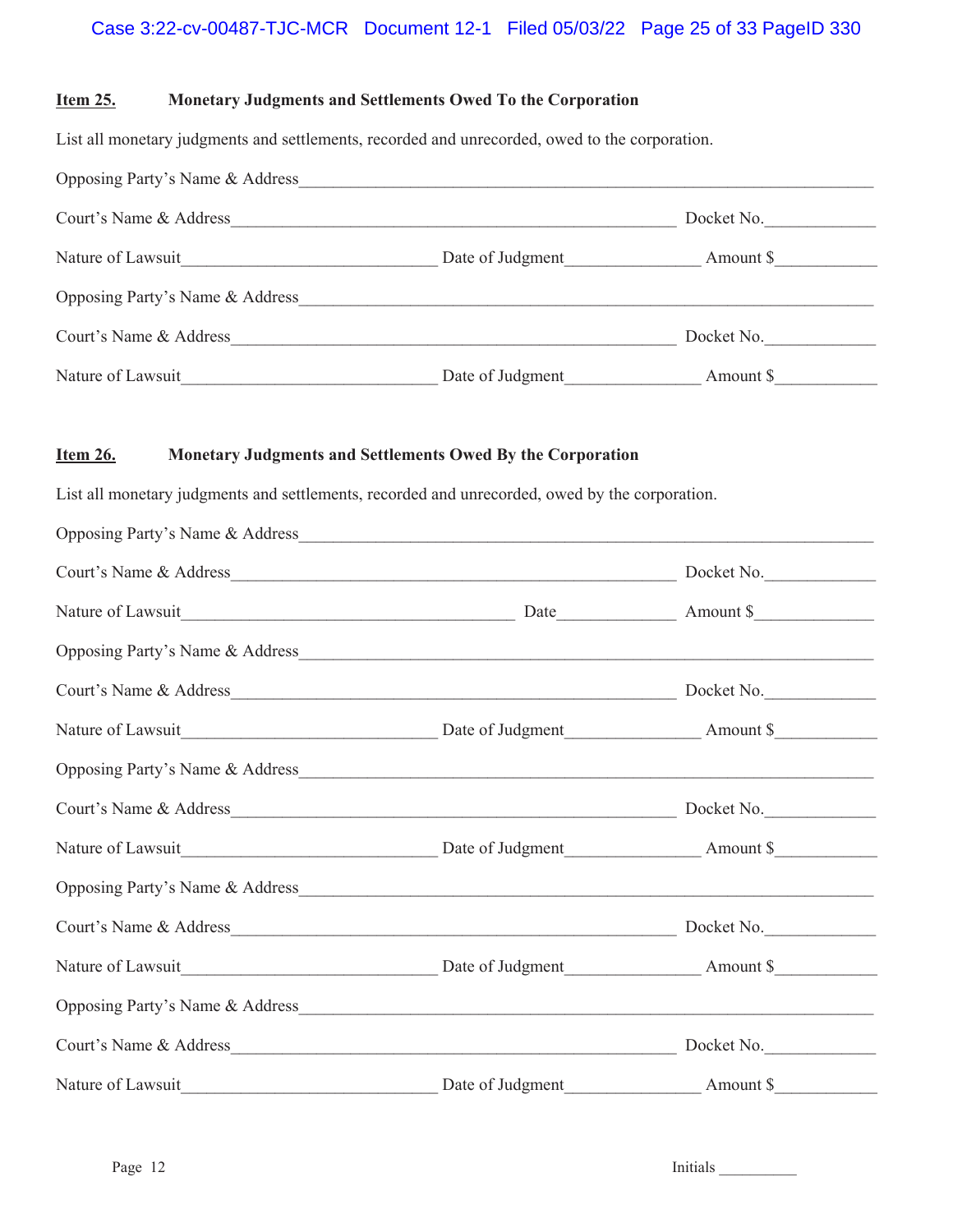# Case 3:22-cv-00487-TJC-MCR Document 12-1 Filed 05/03/22 Page 26 of 33 PageID 331

| <u>Item 27.</u> | <b>Government Orders and Settlements</b>                                                                       |                                                                                                                                                                  |  |  |  |  |
|-----------------|----------------------------------------------------------------------------------------------------------------|------------------------------------------------------------------------------------------------------------------------------------------------------------------|--|--|--|--|
|                 | List all existing orders and settlements between the corporation and any federal or state government entities. |                                                                                                                                                                  |  |  |  |  |
|                 |                                                                                                                |                                                                                                                                                                  |  |  |  |  |
|                 |                                                                                                                |                                                                                                                                                                  |  |  |  |  |
|                 |                                                                                                                |                                                                                                                                                                  |  |  |  |  |
| <u>Item 28.</u> | <b>Credit Cards</b><br>Name of Credit Card or Store                                                            | List all of the corporation's credit cards and store charge accounts and the individuals authorized to use them.<br>Names of Authorized Users and Positions Held |  |  |  |  |
|                 |                                                                                                                |                                                                                                                                                                  |  |  |  |  |
|                 |                                                                                                                |                                                                                                                                                                  |  |  |  |  |
|                 |                                                                                                                |                                                                                                                                                                  |  |  |  |  |

# **Item 29. Compensation of Employees**

List all compensation and other benefits received from the corporation by the five most highly compensated employees, independent contractors, and consultants (other than those individuals listed in Items 5 and 6 above), for the two previous fiscal years and current fiscal year-to-date. "Compensation" includes, but is not limited to, salaries, commissions, consulting fees, bonuses, dividends, distributions, royalties, pensions, and profit sharing plans. "Other benefits" include, but are not limited to, loans, loan payments, rent, car payments, and insurance premiums, whether paid directly to the individuals, or paid to others on their behalf.

| Name/Position | <b>Current Fiscal</b><br>Year-to-Date | 1 Year Ago | 2 Years Ago | Compensation or<br>Type of Benefits |
|---------------|---------------------------------------|------------|-------------|-------------------------------------|
|               |                                       |            |             |                                     |
|               |                                       |            |             |                                     |
|               |                                       |            |             |                                     |
|               |                                       |            |             |                                     |
|               |                                       |            |             |                                     |

Page 13 Initials League 13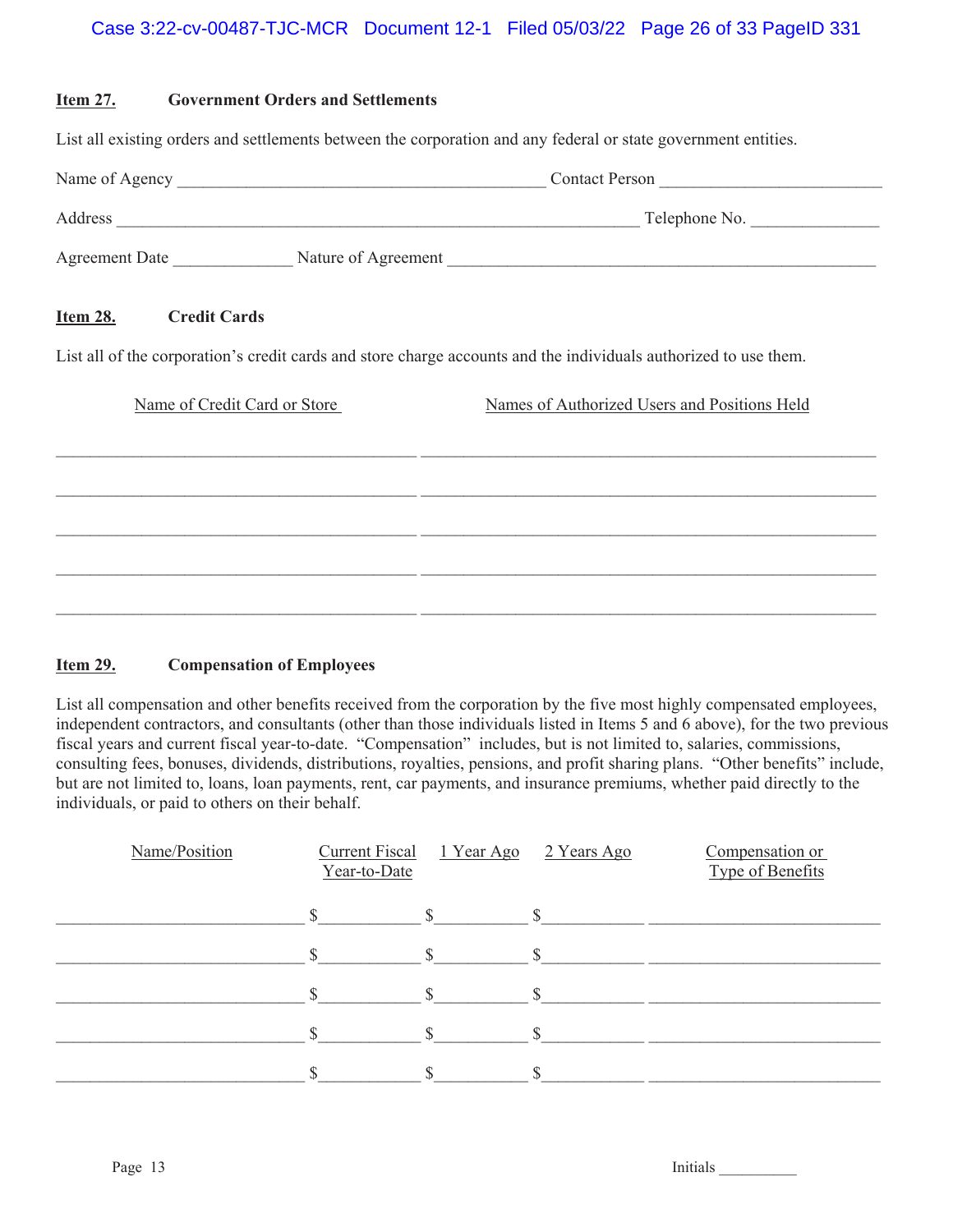# **Item 30. Compensation of Board Members and Officers**

List all compensation and other benefits received from the corporation by each person listed in Items 5 and 6, for the current fiscal year-to-date and the two previous fiscal years. "Compensation" includes, but is not limited to, salaries, commissions, consulting fees, dividends, distributions, royalties, pensions, and profit sharing plans. "Other benefits" include, but are not limited to, loans, loan payments, rent, car payments, and insurance premiums, whether paid directly to the individuals, or paid to others on their behalf.

| Name/Position | <b>Current Fiscal</b><br>Year-to-Date | 1 Year Ago    | 2 Years Ago  | Compensation or<br>Type of Benefits |
|---------------|---------------------------------------|---------------|--------------|-------------------------------------|
|               | $\mathbb{S}$                          | $\mathbb{S}$  | $\mathbb{S}$ |                                     |
|               | $\mathbb{S}$                          | $\mathbb{S}$  | $\mathbb{S}$ |                                     |
|               | $\mathbb{S}$                          | $\mathbb{S}$  | $\mathbb{S}$ |                                     |
|               | $\mathbb{S}$                          | $\mathcal{S}$ | $\mathbb{S}$ |                                     |
|               | <sup>\$</sup>                         | $\mathcal{S}$ | \$           |                                     |
|               | $\mathbf{S}$                          | $\mathbf S$   | $\mathbf S$  |                                     |
|               |                                       |               |              |                                     |
|               |                                       |               | \$           |                                     |

# **Item 31. Transfers of Assets Including Cash and Property**

List all transfers of assets over \$2,500 made by the corporation, other than in the ordinary course of business, during the previous three years, by loan, gift, sale, or other transfer.

| Transferee's Name, Address, & Relationship | Property<br>Transferred | <b>Aggregate</b><br>Value | Transfer<br>Date | Type of Transfer<br>(e.g., Loan, Gift) |
|--------------------------------------------|-------------------------|---------------------------|------------------|----------------------------------------|
|                                            |                         | $\mathbb{S}$              |                  |                                        |
|                                            |                         | $\mathbb{S}$              |                  |                                        |
|                                            |                         | $\mathbb{S}$              |                  |                                        |
|                                            |                         | $\mathbb{S}$              |                  |                                        |
|                                            |                         | $\mathbb{S}$              |                  |                                        |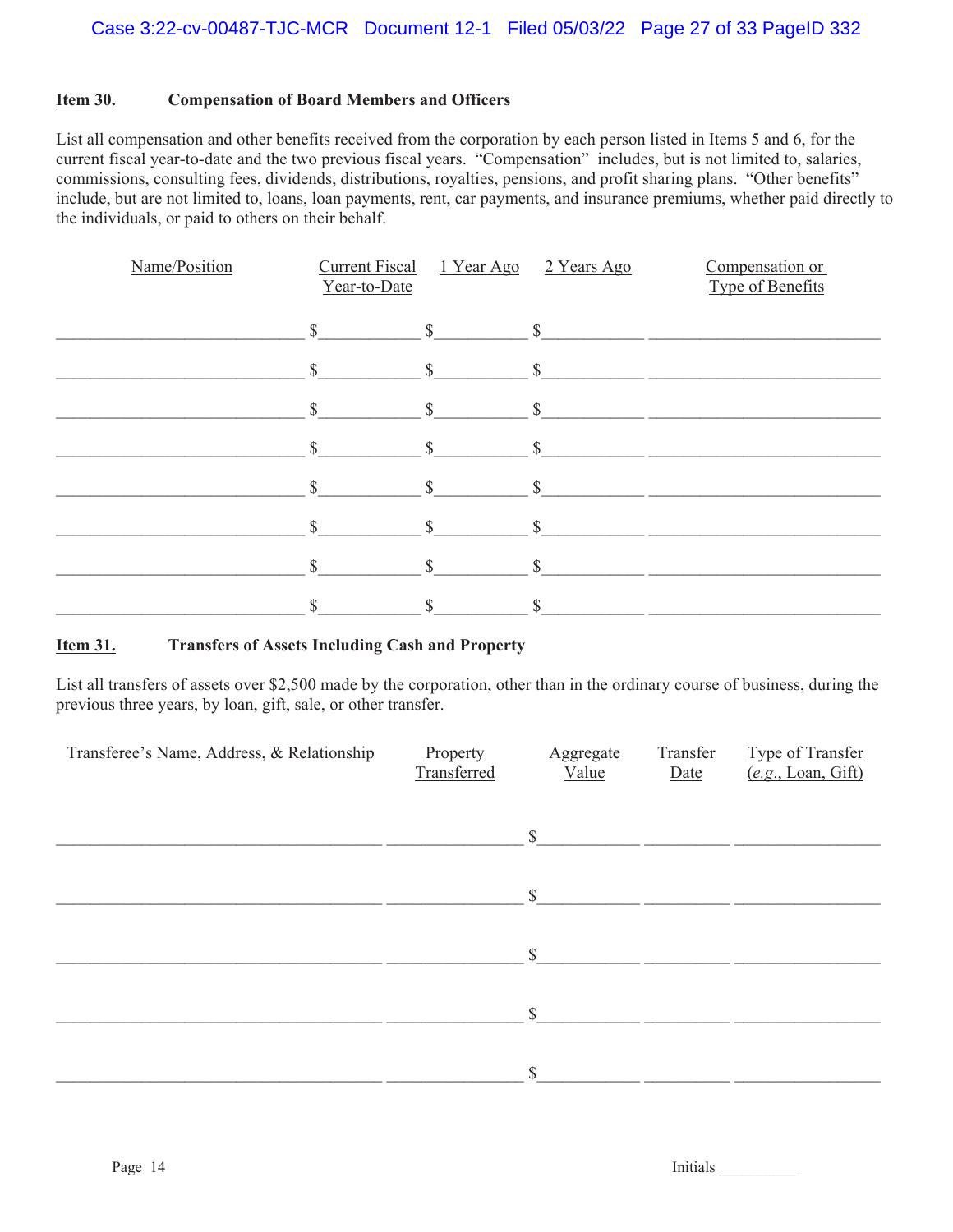$\mathcal{L}_\mathcal{L} = \mathcal{L}_\mathcal{L} = \mathcal{L}_\mathcal{L} = \mathcal{L}_\mathcal{L} = \mathcal{L}_\mathcal{L} = \mathcal{L}_\mathcal{L} = \mathcal{L}_\mathcal{L} = \mathcal{L}_\mathcal{L} = \mathcal{L}_\mathcal{L} = \mathcal{L}_\mathcal{L} = \mathcal{L}_\mathcal{L} = \mathcal{L}_\mathcal{L} = \mathcal{L}_\mathcal{L} = \mathcal{L}_\mathcal{L} = \mathcal{L}_\mathcal{L} = \mathcal{L}_\mathcal{L} = \mathcal{L}_\mathcal{L}$ 

 $\mathcal{L}_\mathcal{L} = \mathcal{L}_\mathcal{L} = \mathcal{L}_\mathcal{L} = \mathcal{L}_\mathcal{L} = \mathcal{L}_\mathcal{L} = \mathcal{L}_\mathcal{L} = \mathcal{L}_\mathcal{L} = \mathcal{L}_\mathcal{L} = \mathcal{L}_\mathcal{L} = \mathcal{L}_\mathcal{L} = \mathcal{L}_\mathcal{L} = \mathcal{L}_\mathcal{L} = \mathcal{L}_\mathcal{L} = \mathcal{L}_\mathcal{L} = \mathcal{L}_\mathcal{L} = \mathcal{L}_\mathcal{L} = \mathcal{L}_\mathcal{L}$ 

 $\mathcal{L}_\mathcal{L} = \mathcal{L}_\mathcal{L} = \mathcal{L}_\mathcal{L} = \mathcal{L}_\mathcal{L} = \mathcal{L}_\mathcal{L} = \mathcal{L}_\mathcal{L} = \mathcal{L}_\mathcal{L} = \mathcal{L}_\mathcal{L} = \mathcal{L}_\mathcal{L} = \mathcal{L}_\mathcal{L} = \mathcal{L}_\mathcal{L} = \mathcal{L}_\mathcal{L} = \mathcal{L}_\mathcal{L} = \mathcal{L}_\mathcal{L} = \mathcal{L}_\mathcal{L} = \mathcal{L}_\mathcal{L} = \mathcal{L}_\mathcal{L}$ 

 $\mathcal{L}_\mathcal{L} = \mathcal{L}_\mathcal{L} = \mathcal{L}_\mathcal{L} = \mathcal{L}_\mathcal{L} = \mathcal{L}_\mathcal{L} = \mathcal{L}_\mathcal{L} = \mathcal{L}_\mathcal{L} = \mathcal{L}_\mathcal{L} = \mathcal{L}_\mathcal{L} = \mathcal{L}_\mathcal{L} = \mathcal{L}_\mathcal{L} = \mathcal{L}_\mathcal{L} = \mathcal{L}_\mathcal{L} = \mathcal{L}_\mathcal{L} = \mathcal{L}_\mathcal{L} = \mathcal{L}_\mathcal{L} = \mathcal{L}_\mathcal{L}$ 

 $\mathcal{L}_\mathcal{L} = \mathcal{L}_\mathcal{L} = \mathcal{L}_\mathcal{L} = \mathcal{L}_\mathcal{L} = \mathcal{L}_\mathcal{L} = \mathcal{L}_\mathcal{L} = \mathcal{L}_\mathcal{L} = \mathcal{L}_\mathcal{L} = \mathcal{L}_\mathcal{L} = \mathcal{L}_\mathcal{L} = \mathcal{L}_\mathcal{L} = \mathcal{L}_\mathcal{L} = \mathcal{L}_\mathcal{L} = \mathcal{L}_\mathcal{L} = \mathcal{L}_\mathcal{L} = \mathcal{L}_\mathcal{L} = \mathcal{L}_\mathcal{L}$ 

 $\mathcal{L}_\mathcal{L} = \mathcal{L}_\mathcal{L} = \mathcal{L}_\mathcal{L} = \mathcal{L}_\mathcal{L} = \mathcal{L}_\mathcal{L} = \mathcal{L}_\mathcal{L} = \mathcal{L}_\mathcal{L} = \mathcal{L}_\mathcal{L} = \mathcal{L}_\mathcal{L} = \mathcal{L}_\mathcal{L} = \mathcal{L}_\mathcal{L} = \mathcal{L}_\mathcal{L} = \mathcal{L}_\mathcal{L} = \mathcal{L}_\mathcal{L} = \mathcal{L}_\mathcal{L} = \mathcal{L}_\mathcal{L} = \mathcal{L}_\mathcal{L}$ 

 $\mathcal{L}_\mathcal{L} = \mathcal{L}_\mathcal{L} = \mathcal{L}_\mathcal{L} = \mathcal{L}_\mathcal{L} = \mathcal{L}_\mathcal{L} = \mathcal{L}_\mathcal{L} = \mathcal{L}_\mathcal{L} = \mathcal{L}_\mathcal{L} = \mathcal{L}_\mathcal{L} = \mathcal{L}_\mathcal{L} = \mathcal{L}_\mathcal{L} = \mathcal{L}_\mathcal{L} = \mathcal{L}_\mathcal{L} = \mathcal{L}_\mathcal{L} = \mathcal{L}_\mathcal{L} = \mathcal{L}_\mathcal{L} = \mathcal{L}_\mathcal{L}$ 

# **Item 32. Documents Attached to the Financial Statement**

List all documents that are being submitted with the financial statement.

Item No. Document Relates To Description of Document

I am submitting this financial statement with the understanding that it may affect action by the Federal Trade Commission or a federal court. I have used my best efforts to obtain the information requested in this statement. The responses I have provided to the items above are true and contain all the requested facts and information of which I have notice or knowledge. I have provided all requested documents in my custody, possession, or control. I know of the penalties for false statements under [18 U.S.C. § 1001](https://www.westlaw.com/Link/Document/FullText?rs=USCLink&vr=3.0&findType=Y&cite=18%2B%2Bu%2Es%2Ec%2E%2B%2B%2B%2B1001&clientid=USCourts), [18](https://www.westlaw.com/Link/Document/FullText?rs=USCLink&vr=3.0&findType=Y&cite=18%2B%2Bu%2Es%2Ec%2E%2B%2B18&clientid=USCourts) [U.S.C. § 1621](https://www.westlaw.com/Link/Document/FullText?rs=USCLink&vr=3.0&findType=Y&cite=18%2B%2Bu%2Es%2Ec%2E%2B%2B%2B%2B1621&clientid=USCourts), and [18](https://www.westlaw.com/Link/Document/FullText?rs=USCLink&vr=3.0&findType=Y&cite=18%2B%2Bu%2Es%2Ec%2E%2B%2B18&clientid=USCourts) [U.S.C. § 1623](https://www.westlaw.com/Link/Document/FullText?rs=USCLink&vr=3.0&findType=Y&cite=18%2B%2Bu%2Es%2Ec%2E%2B%2B%2B%2B1623&clientid=USCourts) (five years imprisonment and/or fines). I certify under penalty of perjury under the laws of the United States that the foregoing is true and correct.

Executed on:

(Date) Signature

Corporate Position

 $\mathcal{L}_\mathcal{L} = \{ \mathcal{L}_\mathcal{L} = \{ \mathcal{L}_\mathcal{L} = \{ \mathcal{L}_\mathcal{L} = \{ \mathcal{L}_\mathcal{L} = \{ \mathcal{L}_\mathcal{L} = \{ \mathcal{L}_\mathcal{L} = \{ \mathcal{L}_\mathcal{L} = \{ \mathcal{L}_\mathcal{L} = \{ \mathcal{L}_\mathcal{L} = \{ \mathcal{L}_\mathcal{L} = \{ \mathcal{L}_\mathcal{L} = \{ \mathcal{L}_\mathcal{L} = \{ \mathcal{L}_\mathcal{L} = \{ \mathcal{L}_\mathcal{$ 

Page 15 Initials League 15

 $\mathcal{L}_\text{max}$  and the contract of the contract of the contract of the contract of the contract of the contract of the contract of the contract of the contract of the contract of the contract of the contract of the contrac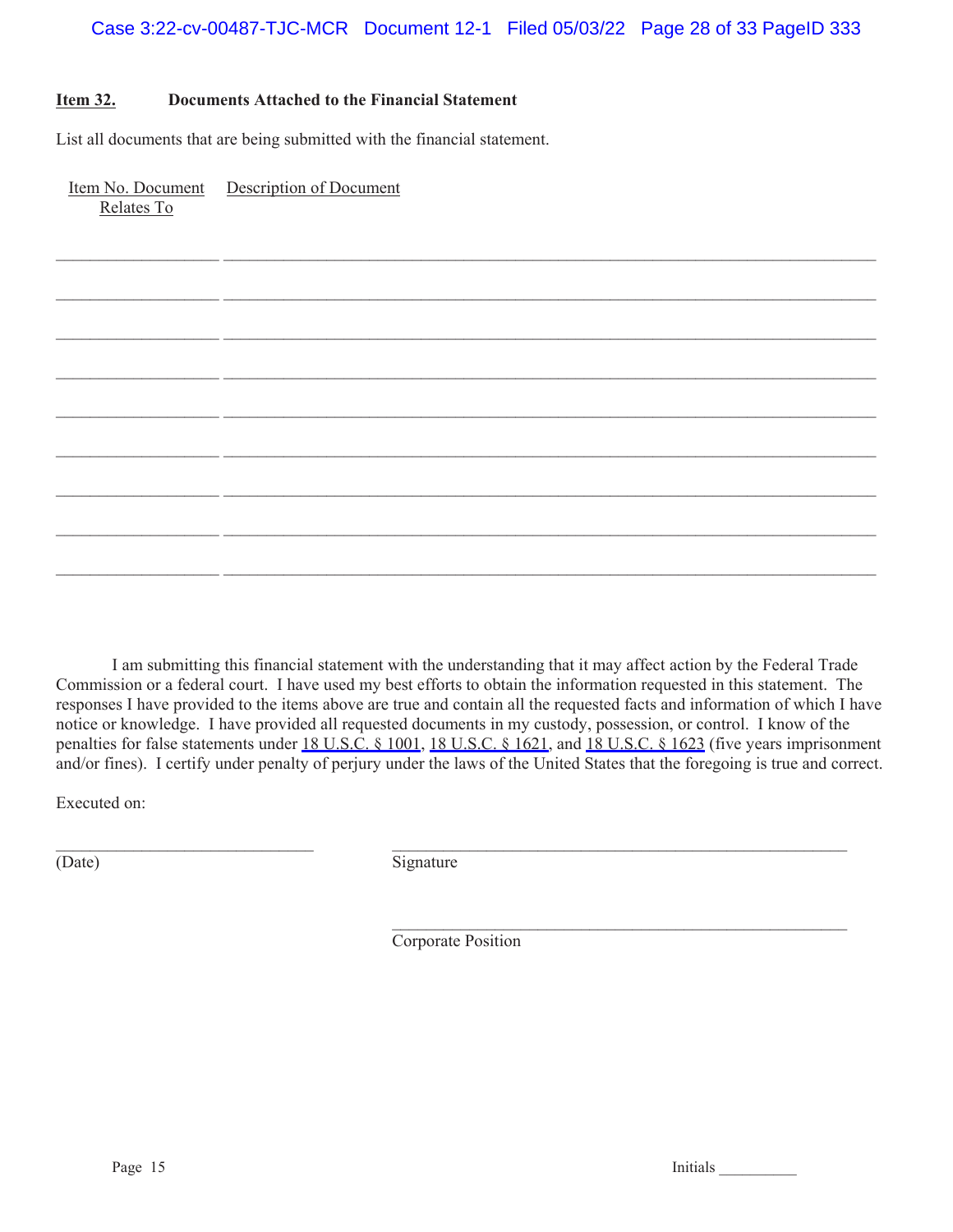Case 3:22-cv-00487-TJC-MCR Document 12-1 Filed 05/03/22 Page 29 of 33 PageID 334

# Attachment C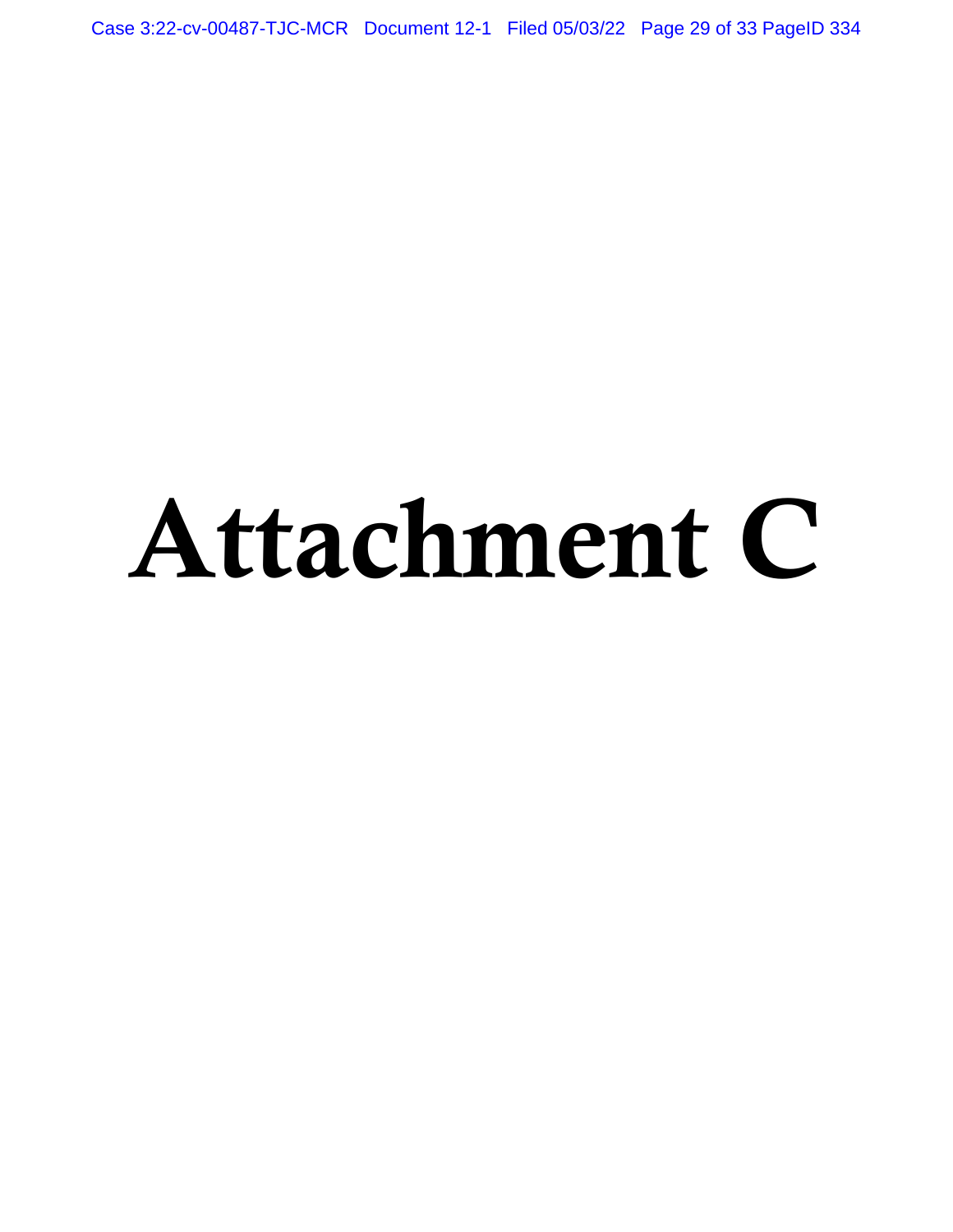| Form 4506                  |  |  |  |  |
|----------------------------|--|--|--|--|
| (Novmeber 2021)            |  |  |  |  |
| Department of the Treasury |  |  |  |  |

Internal Revenue Service

# **Request for Copy of Tax Return**

▶ Do not sign this form unless all applicable lines have been completed.

▶ Request may be rejected if the form is incomplete or illegible.

▶ For more information about Form 4506, visit *www.irs.gov/form4506*.

**Tip: Get faster service:** Online at www.irs.gov, **Get Your Tax Record** (Get Transcript) or by calling **1-800-908-9946** for specialized assistance. We have teams available to assist. **Note:** Taxpayers may register to use Get Transcript to view, print, or download the following transcript types: **Tax Return Transcript** (shows most line items including Adjusted Gross Income (AGI) from your original Form 1040-series tax return as filed, along with any forms and schedules), **Tax Account Transcript** (shows basic data such as return type, marital status, AGI, taxable income and all payment types), **Record of Account Transcript** (combines the tax return and tax account transcripts into one complete transcript), **Wage and Income Transcript** (shows data from information returns we receive such as Forms W-2, 1099, 1098 and Form 5498), and **Verification of Non-filing Letter** (provides

|             | proof that the IRS has no record of a filed Form 1040-series tax return for the year you request).                                                                                                                                                                                                                                                                                                                                                                                                                                                                                                                              |                                                                                                                                                                                                                                                              |                                              |  |
|-------------|---------------------------------------------------------------------------------------------------------------------------------------------------------------------------------------------------------------------------------------------------------------------------------------------------------------------------------------------------------------------------------------------------------------------------------------------------------------------------------------------------------------------------------------------------------------------------------------------------------------------------------|--------------------------------------------------------------------------------------------------------------------------------------------------------------------------------------------------------------------------------------------------------------|----------------------------------------------|--|
|             | 1a Name shown on tax return. If a joint return, enter the name shown first.                                                                                                                                                                                                                                                                                                                                                                                                                                                                                                                                                     | 1b First social security number on tax return,<br>individual taxpayer identification number, or<br>employer identification number (see instructions)<br>2b Second social security number or individual<br>taxpayer identification number if joint tax return |                                              |  |
|             | 2a If a joint return, enter spouse's name shown on tax return.                                                                                                                                                                                                                                                                                                                                                                                                                                                                                                                                                                  |                                                                                                                                                                                                                                                              |                                              |  |
|             | 3 Current name, address (including apt., room, or suite no.), city, state, and ZIP code (see instructions)                                                                                                                                                                                                                                                                                                                                                                                                                                                                                                                      |                                                                                                                                                                                                                                                              |                                              |  |
|             | 4 Previous address shown on the last return filed if different from line 3 (see instructions)                                                                                                                                                                                                                                                                                                                                                                                                                                                                                                                                   |                                                                                                                                                                                                                                                              |                                              |  |
|             | 5 If the tax return is to be mailed to a third party (such as a mortgage company), enter the third party's name, address, and telephone number.                                                                                                                                                                                                                                                                                                                                                                                                                                                                                 |                                                                                                                                                                                                                                                              |                                              |  |
|             | Caution: If the tax return is being sent to the third party, ensure that lines 5 through 7 are completed before signing. (see instructions).                                                                                                                                                                                                                                                                                                                                                                                                                                                                                    |                                                                                                                                                                                                                                                              |                                              |  |
| 6           | Tax return requested. Form 1040, 1120, 941, etc. and all attachments as originally submitted to the IRS, including Form(s) W-2,<br>schedules, or amended returns. Copies of Forms 1040, 1040A, and 1040EZ are generally available for 7 years from filing before they are<br>destroyed by law. Other returns may be available for a longer period of time. Enter only one return number. If you need more than one<br>type of return, you must complete another Form 4506. ▶                                                                                                                                                    |                                                                                                                                                                                                                                                              |                                              |  |
|             |                                                                                                                                                                                                                                                                                                                                                                                                                                                                                                                                                                                                                                 |                                                                                                                                                                                                                                                              |                                              |  |
| 7           | Year or period requested. Enter the ending date of the tax year or period using the mm/dd/yyyy format (see instructions).                                                                                                                                                                                                                                                                                                                                                                                                                                                                                                       |                                                                                                                                                                                                                                                              |                                              |  |
|             |                                                                                                                                                                                                                                                                                                                                                                                                                                                                                                                                                                                                                                 |                                                                                                                                                                                                                                                              |                                              |  |
| 8           | Fee. There is a \$43 fee for each return requested. Full payment must be included with your request or it will<br>be rejected. Make your check or money order payable to "United States Treasury." Enter your SSN, ITIN,<br>or EIN and "Form 4506 request" on your check or money order.                                                                                                                                                                                                                                                                                                                                        |                                                                                                                                                                                                                                                              |                                              |  |
| a           | Cost for each return end on the cost for each return end of the cost for each return end of the cost of the cost of the cost of the cost of the cost of the cost of the cost of the cost of the cost of the cost of the cost o                                                                                                                                                                                                                                                                                                                                                                                                  |                                                                                                                                                                                                                                                              | 43.00<br>-S                                  |  |
| b           |                                                                                                                                                                                                                                                                                                                                                                                                                                                                                                                                                                                                                                 |                                                                                                                                                                                                                                                              |                                              |  |
| c           | Total cost. Multiply line 8a by line 8b (edge) and a series and a series and cost. Multiply line 8a by line 8b (edge) and a series are also assumed to the series of the series of the series of the series of the series of t                                                                                                                                                                                                                                                                                                                                                                                                  |                                                                                                                                                                                                                                                              | \$                                           |  |
| 9           | If we cannot find the tax return, we will refund the fee. If the refund should go to the third party listed on line 5, check here                                                                                                                                                                                                                                                                                                                                                                                                                                                                                               |                                                                                                                                                                                                                                                              |                                              |  |
|             | <b>Caution:</b> Do not sign this form unless all applicable lines have been completed.                                                                                                                                                                                                                                                                                                                                                                                                                                                                                                                                          |                                                                                                                                                                                                                                                              |                                              |  |
|             | Signature of taxpayer(s). I declare that I am either the taxpayer whose name is shown on line 1a or 2a, or a person authorized to obtain the tax return<br>requested. If the request applies to a joint return, at least one spouse must sign. If signed by a corporate officer, 1 percent or more shareholder, partner,<br>managing member, guardian, tax matters partner, executor, receiver, administrator, trustee, or party other than the taxpayer, I certify that I have the authority to<br>execute Form 4506 on behalf of the taxpayer. Note: This form must be received by IRS within 120 days of the signature date. |                                                                                                                                                                                                                                                              |                                              |  |
|             | Signatory attests that he/she has read the attestation clause and upon so reading<br>declares that he/she has the authority to sign the Form 4506. See instructions.                                                                                                                                                                                                                                                                                                                                                                                                                                                            |                                                                                                                                                                                                                                                              | Phone number of taxpayer on line<br>1a or 2a |  |
|             |                                                                                                                                                                                                                                                                                                                                                                                                                                                                                                                                                                                                                                 |                                                                                                                                                                                                                                                              |                                              |  |
|             | Signature (see instructions)                                                                                                                                                                                                                                                                                                                                                                                                                                                                                                                                                                                                    | Date                                                                                                                                                                                                                                                         |                                              |  |
| Sign        |                                                                                                                                                                                                                                                                                                                                                                                                                                                                                                                                                                                                                                 |                                                                                                                                                                                                                                                              |                                              |  |
| <b>Here</b> | Print/Type name                                                                                                                                                                                                                                                                                                                                                                                                                                                                                                                                                                                                                 | Title (if line 1a above is a corporation, partnership, estate, or trust)                                                                                                                                                                                     |                                              |  |

Print/Type name

F

**Spouse's signature** Date

OMB No. 1545-0429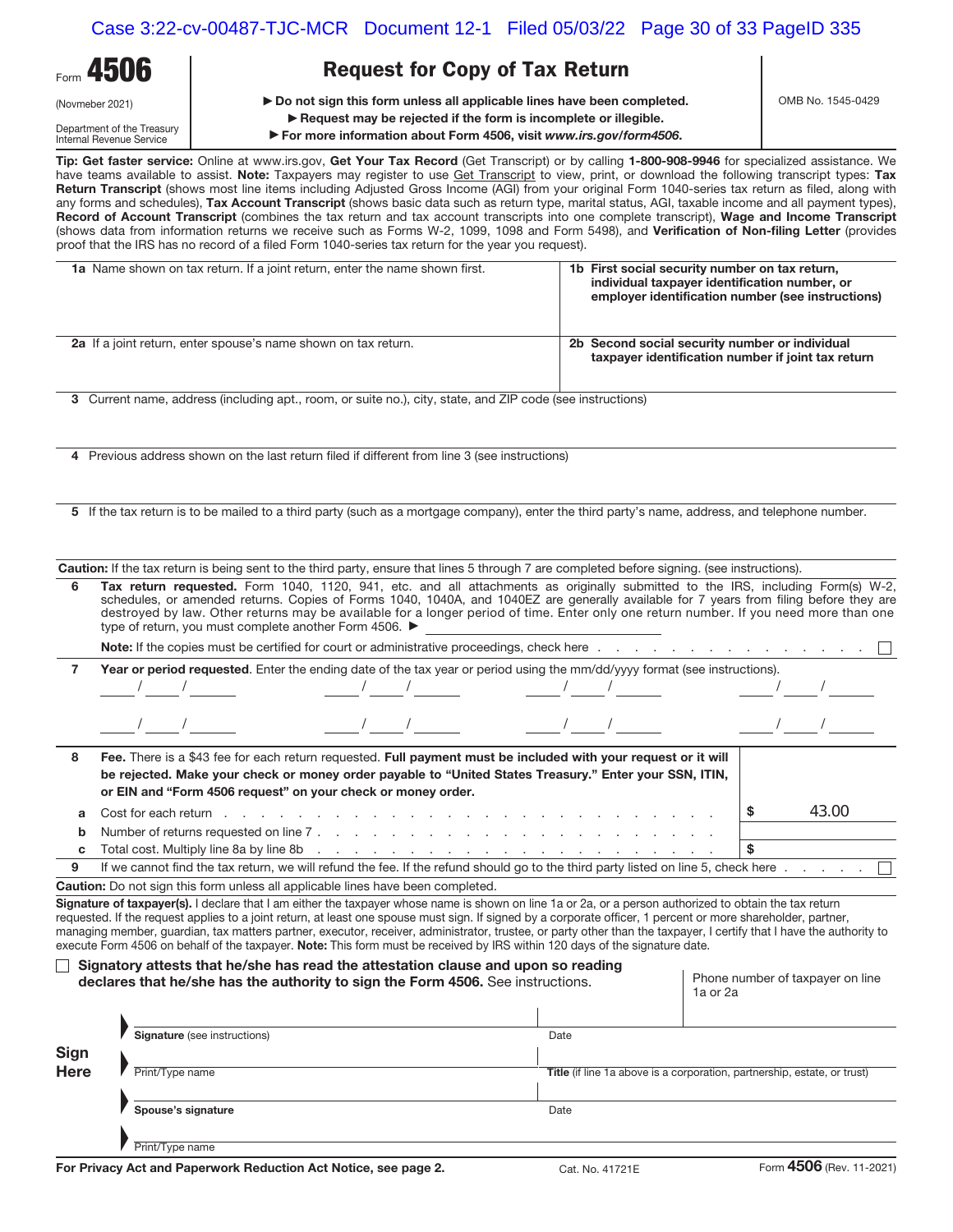**Mail to:** 

#### Form 4506 (Rev. 11-2021) Page **2**

Section references are to the Internal Revenue Code unless otherwise noted.

#### **Future Developments**

For the latest information about Form 4506 and its instructions, go to www.irs.gov/form4506.

### **General Instructions**

**Caution:** Do not sign this form unless all applicable lines, *including lines 5 through 7*, have been completed.

**Designated Recipient Notification**. Internal Revenue Code, Section 6103(c), limits disclosure and use of return information received pursuant to the taxpayer's consent and holds the recipient subject to penalties for any unauthorized access, other use, or redisclosure without the taxpayer's express permission or request.

**Taxpayer Notification**. Internal Revenue Code, Section 6103(c), limits disclosure and use of return information provided pursuant to your consent and holds the recipient subject to penalties, brought by private right of action, for any unauthorized access, other use, or redisclosure without your express permission or request.

**Purpose of form.** Use Form 4506 to request a copy of your tax return. You can also designate (on line 5) a third party to receive the tax return.

**How long will it take?** It may take up to 75 calendar days for us to process your request.

**Where to file.** Attach payment and mail Form 4506 to the address below for the state you lived in, or the state your business was in, when that return was filed. There are two address charts: one for individual returns (Form 1040 series) and one for all other returns.

If you are requesting a return for more than one year or period and the chart below shows two different addresses, send your request based on the address of your most recent return.

#### **Chart for individual returns (Form 1040 series)**

**If you filed an individual return and lived in:** 

**Mail to:** 

Florida, Louisiana, Mississippi, Texas, a foreign country, American Samoa, Puerto Rico, Guam, the Commonwealth of the Northern Mariana Islands, the U.S. Virgin Islands, or A.P.O. or F.P.O. address

Alabama, Arkansas, Delaware, Georgia, Illinois, Indiana, Iowa, Kentucky, Maine, Massachusetts, Minnesota, Missouri, New Hampshire, New Jersey, New York, North Carolina, Oklahoma, South Carolina, Tennessee, Vermont, Virginia, Wisconsin

Alaska, Arizona, California, Colorado, Connecticut, District of Columbia, Hawaii, Idaho, Kansas, Maryland, Michigan, Montana, Nebraska, Nevada, New Mexico, North Dakota, Ohio, Oregon, Pennsylvania, Rhode Island, South Dakota, Utah, Washington, West Virginia, Wyoming

RAIVS Team Stop 6716 AUSC Austin, TX 73301

Internal Revenue Service

Internal Revenue Service RAIVS Team Stop 6705 S-2 Kansas City, MO 64999

Internal Revenue Service RAIVS Team P.O. Box 9941 Mail Stop 6734 Ogden, UT 84409

#### **Chart for all other returns**

**For returns not in Form 1040 series, if the address on the return was in:**

Connecticut, Delaware, District of Columbia, Georgia, Illinois, Indiana, Kentucky, Maine, Maryland, Massachusetts, Michigan, New Hampshire, New Jersey, New York, North Carolina, Ohio, Pennsylvania, Rhode Island, South Carolina, Tennessee, Vermont, Virginia, West Virginia, Wisconsin

Internal Revenue Service RAIVS Team Stop 6705 S-2 Kansas City, MO 64999

Alabama, Alaska, Arizona, Arkansas, California, Colorado, Florida, Hawaii, Idaho, Iowa, Kansas, Louisiana, Minnesota, Mississippi, Missouri, Montana, Nebraska, Nevada, New Mexico, North Dakota, Oklahoma, Oregon,<br>South Dakota, Texas, Utah, Washington, Wyoming, a foreign country, American Samoa, Puerto Rico, Guam, the Commonwealth of the Northern Mariana Islands, the U.S. Virgin Islands, or A.P.O. or

Internal Revenue Service RAIVS Team P.O. Box 9941 Mail Stop 6734 Ogden, UT 84409

F.P.O. address

## **Specific Instructions**

**Line 1b**. Enter the social security number (SSN) or individual taxpayer identification number (ITIN) for the individual listed on line 1a, or enter the employer identification number (EIN) for the business listed on line 1a. For example, if you are requesting Form 1040 that includes Schedule C (Form 1040), enter your SSN.

**Line 3.** Enter your current address. If you use a P.O. box, please include it on this line 3.

Line 4. Enter the address shown on the last return filed if different from the address entered on line 3. **Note**. If the addresses on lines 3 and 4 are different

and you have not changed your address with the IRS, file Form 8822, Change of Address, or Form 8822-B, Change of Address or Responsible Party Business, with Form 4506.

**Line 7**. Enter the end date of the tax year or period requested in mm/dd/yyyy format. This may be a calendar year, fiscal year or quarter. Enter each quarter requested for quarterly returns. Example: Enter 12/31/2018 for a calendar year 2018 Form 1040 return, or 03/31/2017 for a first quarter Form 941 return.

**Signature and date.** Form 4506 must be signed and dated by the taxpayer listed on line 1a or 2a. The IRS must receive Form 4506 within 120 days of the date signed by the taxpayer or it will be rejected. Ensure that all applicable lines, including lines 5 through 7, are completed before signing.

F**! CAUTION**

unchecked.

You must check the box in the signature area to acknowledge you have the authority to sign and request the information. The form will not be processed and returned to you if the box is

*Individuals.* Copies of jointly filed tax returns may be furnished to either spouse. Only one signature is required. Sign Form 4506 exactly as your name appeared on the original return. If you changed your name, also sign your current name.

*Corporations.* Generally, Form 4506 can be signed by: (1) an officer having legal authority to bind the corporation, (2) any person designated by the board of directors or other governing body, or (3) any officer or employee on written request by any principal officer and attested to by the secretary or other officer. A bona fide shareholder of record owning 1 percent or more of the outstanding stock of the corporation may submit a Form 4506 but must provide documentation to support the requester's right to receive the information.

*Partnerships.* Generally, Form 4506 can be signed by any person who was a member of the partnership during any part of the tax period requested on line 7.

*All others.* See section 6103(e) if the taxpayer has died, is insolvent, is a dissolved corporation, or if a trustee, guardian, executor, receiver, or administrator is acting for the taxpayer.

**Note:** If you are Heir at law, Next of kin, or Beneficiary you must be able to establish a material interest in the estate or trust.

**Documentation.** For entities other than individuals, you must attach the authorization document. For example, this could be the letter from the principal officer authorizing an employee of the corporation or the letters testamentary authorizing an individual to act for an estate.

**Signature by a representative.** A representative can sign Form 4506 for a taxpayer only if this authority has been specifically delegated to the representative on Form 2848, line 5a. Form 2848 showing the delegation must be attached to Form 4506.

**Privacy Act and Paperwork Reduction Act** 

**Notice.** We ask for the information on this form to establish your right to gain access to the requested return(s) under the Internal Revenue Code. We need this information to properly identify the return(s) and respond to your request. If you request a copy of a tax return, sections 6103 and 6109 require you to provide this information, including your SSN or EIN, to process your request. If you do not provide this information, we may not be able to process your request. Providing false or fraudulent information may subject you to penalties.

Routine uses of this information include giving it to the Department of Justice for civil and criminal litigation, and cities, states, the District of Columbia, and U.S. commonwealths and possessions for use in administering their tax laws. We may also disclose this information to other countries under a tax treaty, to federal and state agencies to enforce federal nontax criminal laws, or to federal law enforcement and intelligence agencies to combat terrorism.

You are not required to provide the information requested on a form that is subject to the Paperwork Reduction Act unless the form displays a valid OMB control number. Books or records relating to a form or its instructions must be retained as long as their contents may become material in the administration of any Internal Revenue law. Generally, tax returns and return information are confidential, as required by section 6103.

The time needed to complete and file Form 4506 will vary depending on individual circumstances. The estimated average time is: **Learning about the law or the form,** 10 min.; **Preparing the form,** 16 min.; and **Copying, assembling, and sending the form to the IRS,** 20 min.

If you have comments concerning the accuracy of these time estimates or suggestions for making Form 4506 simpler, we would be happy to hear from you. You can write to:

Internal Revenue Service

Tax Forms and Publications Division

- 1111 Constitution Ave. NW, IR-6526
- Washington, DC 20224.

Do not send the form to this address. Instead, see Where to file on this page.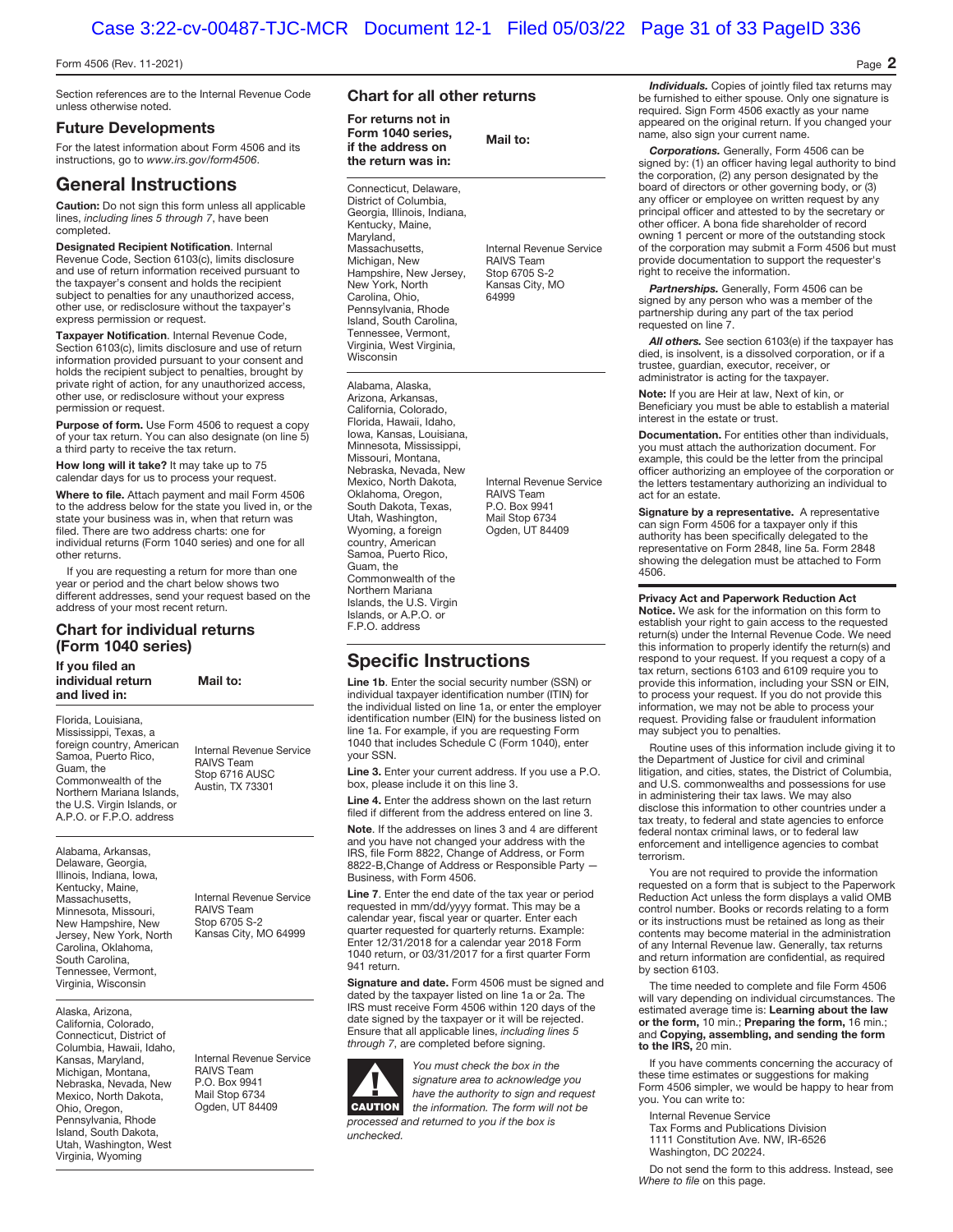Case 3:22-cv-00487-TJC-MCR Document 12-1 Filed 05/03/22 Page 32 of 33 PageID 337

# Attachment D